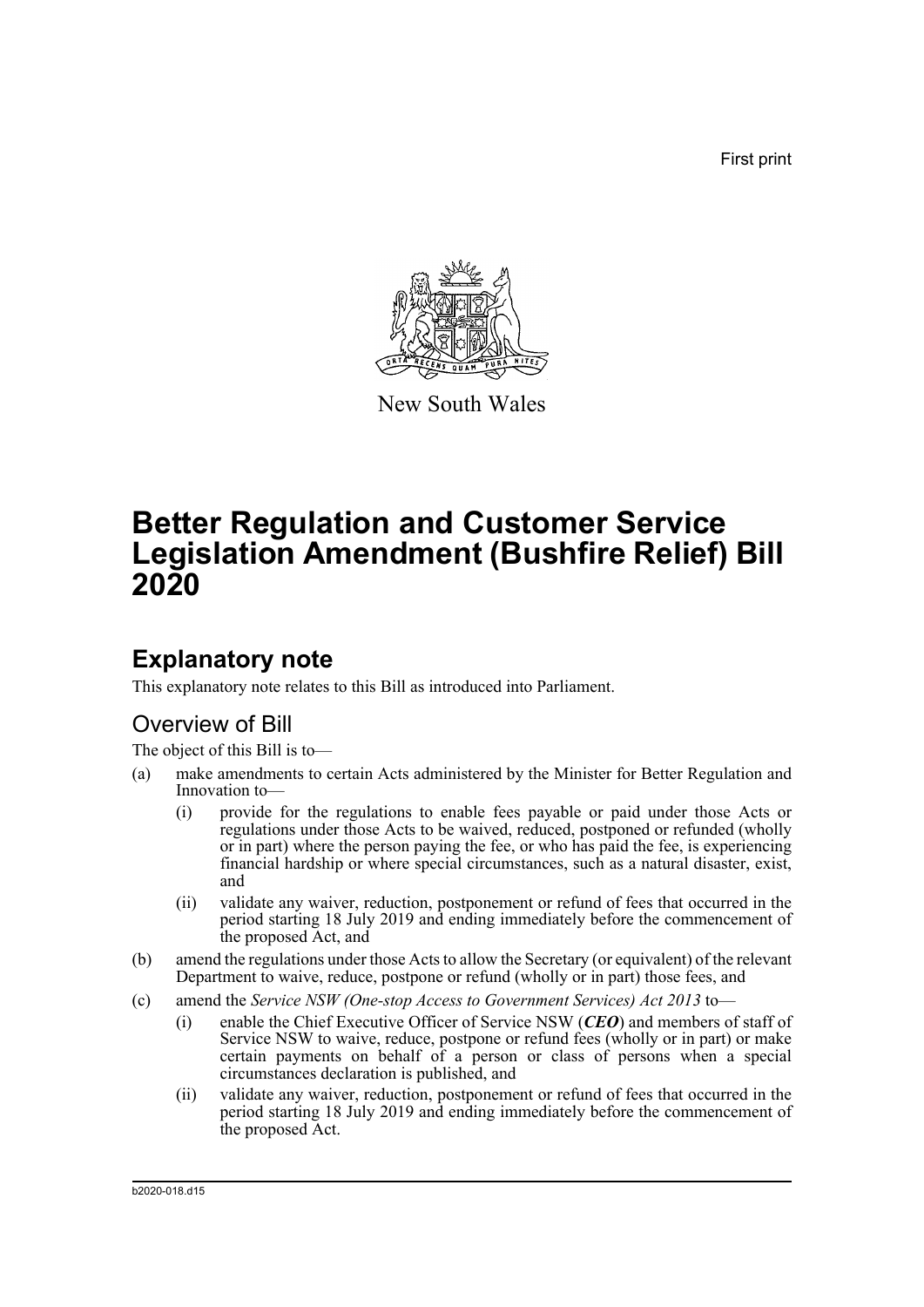Better Regulation and Customer Service Legislation Amendment (Bushfire Relief) Bill 2020 [NSW] Explanatory note

# Outline of provisions

**Clause 1** sets out the name (also called the short title) of the proposed Act.

**Clause 2** provides for the commencement of the proposed Act on the date of assent to the proposed Act.

### **Schedule 1 Amendment of Acts and regulations administered by the Minister for Better Regulation and Innovation**

**Schedule 1** amends the following Acts and regulations to give effect to paragraphs (a) and (b) of the Overview—

- (a) *Associations Incorporation Act 2009*,
- (b) *Associations Incorporation Regulation 2016*,
- (c) *Building and Development Certifiers Act 2018*,
- (d) *Building and Development Certifiers Regulation 2020*,
- (e) *Building Professionals Act 2005*,
- (f) *Building Professionals Regulation 2007*,
- (g) *Community Gaming Act 2018*,
- (h) *Conveyancers Licensing Act 2003*,
- (i) *Conveyancers Licensing Regulation 2015*,
- (j) *Co-operatives (Adoption of National Law) Act 2012*,
- (k) *Co-operatives (New South Wales) Regulation 2014*,
- (l) *Explosives Act 2003*,
- (m) *Explosives Regulation 2013*,
- (n) *Fair Trading Legislation Amendment (Reform) Act 2018*,
- (o) *Home Building Act 1989*,
- (p) *Home Building Regulation 2014*,
- (q) *Lotteries and Art Unions Act 1901*,
- (r) *Lotteries and Art Unions Regulation 2014*,
- (s) *Motor Dealers and Repairers Act 2013*,
- (t) *Motor Dealers and Repairers Regulation 2014*,
- (u) *Paintball Act 2018*,
- (v) *Paintball Regulation 2019*,
- (w) *Pawnbrokers and Second-hand Dealers Act 1996*,
- (x) *Pawnbrokers and Second-hand Dealers Regulation 2015*,
- (y) *Property and Stock Agents Act 2002*,
- (z) *Property and Stock Agents Regulation 2014*,
- (aa) *Tattoo Parlours Act 2012*,
- (ab) *Tattoo Parlours Regulation 2013*,
- (ac) *Tow Truck Industry Act 1998*,
- (ad) *Tow Truck Industry Regulation 2008*,
- (ae) *Work Health and Safety Act 2011*,
- (af) *Work Health and Safety Regulation 2017*.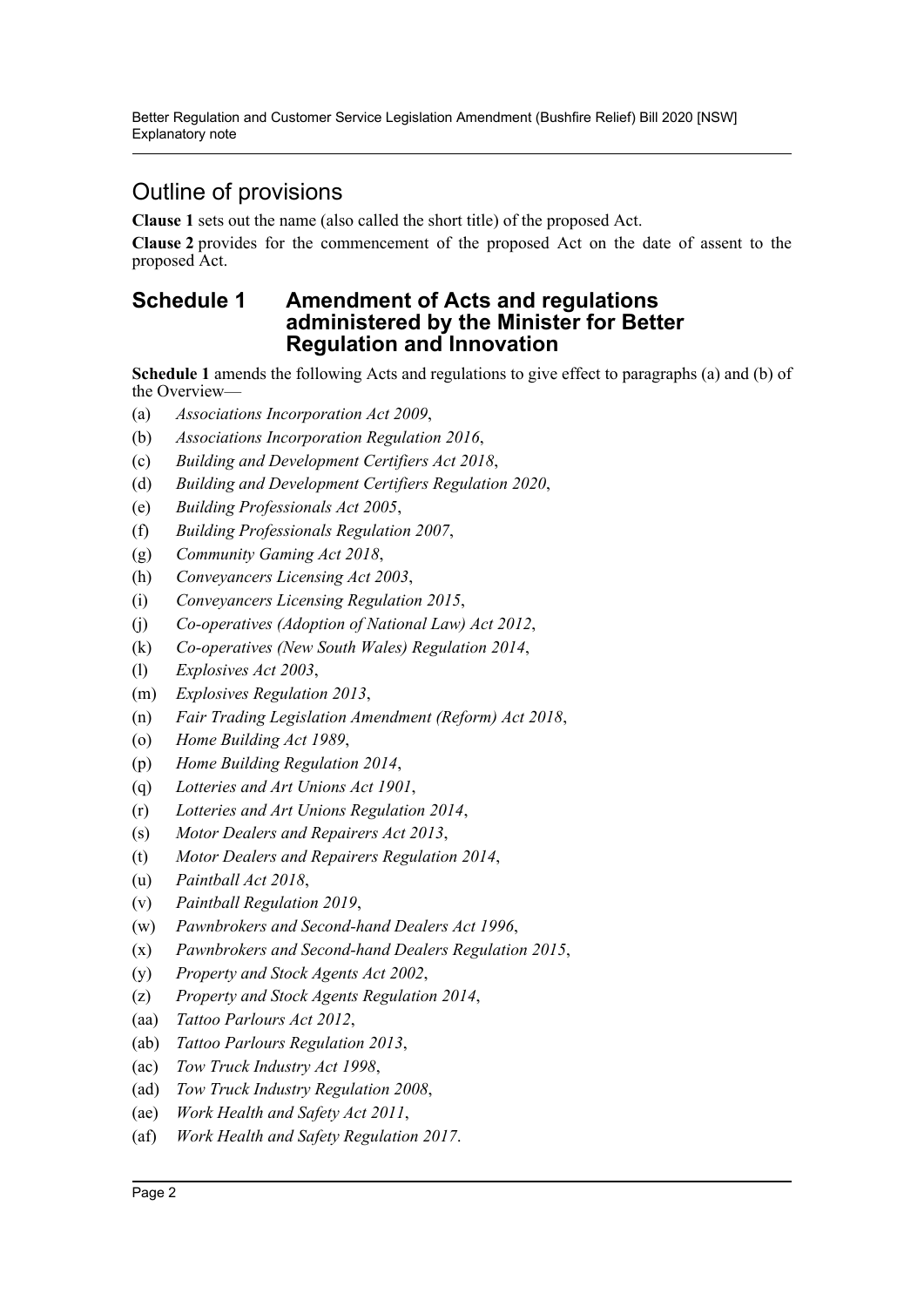Better Regulation and Customer Service Legislation Amendment (Bushfire Relief) Bill 2020 [NSW] Explanatory note

### **Schedule 2 Amendment of Service NSW (One-stop Access to Government Services) Act 2013 No 39**

**Schedule 2** amends the *Service NSW (One-stop Access to Government Services) Act 2013* to give effect to paragraph (c) of the Overview. In particular—

- (a) **Schedule 2[1]** expands the functions of the CEO to include any other functions relating to the delivery of Government services to the people of the State, as directed by the Minister, and
- (b) **Schedule 2[2]** enables the regulations to prescribe additional customer service functions for which the CEO has responsibility, and
- (c) **Schedule 2[3]** defines *special circumstances declaration* (which, when published, enables the CEO and members of staff of Service NSW to waive, reduce, postpone or refund fees (in whole or in part) or make certain payments on behalf of a person or class of persons) to mean—
	- (i) a Natural Disaster Declaration for the purposes of the Natural Disaster Relief and Recovery Arrangements jointly administered by the Commonwealth and the States and Territories, or
	- (ii) an order under section 33 of the *State Emergency and Rescue Management Act 1989* declaring a state of emergency in the whole or part of the State, or
	- (iii) another declaration prescribed by the regulations.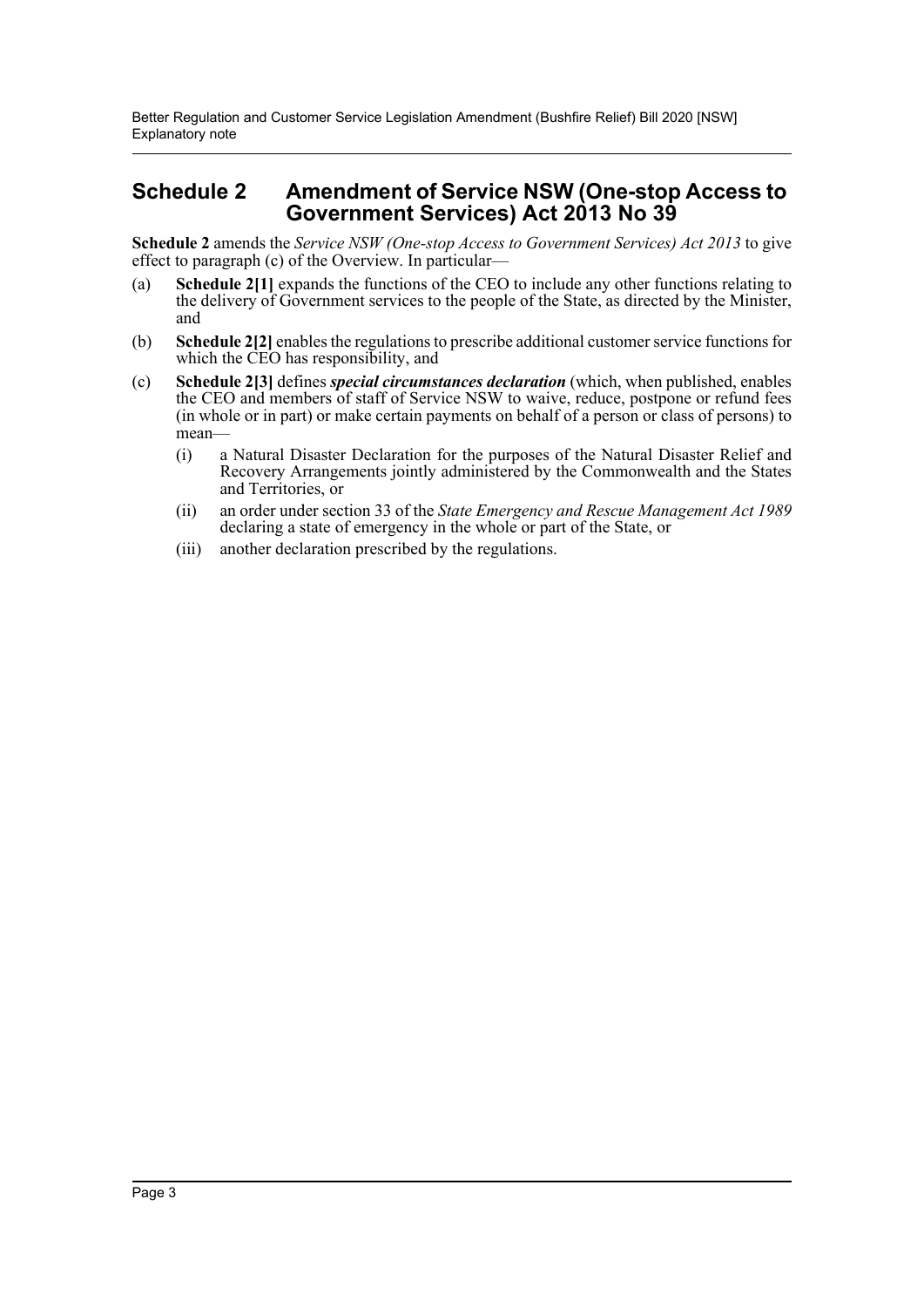First print



New South Wales

# **Better Regulation and Customer Service Legislation Amendment (Bushfire Relief) Bill 2020**

# **Contents**

|                   |                                                                                                        | Page |
|-------------------|--------------------------------------------------------------------------------------------------------|------|
|                   | Name of Act                                                                                            | 2    |
|                   | Commencement                                                                                           | 2    |
| Schedule 1        | Amendment of Acts and regulations administered by the Minister<br>for Better Regulation and Innovation |      |
| <b>Schedule 2</b> | <b>Amendment of Service NSW (One-stop Access to Government</b><br>Services) Act 2013 No 39             | 24   |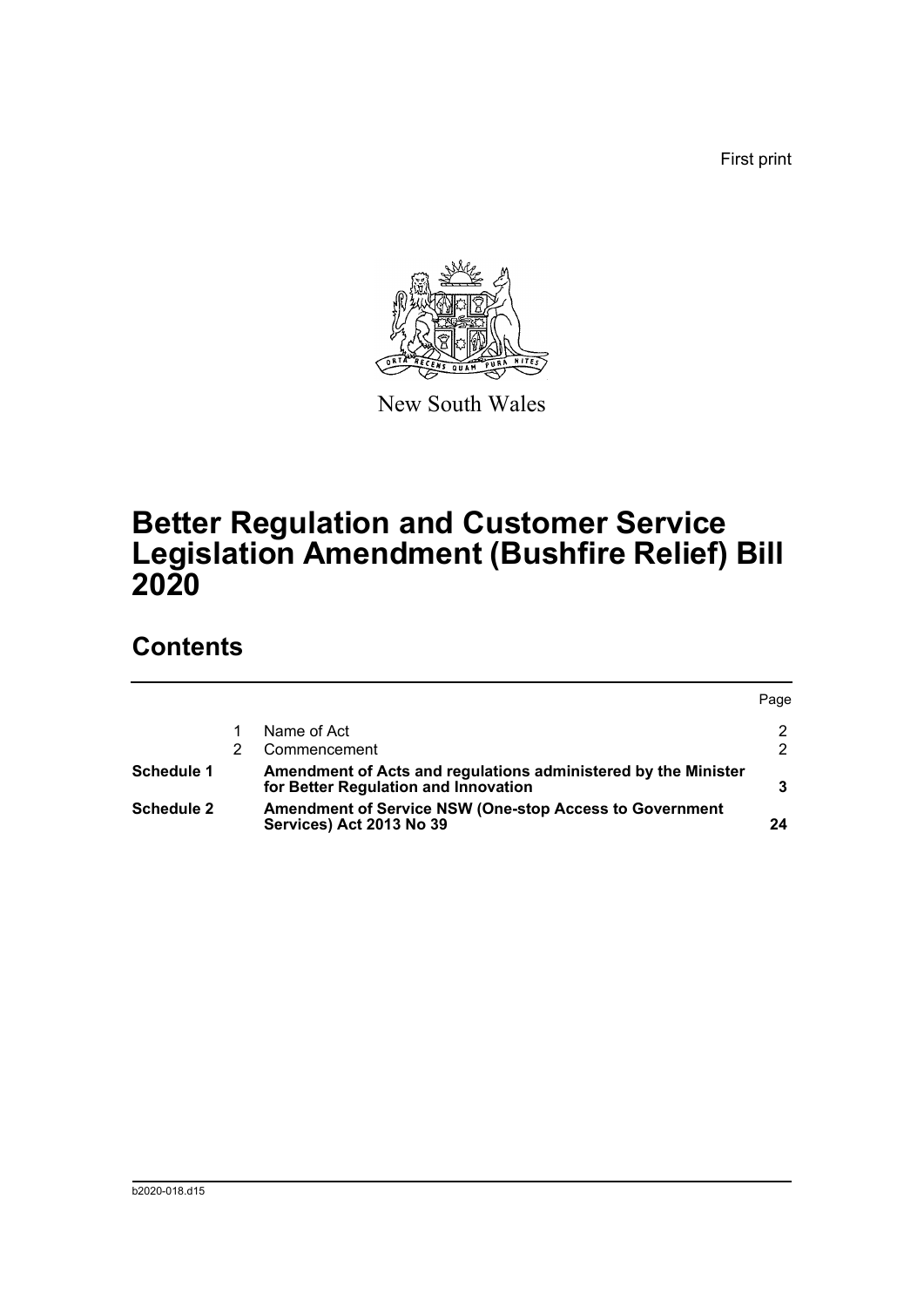

New South Wales

# **Better Regulation and Customer Service Legislation Amendment (Bushfire Relief) Bill 2020**

No , 2020

### **A Bill for**

An Act to amend various Acts and regulations administered by the Minister for Better Regulation and Innovation and the *Service NSW (One-stop Access to Government Services) Act 2013* to provide for the waiver, reduction, postponement or refund of fees in particular circumstances; to amend the *Service NSW (One-stop Access to Government Services) Act 2013* to extend the functions to which the Act applies; and for related purposes.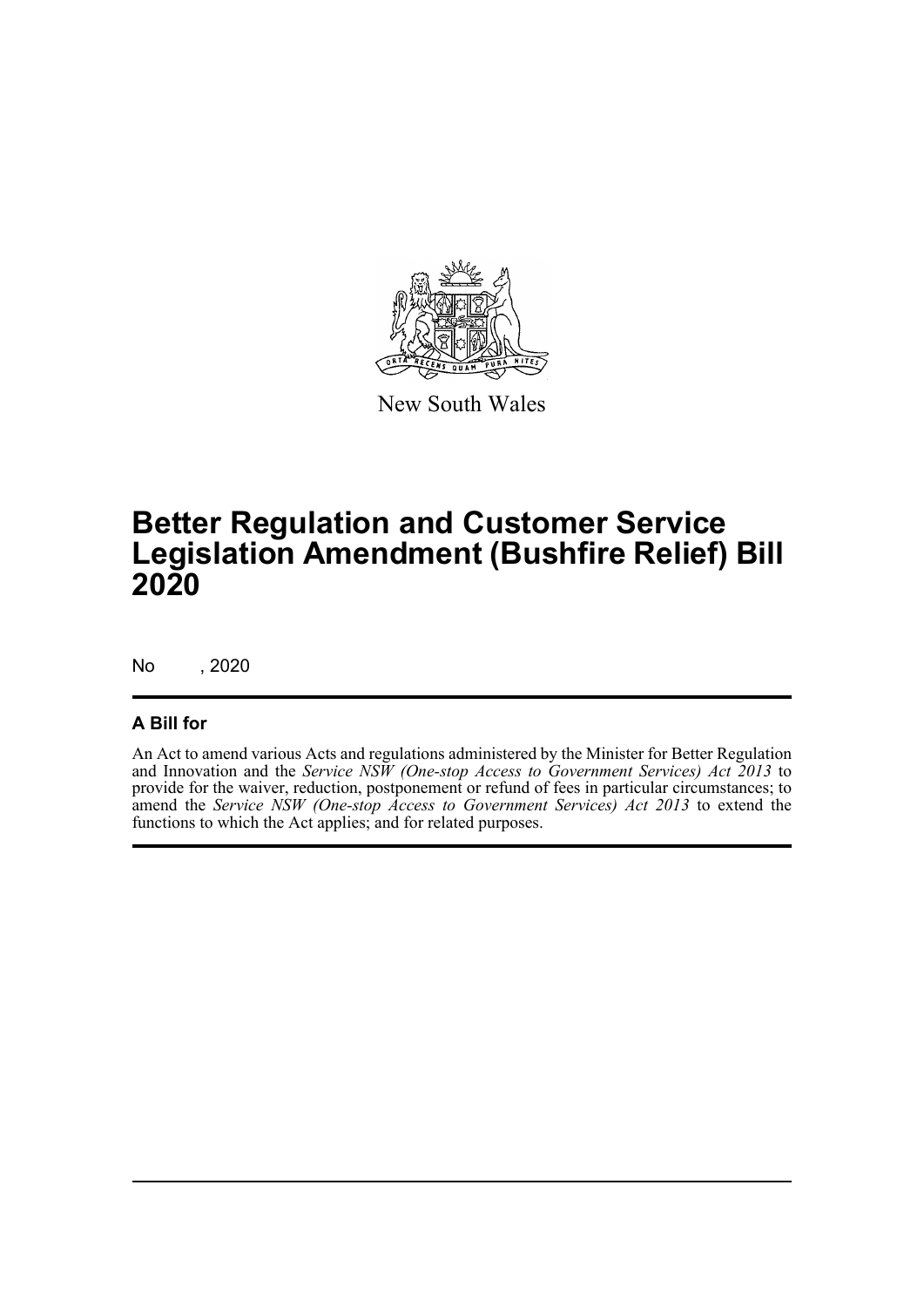Better Regulation and Customer Service Legislation Amendment (Bushfire Relief) Bill 2020 [NSW]

<span id="page-5-1"></span><span id="page-5-0"></span>

| The Legislature of New South Wales enacts—                                                                  |        |
|-------------------------------------------------------------------------------------------------------------|--------|
| Name of Act                                                                                                 | 2      |
| This Act is the Better Regulation and Customer Service Legislation Amendment<br>(Bushfire Relief) Act 2020. | 3<br>4 |
| Commencement                                                                                                | 5      |
| This Act commences on the date of assent to this Act.                                                       | 6      |
|                                                                                                             |        |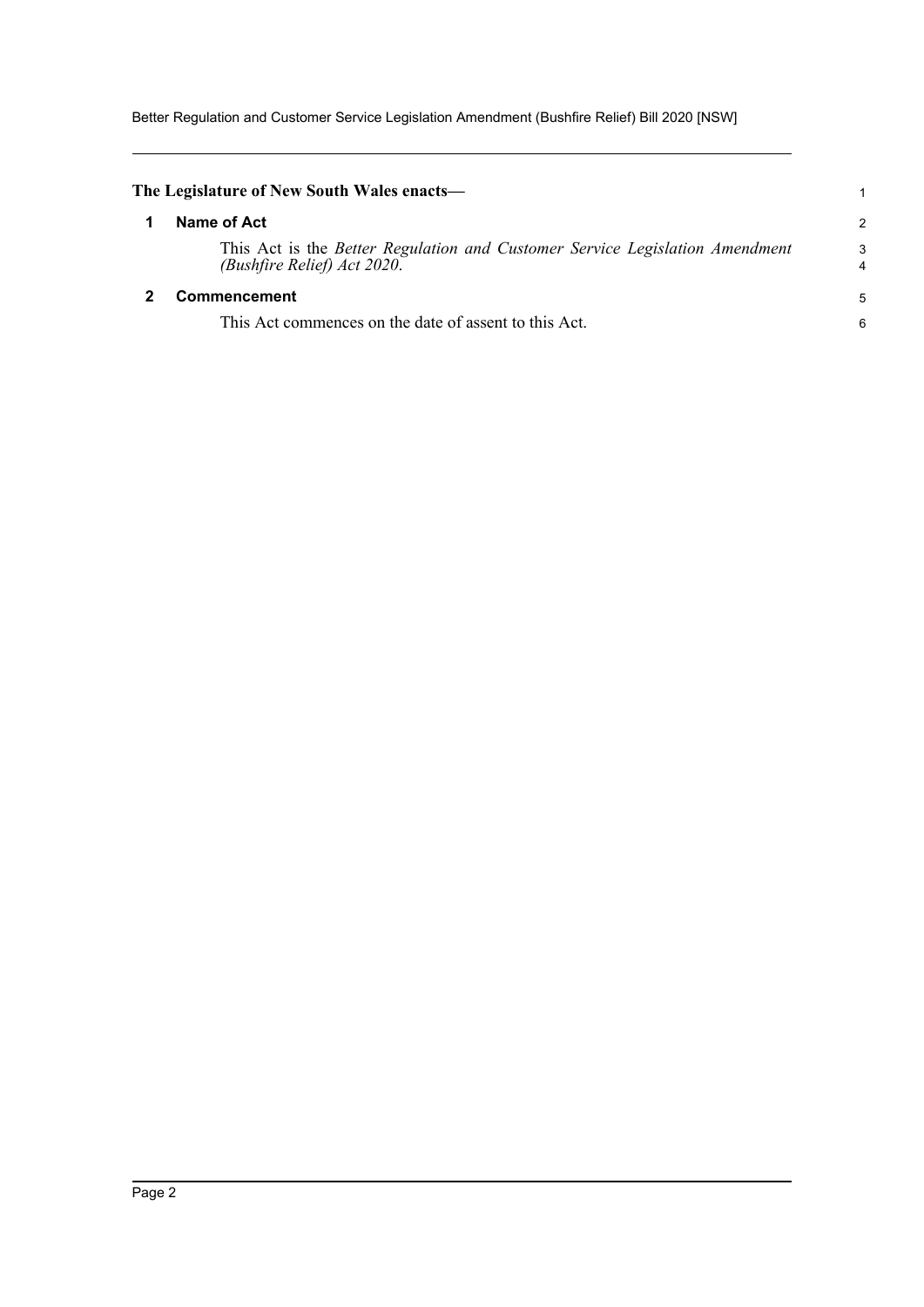<span id="page-6-0"></span>

|       | <b>Schedule 1</b> |     | <b>Amendment of Acts and regulations</b><br>administered by the Minister for Better<br><b>Regulation and Innovation</b>                                                                                                                                                        | 1<br>$\overline{2}$<br>3 |
|-------|-------------------|-----|--------------------------------------------------------------------------------------------------------------------------------------------------------------------------------------------------------------------------------------------------------------------------------|--------------------------|
| 1.1   |                   |     | <b>Associations Incorporation Act 2009 No 7</b>                                                                                                                                                                                                                                | 4                        |
| [1]   |                   |     | Section 105 Waiver, remittal and postponement of fees                                                                                                                                                                                                                          | 5                        |
|       | Omit the section. |     |                                                                                                                                                                                                                                                                                |                          |
| $[2]$ |                   |     | <b>Section 107 Regulations</b>                                                                                                                                                                                                                                                 | $\overline{7}$           |
|       |                   |     | Insert after section $107(1)(c)$ —                                                                                                                                                                                                                                             | 8                        |
|       |                   |     | (c1)<br>the waiver, reduction, postponement or refund by the Secretary of fees<br>payable or paid under this Act or the regulations,                                                                                                                                           | 9<br>10                  |
| $[3]$ |                   |     | Schedule 4 Savings, transitional and other provisions                                                                                                                                                                                                                          | 11                       |
|       |                   |     | Insert after Part 4-                                                                                                                                                                                                                                                           | 12                       |
|       | Part 5            |     | <b>Provisions consequent on enactment of Better</b><br><b>Regulation and Customer Service Legislation</b><br><b>Amendment (Bushfire Relief) Act 2020</b>                                                                                                                       | 13<br>14<br>15           |
|       | 14                |     | <b>Definitions</b>                                                                                                                                                                                                                                                             | 16                       |
|       |                   |     | In this Part—                                                                                                                                                                                                                                                                  | 17                       |
|       |                   |     | <b>amendment Act</b> means the Better Regulation and Customer Service                                                                                                                                                                                                          | 18                       |
|       |                   |     | Legislation Amendment (Bushfire Relief) Act 2020.<br><i>relevant period</i> means the period—                                                                                                                                                                                  | 19<br>20                 |
|       |                   |     | starting on 18 July 2019, and<br>(a)                                                                                                                                                                                                                                           | 21                       |
|       |                   |     | ending immediately before the commencement of the amendment Act.<br>(b)                                                                                                                                                                                                        | 22                       |
|       | 15                |     | Waiver, reduction, postponement or refund of fees before commencement                                                                                                                                                                                                          | 23                       |
|       |                   | (1) | This clause applies if, during the relevant period, the Secretary waived,<br>reduced, postponed or refunded, in whole or part, a fee payable or paid by a<br>person under this Act or the regulations on the ground the Secretary was<br>satisfied it was appropriate because— | 24<br>25<br>26<br>27     |
|       |                   |     | (a) the person was suffering financial hardship, or                                                                                                                                                                                                                            | 28                       |
|       |                   |     | special circumstances existed.<br>(b)                                                                                                                                                                                                                                          | 29                       |
|       |                   | (2) | The waiver, reduction, postponement or refund is taken to have been as valid<br>as if it had happened after the commencement of the amendment Act.                                                                                                                             | 30<br>31                 |
|       | 16                |     | Power to waive, reduce, postpone or refund fees applies to events before<br>commencement                                                                                                                                                                                       | 32<br>33                 |
|       |                   |     | To remove any doubt, the power of the Secretary to waive, reduce, postpone<br>or refund, in whole or part, a fee payable or paid under this Act or the<br>regulations applies in relation to-                                                                                  | 34<br>35<br>36           |
|       |                   |     | a person who was suffering financial hardship-<br>(a)                                                                                                                                                                                                                          | 37                       |
|       |                   |     | during the relevant period, or<br>(i)                                                                                                                                                                                                                                          | 38                       |
|       |                   |     | because of events that happened during the relevant period, or<br>(ii)                                                                                                                                                                                                         | 39                       |
|       |                   |     | special circumstances-<br>(b)                                                                                                                                                                                                                                                  | 40                       |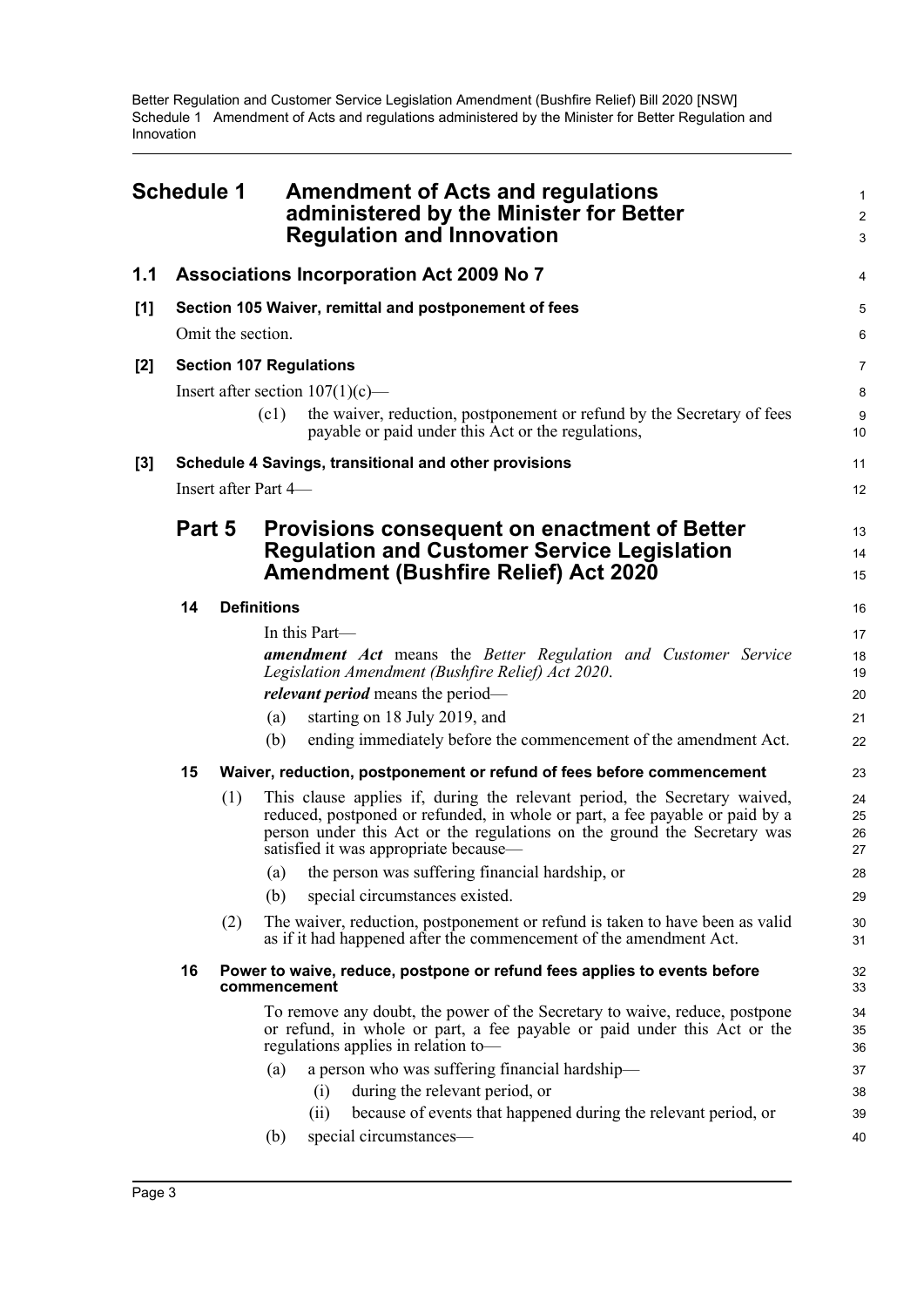|     |            |                    | (i)                            | that existed during the relevant period, or<br>that exist because of events that happened during the relevant                                                                                 | 1                            |
|-----|------------|--------------------|--------------------------------|-----------------------------------------------------------------------------------------------------------------------------------------------------------------------------------------------|------------------------------|
|     |            |                    | (ii)                           | period.                                                                                                                                                                                       | $\overline{\mathbf{c}}$<br>3 |
| 1.2 |            |                    |                                | <b>Associations Incorporation Regulation 2016</b>                                                                                                                                             | 4                            |
|     |            | <b>Clause 20A</b>  |                                |                                                                                                                                                                                               | 5                            |
|     |            |                    | Insert after clause 20-        |                                                                                                                                                                                               | 6                            |
|     | <b>20A</b> |                    |                                | Secretary's power to waive, reduce, postpone or refund fees                                                                                                                                   | 7                            |
|     |            |                    |                                | The Secretary may waive, reduce, postpone or refund, in whole or part, a fee<br>payable or paid under the Act or this Regulation if the Secretary is satisfied it<br>is appropriate because—  | 8<br>9<br>10                 |
|     |            |                    | (a)                            | the person who is to pay or has paid the fee is suffering financial<br>hardship, or                                                                                                           | 11<br>12                     |
|     |            |                    | (b)                            | special circumstances exist.                                                                                                                                                                  | 13                           |
|     |            |                    |                                | <b>Example of 'special circumstances'</b> — circumstances involving a natural<br>disaster or recovery from a natural disaster                                                                 | 14<br>15                     |
| 1.3 |            |                    |                                | <b>Building and Development Certifiers Act 2018 No 63</b>                                                                                                                                     | 16                           |
| [1] |            |                    | <b>Section 120 Regulations</b> |                                                                                                                                                                                               | 17                           |
|     |            |                    |                                | Omit section $120(2)(e)$ . Insert instead—                                                                                                                                                    | 18                           |
|     |            |                    | (e)                            | the fees payable under this Act or the regulations,                                                                                                                                           | 19                           |
|     |            |                    | (f)                            | the waiver, reduction, postponement or refund by the Secretary of fees<br>payable or paid under this Act or the regulations.                                                                  | 20<br>21                     |
| [2] |            |                    |                                | Schedule 1 Savings, transitional and other provisions                                                                                                                                         | 22                           |
|     |            |                    | Insert after Part 2—           |                                                                                                                                                                                               | 23                           |
|     | Part 3     |                    |                                | <b>Provisions consequent on enactment of Better</b><br><b>Regulation and Customer Service Legislation</b><br><b>Amendment (Bushfire Relief) Act 2020</b>                                      | 24<br>25<br>26               |
|     | 17         | <b>Definitions</b> |                                |                                                                                                                                                                                               | 27                           |
|     |            |                    | In this Part—                  |                                                                                                                                                                                               | 28                           |
|     |            |                    |                                | <i>relevant period</i> means the period—                                                                                                                                                      | 29                           |
|     |            |                    | (a)                            | starting on 18 July 2019, and                                                                                                                                                                 | 30                           |
|     |            |                    | (b)                            | ending immediately before the commencement of this Act.<br>repealed Act means the Building Professionals Act 2005.                                                                            | 31                           |
|     |            |                    |                                | repealed regulation means a regulation in force under the repealed Act.                                                                                                                       | 32<br>33                     |
|     | 18         |                    | commencement                   | Power to waive, reduce, postpone or refund fees applies to events before                                                                                                                      | 34<br>35                     |
|     |            | (1)                |                                | To remove any doubt, the power of the Secretary to waive, reduce, postpone<br>or refund, in whole or part, a fee payable or paid under this Act or the<br>regulations applies in relation to- | 36<br>37<br>38               |
|     |            |                    | (a)<br>(i)                     | a person who was suffering financial hardship-<br>during the relevant period, or                                                                                                              | 39<br>40                     |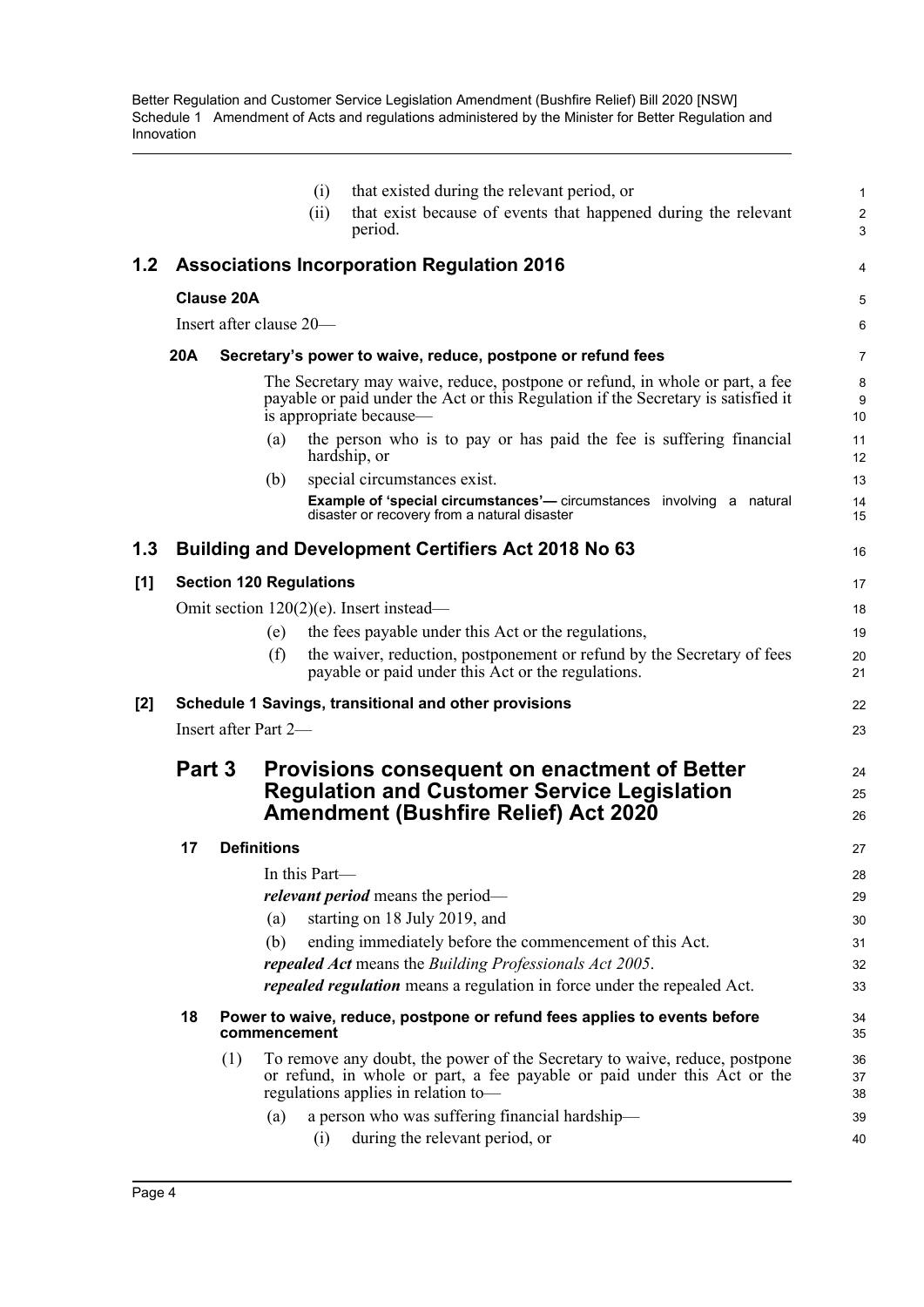|     |                  |                                                       |                    | because of events that happened during the relevant period, or<br>(i)                                                                                                                        | 1              |  |
|-----|------------------|-------------------------------------------------------|--------------------|----------------------------------------------------------------------------------------------------------------------------------------------------------------------------------------------|----------------|--|
|     |                  |                                                       | (b)                | special circumstances-                                                                                                                                                                       | $\overline{a}$ |  |
|     |                  |                                                       |                    | that existed during the relevant period, or<br>(i)                                                                                                                                           | 3              |  |
|     |                  |                                                       |                    | that exist because of events that happened during the relevant<br>(ii)<br>period.                                                                                                            | 4<br>5         |  |
|     |                  | (2)                                                   |                    | Also to remove any doubt, the power to waive, reduce, postpone or refund fees<br>under subclause $(1)$ extends to a fee payable or paid under the repealed Act or<br>repealed regulations.   | 6<br>7<br>8    |  |
| 1.4 |                  |                                                       |                    | <b>Building and Development Certifiers Regulation 2020</b>                                                                                                                                   | 9              |  |
|     | <b>Clause 67</b> |                                                       |                    |                                                                                                                                                                                              | 10             |  |
|     |                  |                                                       |                    | Omit the clause. Insert instead—                                                                                                                                                             | 11             |  |
|     | 67               |                                                       |                    | Secretary's power to waive, reduce, postpone or refund fees                                                                                                                                  | 12             |  |
|     |                  |                                                       |                    | The Secretary may waive, reduce, postpone or refund, in whole or part, a fee<br>payable or paid under the Act or this Regulation if the Secretary is satisfied it<br>is appropriate because— | 13<br>14<br>15 |  |
|     |                  |                                                       | (a)                | the person who is to pay or has paid the fee is suffering financial<br>hardship, or                                                                                                          | 16<br>17       |  |
|     |                  |                                                       | (b)                | special circumstances exist.                                                                                                                                                                 | 18             |  |
|     |                  |                                                       |                    | <b>Example of 'special circumstances'</b> — circumstances involving a natural<br>disaster or recovery from a natural disaster                                                                | 19<br>20       |  |
| 1.5 |                  |                                                       |                    | <b>Building Professionals Act 2005 No 115</b>                                                                                                                                                | 21             |  |
| [1] |                  |                                                       |                    | <b>Section 94 Regulations</b>                                                                                                                                                                | 22             |  |
|     |                  |                                                       |                    | Omit section $94(2)(f)$ . Insert instead—                                                                                                                                                    | 23             |  |
|     |                  |                                                       | (f)                | the waiver, reduction, postponement or refund by the Board of fees<br>payable or paid under this Act or the regulations,                                                                     | 24<br>25       |  |
| [2] |                  | Schedule 2 Savings, transitional and other provisions |                    |                                                                                                                                                                                              |                |  |
|     |                  | Insert after Part 4-<br>27                            |                    |                                                                                                                                                                                              |                |  |
|     | Part 5           |                                                       |                    | <b>Provisions consequent on enactment of Better</b>                                                                                                                                          | 28             |  |
|     |                  |                                                       |                    | <b>Regulation and Customer Service Legislation</b><br><b>Amendment (Bushfire Relief) Act 2020</b>                                                                                            | 29             |  |
|     | 14               |                                                       | <b>Definitions</b> |                                                                                                                                                                                              | 30<br>31       |  |
|     |                  |                                                       |                    | In this Part—                                                                                                                                                                                |                |  |
|     |                  |                                                       |                    | <b>amendment</b> Act means the Better Regulation and Customer Service                                                                                                                        | 32<br>33       |  |
|     |                  |                                                       |                    | Legislation Amendment (Bushfire Relief) Act 2020.                                                                                                                                            | 34             |  |
|     |                  |                                                       |                    | <i>relevant period</i> means the period—                                                                                                                                                     | 35             |  |
|     |                  |                                                       | (a)                | starting on 18 July 2019, and                                                                                                                                                                | 36             |  |
|     |                  |                                                       | (b)                | ending immediately before the commencement of the amendment Act.                                                                                                                             | 37             |  |
|     | 15               |                                                       |                    | Waiver, reduction, postponement or refund of fees before commencement                                                                                                                        | 38             |  |
|     |                  | (1)                                                   |                    | This clause applies if, during the relevant period, the Board waived, reduced,                                                                                                               | 39             |  |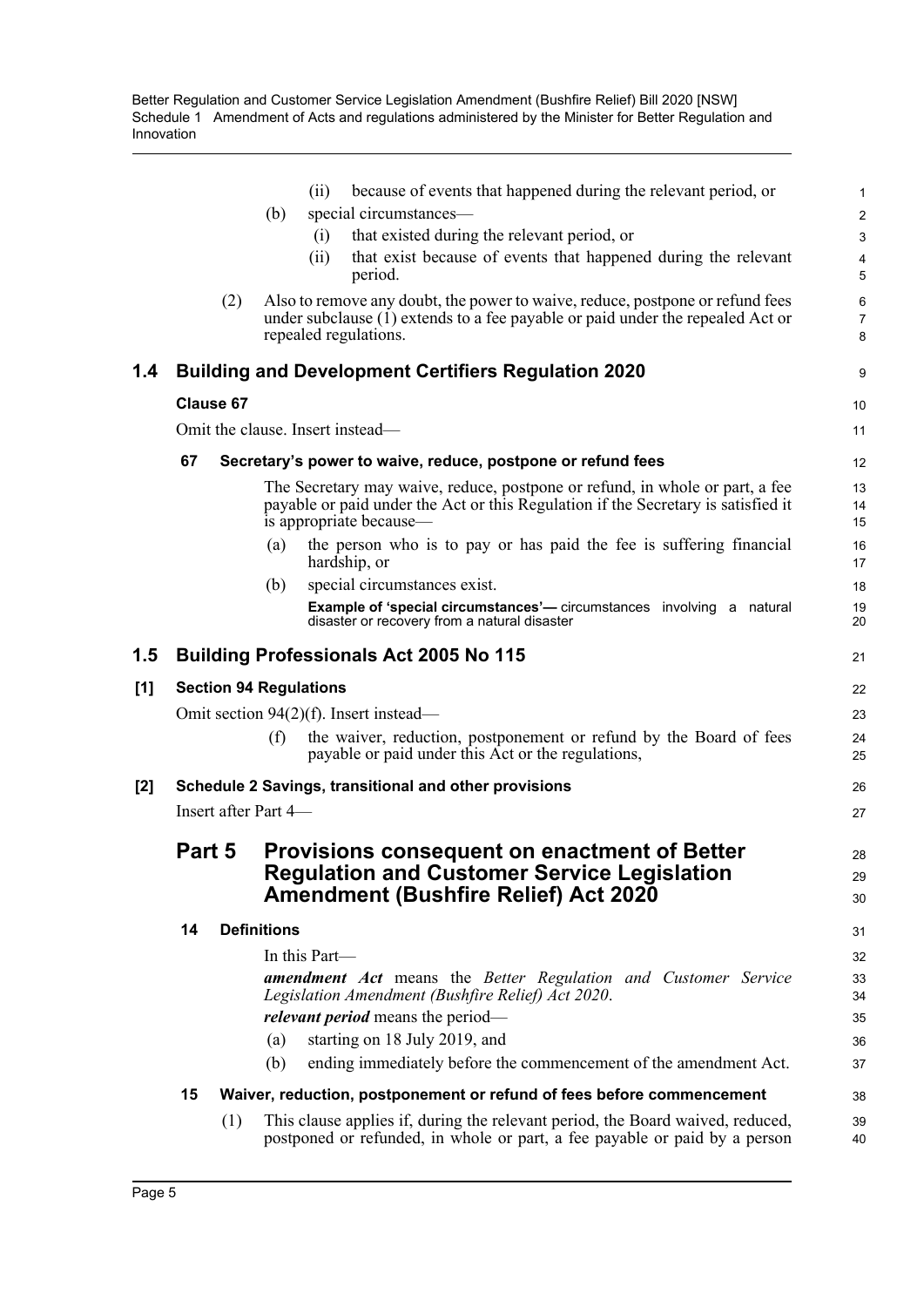|     |     |                       | under this Act or the regulations on the ground the Board was satisfied it was<br>appropriate because—                                                                                    | $\mathbf{1}$<br>$\overline{2}$ |
|-----|-----|-----------------------|-------------------------------------------------------------------------------------------------------------------------------------------------------------------------------------------|--------------------------------|
|     |     |                       | the person was suffering financial hardship, or<br>(a)                                                                                                                                    | 3                              |
|     |     |                       | special circumstances existed.<br>(b)                                                                                                                                                     | 4                              |
|     |     | (2)                   | The waiver, reduction, postponement or refund is taken to have been as valid<br>as if it had happened after the commencement of the amendment Act.                                        | 5<br>6                         |
|     | 16  |                       | Power to waive, reduce, postpone or refund fees applies to events before<br>commencement                                                                                                  | 7<br>8                         |
|     |     |                       | To remove any doubt, the power of the Board to waive, reduce, postpone or<br>refund, in whole or part, a fee payable or paid under this Act or the regulations<br>applies in relation to- | 9<br>10<br>11                  |
|     |     |                       | a person who was suffering financial hardship—<br>(a)                                                                                                                                     | 12                             |
|     |     |                       | during the relevant period, or<br>(i)                                                                                                                                                     | 13                             |
|     |     |                       | (ii)<br>because of events that happened during the relevant period, or                                                                                                                    | 14                             |
|     |     |                       | special circumstances-<br>(b)                                                                                                                                                             | 15                             |
|     |     |                       | that existed during the relevant period, or<br>(i)                                                                                                                                        | 16                             |
|     |     |                       | that exist because of events that happened during the relevant<br>(ii)<br>period.                                                                                                         | 17<br>18                       |
| 1.6 |     |                       | <b>Building Professionals Regulation 2007</b>                                                                                                                                             | 19                             |
| [1] |     | <b>Clause 21 Fees</b> |                                                                                                                                                                                           | 20                             |
|     |     | Omit clause 21(3).    |                                                                                                                                                                                           | 21                             |
| [2] |     | <b>Clause 21A</b>     |                                                                                                                                                                                           | 22                             |
|     |     |                       | Insert after clause 21-                                                                                                                                                                   | 23                             |
|     | 21A |                       | Board's power to waive, reduce, postpone or refund fees                                                                                                                                   | 24                             |
|     |     |                       | The Board may waive, reduce, postpone or refund, in whole or part, a fee<br>payable or paid under the Act or this Regulation if the Board is satisfied it is<br>appropriate because-      | 25<br>26<br>27                 |
|     |     |                       | the person who is to pay or has paid the fee is suffering financial<br>(a)<br>hardship, or                                                                                                | 28<br>29                       |
|     |     |                       | special circumstances exist.<br>(b)                                                                                                                                                       | 30                             |
|     |     |                       | <b>Example of 'special circumstances'</b> — circumstances involving a natural<br>disaster or recovery from a natural disaster                                                             | 31<br>32                       |
| 1.7 |     |                       | <b>Community Gaming Act 2018 No 60</b>                                                                                                                                                    | 33                             |
| [1] |     |                       | <b>Section 49 Regulations</b>                                                                                                                                                             | 34                             |
|     |     |                       | Omit section $49(2)(o)$ . Insert instead—                                                                                                                                                 | 35                             |
|     |     |                       | the waiver, reduction, postponement or refund by the Secretary of fees<br>$\left( 0 \right)$<br>payable or paid under this Act or the regulations.                                        | 36<br>37                       |
| [2] |     |                       | Schedule 1 Savings, transitional and other provisions                                                                                                                                     | 38                             |
|     |     |                       | Insert after Part 2-                                                                                                                                                                      | 39                             |
|     |     |                       |                                                                                                                                                                                           |                                |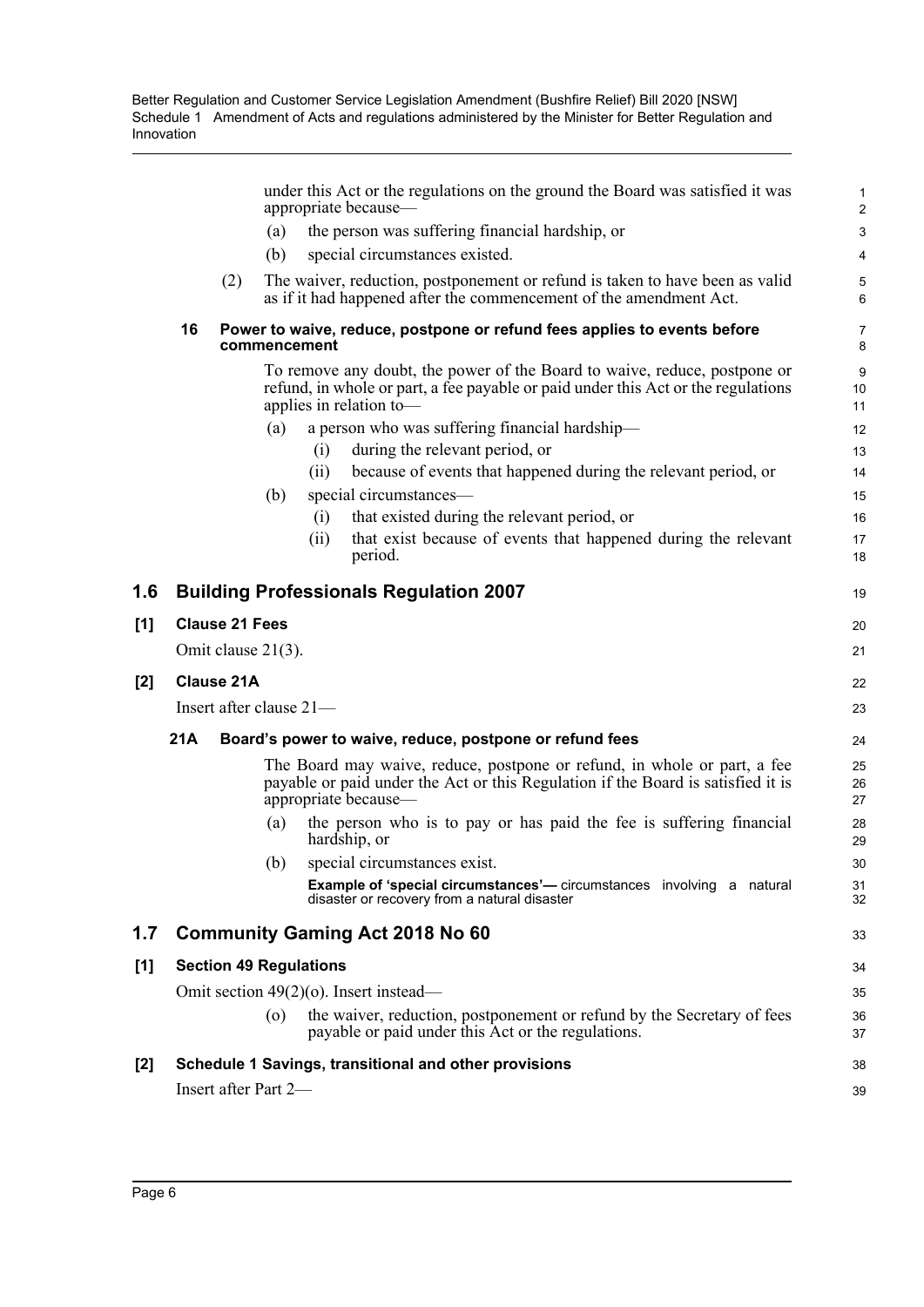|     | Part 3                         |     | <b>Provisions consequent on enactment of Better</b><br><b>Regulation and Customer Service Legislation</b><br><b>Amendment (Bushfire Relief) Act 2020</b>                                      |                |  |
|-----|--------------------------------|-----|-----------------------------------------------------------------------------------------------------------------------------------------------------------------------------------------------|----------------|--|
|     | 6                              |     | <b>Definitions</b>                                                                                                                                                                            | 4              |  |
|     |                                |     | In this Part-                                                                                                                                                                                 | 5              |  |
|     |                                |     | <i>relevant period</i> means the period-                                                                                                                                                      | 6              |  |
|     |                                |     | starting on 18 July 2019, and<br>(a)                                                                                                                                                          | $\overline{7}$ |  |
|     |                                |     | ending immediately before the commencement of this Act.<br>(b)                                                                                                                                | 8              |  |
|     |                                |     | repealed Act means the Lotteries and Art Unions Act 1901.                                                                                                                                     | 9              |  |
|     |                                |     | repealed regulation means a regulation in force under the repealed Act.                                                                                                                       | 10             |  |
|     | 7                              |     | Power to waive, reduce, postpone or refund fees applies to events before<br>commencement                                                                                                      | 11<br>12       |  |
|     |                                | (1) | To remove any doubt, the power of the Secretary to waive, reduce, postpone<br>or refund, in whole or part, a fee payable or paid under this Act or the<br>regulations applies in relation to- | 13<br>14<br>15 |  |
|     |                                |     | a person who was suffering financial hardship-<br>(a)                                                                                                                                         | 16             |  |
|     |                                |     | during the relevant period, or<br>(i)                                                                                                                                                         | 17             |  |
|     |                                |     | because of events that happened during the relevant period, or<br>(ii)                                                                                                                        | 18             |  |
|     |                                |     | special circumstances—<br>(b)                                                                                                                                                                 | 19             |  |
|     |                                |     | that existed during the relevant period, or<br>(i)                                                                                                                                            | 20             |  |
|     |                                |     | that exist because of events that happened during the relevant<br>(ii)<br>period.                                                                                                             | 21<br>22       |  |
|     |                                | (2) | Also to remove any doubt, the power to waive, reduce, postpone or refund fees<br>under subclause (1) extends to a fee payable or paid under the repealed Act or<br>repealed regulations.      | 23<br>24<br>25 |  |
| 1.8 |                                |     | <b>Conveyancers Licensing Act 2003 No 3</b>                                                                                                                                                   | 26             |  |
| [1] | <b>Section 172 Regulations</b> |     |                                                                                                                                                                                               |                |  |
|     |                                |     | Omit section $172(2)(g)$ . Insert instead—                                                                                                                                                    | 28             |  |
|     |                                |     | the waiver, reduction, postponement or refund by the Secretary of fees<br>(g)<br>payable or paid under this Act or the regulations.                                                           | 29<br>30       |  |
| [2] |                                |     | <b>Schedule 1 Savings and transitional provisions</b>                                                                                                                                         | 31             |  |
|     |                                |     | Insert after Part 4—                                                                                                                                                                          | 32             |  |
|     | Part 5                         |     | <b>Provisions consequent on enactment of Better</b><br><b>Regulation and Customer Service Legislation</b><br><b>Amendment (Bushfire Relief) Act 2020</b>                                      | 33<br>34<br>35 |  |
|     | 21                             |     | <b>Definitions</b>                                                                                                                                                                            | 36             |  |
|     |                                |     | In this Part—                                                                                                                                                                                 | 37             |  |
|     |                                |     | <b>amendment</b> Act means the Better Regulation and Customer Service<br>Legislation Amendment (Bushfire Relief) Act 2020.                                                                    | 38<br>39       |  |
|     |                                |     | <i>relevant period</i> means the period—                                                                                                                                                      | 40             |  |
|     |                                |     |                                                                                                                                                                                               |                |  |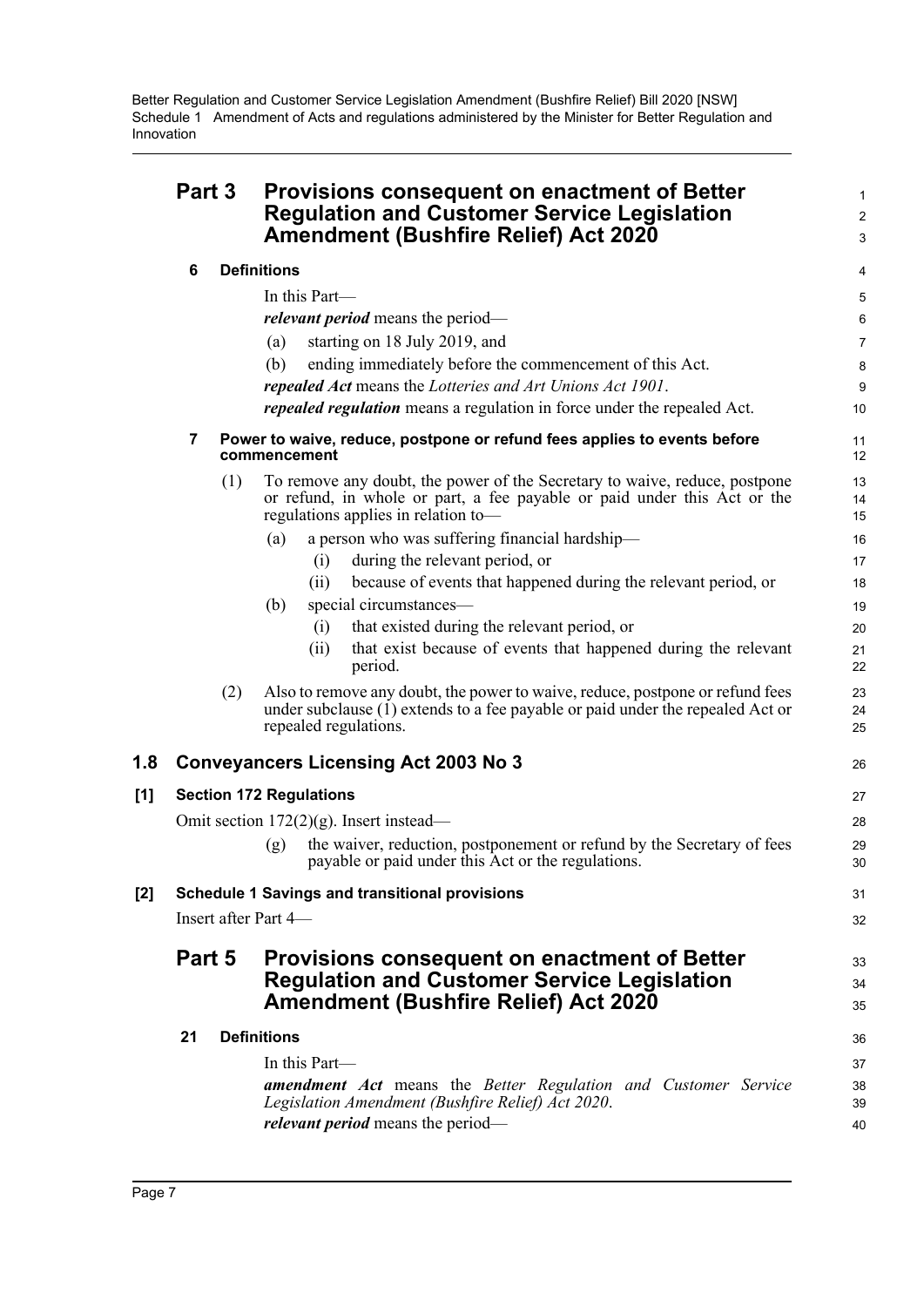|     |     |                         | (a)          | starting on 18 July 2019, and                                                                                                                                                                                                                                                  | $\mathbf{1}$                  |
|-----|-----|-------------------------|--------------|--------------------------------------------------------------------------------------------------------------------------------------------------------------------------------------------------------------------------------------------------------------------------------|-------------------------------|
|     |     |                         | (b)          | ending immediately before the commencement of the amendment Act.                                                                                                                                                                                                               | 2                             |
|     | 22  |                         |              | Waiver, reduction, postponement or refund of fees before commencement                                                                                                                                                                                                          | 3                             |
|     |     | (1)                     |              | This clause applies if, during the relevant period, the Secretary waived,<br>reduced, postponed or refunded, in whole or part, a fee payable or paid by a<br>person under this Act or the regulations on the ground the Secretary was<br>satisfied it was appropriate because— | 4<br>5<br>6<br>$\overline{7}$ |
|     |     |                         | (a)          | the person was suffering financial hardship, or                                                                                                                                                                                                                                | 8                             |
|     |     |                         | (b)          | special circumstances existed.                                                                                                                                                                                                                                                 | 9                             |
|     |     | (2)                     |              | The waiver, reduction, postponement or refund is taken to have been as valid<br>as if it had happened after the commencement of the amendment Act.                                                                                                                             | 10<br>11                      |
|     | 23  |                         | commencement | Power to waive, reduce, postpone or refund fees applies to events before                                                                                                                                                                                                       | 12<br>13                      |
|     |     |                         |              | To remove any doubt, the power of the Secretary to waive, reduce, postpone<br>or refund, in whole or part, a fee payable or paid under this Act or the<br>regulations applies in relation to-                                                                                  | 14<br>15<br>16                |
|     |     |                         | (a)          | a person who was suffering financial hardship-                                                                                                                                                                                                                                 | 17                            |
|     |     |                         |              | during the relevant period, or<br>(i)                                                                                                                                                                                                                                          | 18                            |
|     |     |                         |              | (ii)<br>because of events that happened during the relevant period, or                                                                                                                                                                                                         | 19                            |
|     |     |                         | (b)          | special circumstances—                                                                                                                                                                                                                                                         | 20                            |
|     |     |                         |              | that existed during the relevant period, or<br>(i)<br>that exist because of events that happened during the relevant<br>(ii)                                                                                                                                                   | 21<br>22                      |
|     |     |                         |              | period.                                                                                                                                                                                                                                                                        | 23                            |
| 1.9 |     |                         |              | <b>Conveyancers Licensing Regulation 2015</b>                                                                                                                                                                                                                                  | 24                            |
|     |     | <b>Clause 37A</b>       |              |                                                                                                                                                                                                                                                                                | 25                            |
|     |     | Insert after clause 37- |              |                                                                                                                                                                                                                                                                                | 26                            |
|     | 37A |                         |              | Secretary's power to waive, reduce, postpone or refund fees                                                                                                                                                                                                                    | 27                            |
|     |     |                         |              | The Secretary may waive, reduce, postpone or refund, in whole or part, a fee<br>payable or paid under the Act or this Regulation if the Secretary is satisfied it<br>is appropriate because—                                                                                   | 28<br>29<br>30                |
|     |     |                         | (a)          | the person who is to pay or has paid the fee is suffering financial<br>hardship, or                                                                                                                                                                                            | 31<br>32                      |
|     |     |                         | (b)          | special circumstances exist.                                                                                                                                                                                                                                                   | 33                            |
|     |     |                         |              | <b>Example of 'special circumstances'</b> — circumstances involving a natural<br>disaster or recovery from a natural disaster                                                                                                                                                  | 34<br>35                      |
|     |     |                         |              | 1.10 Co-operatives (Adoption of National Law) Act 2012 No 29                                                                                                                                                                                                                   | 36                            |
| [1] |     |                         |              | <b>Section 18 Local regulations</b>                                                                                                                                                                                                                                            | 37                            |
|     |     |                         |              | Insert at the end of section $18(2)(d)$ —                                                                                                                                                                                                                                      | 38                            |
|     |     |                         |              | and,                                                                                                                                                                                                                                                                           | 39                            |
|     |     |                         | (e)          | the waiver, reduction, postponement or refund by the Registrar of<br>Co-operatives of fees payable or paid under—                                                                                                                                                              | 40<br>41                      |
|     |     |                         |              | this Act, or<br>(i)                                                                                                                                                                                                                                                            | 42                            |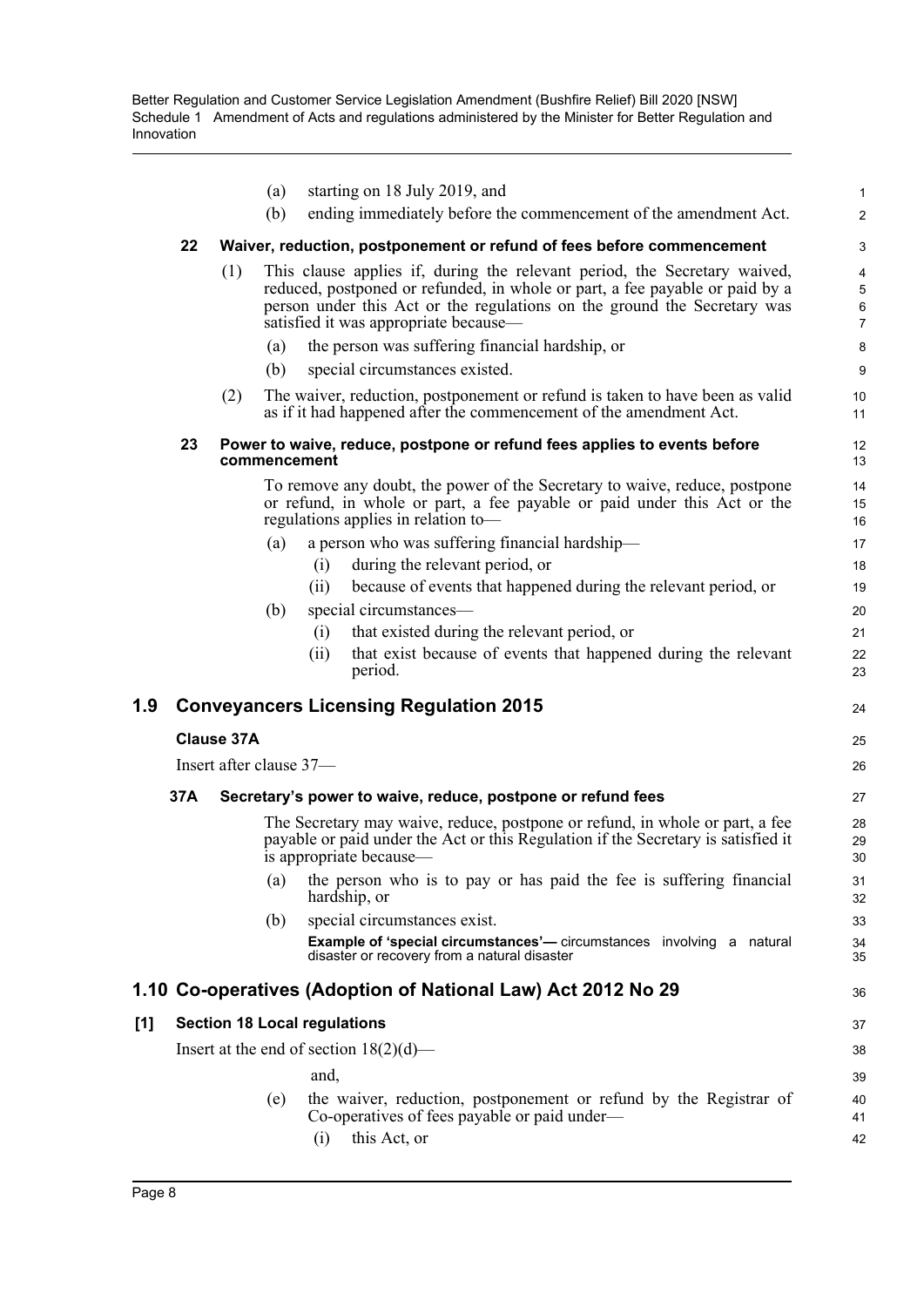|     |        |                  | the Co-operatives National Law (NSW), or<br>(ii)                                                                                                                 | 1                       |
|-----|--------|------------------|------------------------------------------------------------------------------------------------------------------------------------------------------------------|-------------------------|
|     |        |                  | the Co-operatives National Regulations (NSW), or<br>(iii)                                                                                                        | $\overline{\mathbf{c}}$ |
|     |        |                  | (iv)<br>the local regulations.                                                                                                                                   | 3                       |
| [2] |        |                  | <b>Schedule 1 Savings and transitional provisions</b>                                                                                                            | 4                       |
|     |        |                  | Insert after Part 2—                                                                                                                                             | 5                       |
|     | Part 3 |                  | <b>Provisions consequent on enactment of Better</b>                                                                                                              | 6                       |
|     |        |                  | <b>Regulation and Customer Service Legislation</b><br><b>Amendment (Bushfire Relief) Act 2020</b>                                                                | 7<br>8                  |
|     | 10     |                  | <b>Definitions</b>                                                                                                                                               | 9                       |
|     |        |                  | In this Part-                                                                                                                                                    | 10                      |
|     |        |                  | <b>amendment Act</b> means the Better Regulation and Customer Service<br>Legislation Amendment (Bushfire Relief) Act 2020.                                       | 11<br>12                |
|     |        |                  | <i>relevant period</i> means the period—                                                                                                                         | 13                      |
|     |        |                  | starting on 18 July 2019, and<br>(a)                                                                                                                             | 14                      |
|     |        |                  | (b)<br>ending immediately before the commencement of the amendment Act.                                                                                          | 15                      |
|     | 11     |                  | Waiver, reduction, postponement or refund of fees before commencement                                                                                            | 16                      |
|     |        | (1)              | This clause applies if, during the relevant period, the Registrar of                                                                                             | 17                      |
|     |        |                  | Co-operatives waived, reduced, postponed or refunded, in whole or part, a fee<br>payable or paid by a person under this Act or the regulations on the ground the | 18<br>19                |
|     |        |                  | Registrar was satisfied it was appropriate because-                                                                                                              | 20                      |
|     |        |                  | the person was suffering financial hardship, or<br>(a)                                                                                                           | 21                      |
|     |        |                  | special circumstances existed.<br>(b)                                                                                                                            | 22                      |
|     |        | (2)              | The waiver, reduction, postponement or refund is taken to have been as valid                                                                                     | 23                      |
|     |        |                  | as if it had happened after the commencement of the amendment Act.                                                                                               | 24                      |
|     | 12     |                  | Power to waive, reduce, postpone or refund fees applies to events before<br>commencement                                                                         | 25<br>26                |
|     |        |                  | To remove any doubt, the power of the Registrar of Co-operatives to waive,                                                                                       | 27                      |
|     |        |                  | reduce, postpone or refund, in whole or part, a fee payable or paid under this<br>Act or the regulations applies in relation to-                                 | 28<br>29                |
|     |        |                  | (a) a person who was suffering financial hardship—                                                                                                               | 30                      |
|     |        |                  | during the relevant period, or<br>(i)                                                                                                                            | 31                      |
|     |        |                  | (ii)<br>because of events that happened during the relevant period, or                                                                                           | 32                      |
|     |        |                  | special circumstances-<br>(b)                                                                                                                                    | 33                      |
|     |        |                  | that existed during the relevant period, or<br>(i)                                                                                                               | 34                      |
|     |        |                  | that exist because of events that happened during the relevant<br>(ii)<br>period.                                                                                | 35<br>36                |
|     |        |                  | 1.11 Co-operatives (New South Wales) Regulation 2014                                                                                                             | 37                      |
|     |        | <b>Clause 13</b> |                                                                                                                                                                  | 38                      |
|     |        |                  | Omit the clause. Insert instead-                                                                                                                                 | 39                      |
|     |        |                  |                                                                                                                                                                  |                         |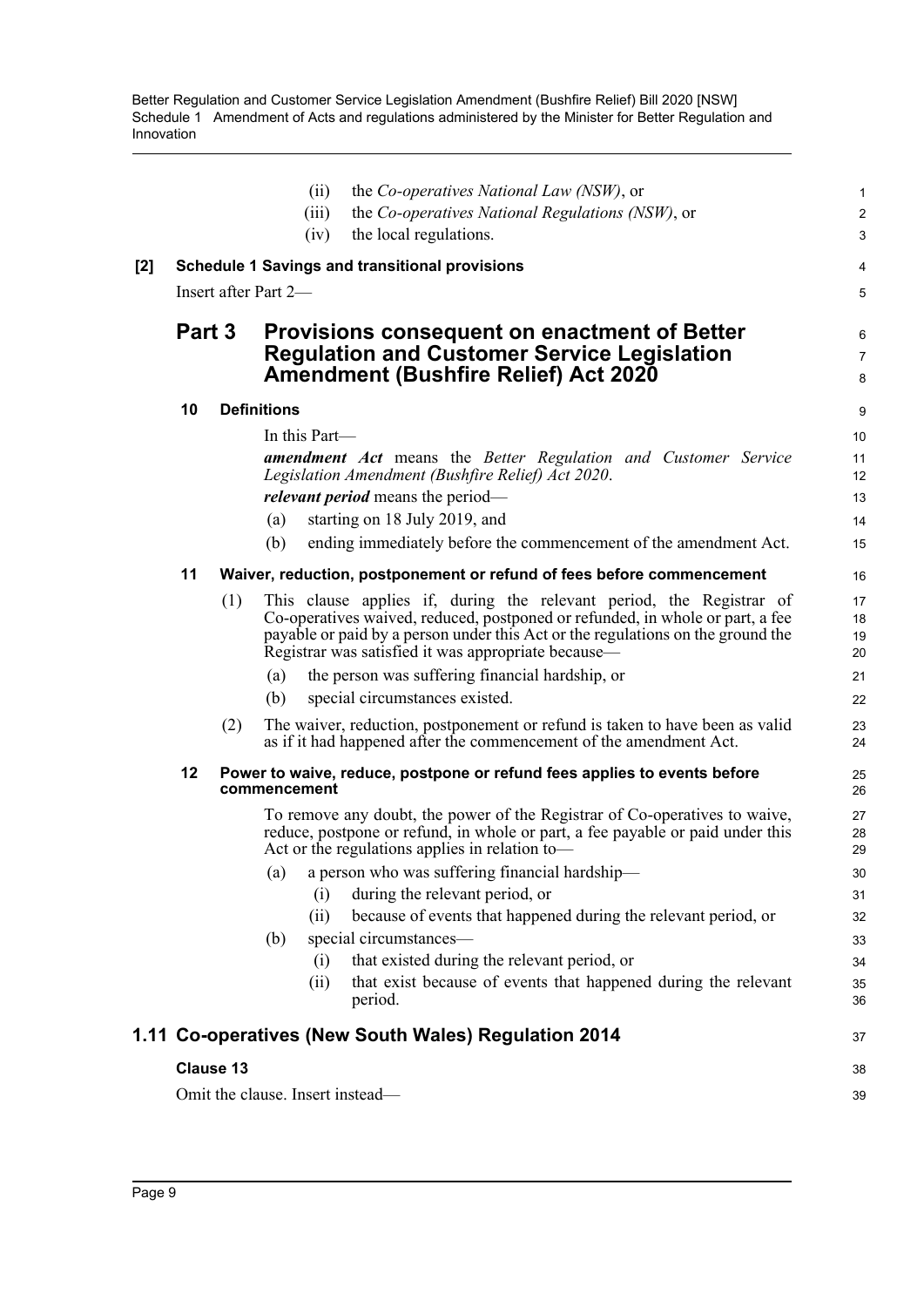|     | 13                                                    |     | Registrar's power to waive, reduce, postpone or refund fees                                                                                                                                                                                                                                          | 1                                 |  |  |
|-----|-------------------------------------------------------|-----|------------------------------------------------------------------------------------------------------------------------------------------------------------------------------------------------------------------------------------------------------------------------------------------------------|-----------------------------------|--|--|
|     |                                                       | (1) | The Registrar of Co-operatives may waive, reduce, postpone or refund, in<br>whole or part, a fee payable or paid under relevant legislation if the Registrar<br>is satisfied it is appropriate because —                                                                                             | $\overline{\mathbf{c}}$<br>3<br>4 |  |  |
|     |                                                       |     | the person who is to pay or has paid the fee is suffering financial<br>(a)<br>hardship, or                                                                                                                                                                                                           | 5<br>6                            |  |  |
|     |                                                       |     | special circumstances exist.<br>(b)                                                                                                                                                                                                                                                                  | 7                                 |  |  |
|     |                                                       |     | Example of 'special circumstances'- circumstances involving a natural<br>disaster or recovery from a natural disaster                                                                                                                                                                                | 8<br>9                            |  |  |
|     |                                                       | (2) | In this clause-                                                                                                                                                                                                                                                                                      | 10                                |  |  |
|     |                                                       |     | relevant legislation means the following-                                                                                                                                                                                                                                                            | 11                                |  |  |
|     |                                                       |     | the Act,<br>(a)                                                                                                                                                                                                                                                                                      | 12                                |  |  |
|     |                                                       |     | (b)<br>the Co-operatives National Law (NSW),                                                                                                                                                                                                                                                         | 13                                |  |  |
|     |                                                       |     | the Co-operatives National Regulations (NSW),<br>(c)                                                                                                                                                                                                                                                 | 14                                |  |  |
|     |                                                       |     | (d)<br>this Regulation.                                                                                                                                                                                                                                                                              | 15                                |  |  |
|     |                                                       |     | 1.12 Explosives Act 2003 No 39                                                                                                                                                                                                                                                                       | 16                                |  |  |
| [1] |                                                       |     | <b>Section 36 Regulations</b>                                                                                                                                                                                                                                                                        | 17                                |  |  |
|     |                                                       |     | Insert after section $36(2)(b)$ —                                                                                                                                                                                                                                                                    | 18                                |  |  |
|     |                                                       |     | (b1)<br>the waiver, reduction, postponement or refund by the regulatory<br>authority of fees payable or paid under this Act or the regulations,                                                                                                                                                      | 19<br>20                          |  |  |
| [2] | Schedule 1 Savings, transitional and other provisions |     |                                                                                                                                                                                                                                                                                                      |                                   |  |  |
|     | Insert after Part 4-                                  |     |                                                                                                                                                                                                                                                                                                      |                                   |  |  |
|     | Part 5                                                |     | Provisions consequent on enactment of Better                                                                                                                                                                                                                                                         | 23                                |  |  |
|     |                                                       |     | <b>Regulation and Customer Service Legislation</b>                                                                                                                                                                                                                                                   | 24                                |  |  |
|     |                                                       |     | <b>Amendment (Bushfire Relief) Act 2020</b>                                                                                                                                                                                                                                                          | 25                                |  |  |
|     | 11                                                    |     | <b>Definitions</b>                                                                                                                                                                                                                                                                                   | 26                                |  |  |
|     |                                                       |     | In this Part—                                                                                                                                                                                                                                                                                        | 27                                |  |  |
|     |                                                       |     | <b>amendment Act</b> means the Better Regulation and Customer Service<br>Legislation Amendment (Bushfire Relief) Act 2020.                                                                                                                                                                           | 28<br>29                          |  |  |
|     |                                                       |     | <i>relevant period</i> means the period—                                                                                                                                                                                                                                                             | 30                                |  |  |
|     |                                                       |     | starting on 18 July 2019, and<br>(a)                                                                                                                                                                                                                                                                 | 31                                |  |  |
|     |                                                       |     | ending immediately before the commencement of the amendment Act.<br>(b)                                                                                                                                                                                                                              | 32                                |  |  |
|     | 12                                                    |     | Waiver, reduction, postponement or refund of fees before commencement                                                                                                                                                                                                                                | 33                                |  |  |
|     |                                                       | (1) | This clause applies if, during the relevant period, the regulatory authority<br>waived, reduced, postponed or refunded, in whole or part, a fee payable or paid<br>by a person under this Act or the regulations on the ground the regulatory<br>authority was satisfied it was appropriate because— | 34<br>35<br>36<br>37              |  |  |
|     |                                                       |     | the person was suffering financial hardship, or<br>(a)                                                                                                                                                                                                                                               | 38                                |  |  |
|     |                                                       |     | special circumstances existed.<br>(b)                                                                                                                                                                                                                                                                | 39                                |  |  |
|     |                                                       | (2) | The waiver, reduction, postponement or refund is taken to have been as valid<br>as if it had happened after the commencement of the amendment Act.                                                                                                                                                   | 40<br>41                          |  |  |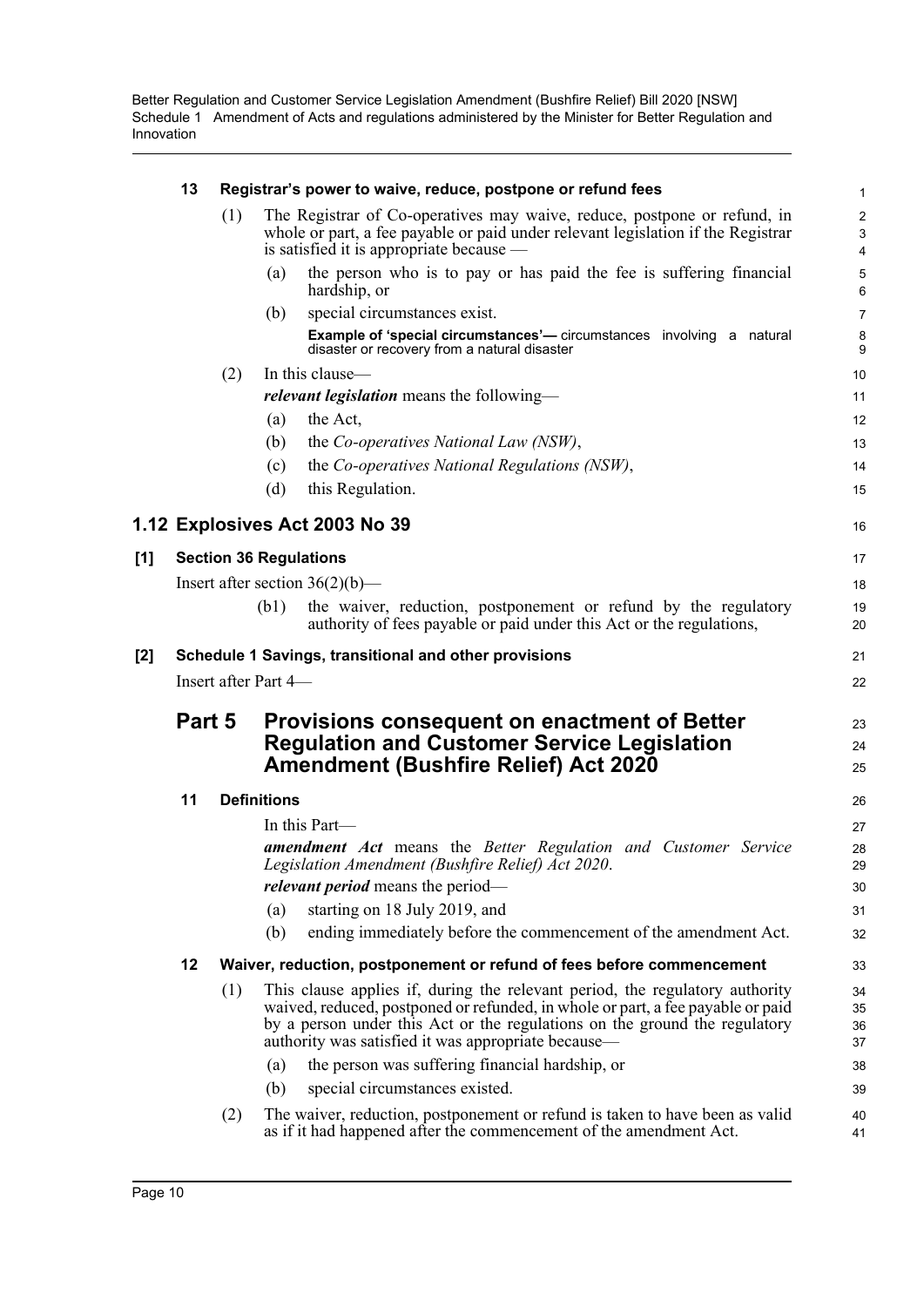|       | 13                 | commencement             | Power to waive, reduce, postpone or refund fees applies to events before                                                            | 1<br>2                    |
|-------|--------------------|--------------------------|-------------------------------------------------------------------------------------------------------------------------------------|---------------------------|
|       |                    |                          | To remove any doubt, the power of the regulatory authority to waive, reduce,                                                        | $\ensuremath{\mathsf{3}}$ |
|       |                    |                          | postpone or refund, in whole or part, a fee payable or paid under this Act or                                                       | 4                         |
|       |                    |                          | the regulations applies in relation to-                                                                                             | 5                         |
|       |                    | (a)                      | a person who was suffering financial hardship-                                                                                      | $6\phantom{1}$            |
|       |                    |                          | during the relevant period, or<br>(i)                                                                                               | $\overline{7}$            |
|       |                    |                          | because of events that happened during the relevant period, or<br>(ii)                                                              | 8                         |
|       |                    | (b)                      | special circumstances—                                                                                                              | 9                         |
|       |                    |                          | that existed during the relevant period, or<br>(i)                                                                                  | 10                        |
|       |                    |                          | that exist because of events that happened during the relevant<br>(ii)<br>period.                                                   | 11<br>12                  |
|       |                    |                          | 1.13 Explosives Regulation 2013                                                                                                     | 13                        |
|       | <b>Clause 114A</b> |                          |                                                                                                                                     | 14                        |
|       |                    | Insert after clause 114- |                                                                                                                                     | 15                        |
|       | 114A               |                          | Regulatory authority's power to waive, reduce, postpone or refund fees                                                              | 16                        |
|       |                    |                          | The regulatory authority may waive, reduce, postpone or refund, in whole or                                                         | 17                        |
|       |                    |                          | part, a fee payable or paid under the Act or this Regulation if the regulatory<br>authority is satisfied it is appropriate because— | 18<br>19                  |
|       |                    | (a)                      | the person who is to pay or has paid the fee is suffering financial                                                                 | 20                        |
|       |                    |                          | hardship, or                                                                                                                        | 21                        |
|       |                    | (b)                      | special circumstances exist.                                                                                                        | 22                        |
|       |                    |                          | <b>Example of 'special circumstances'</b> — circumstances involving a natural<br>disaster or recovery from a natural disaster       | 23<br>24                  |
|       |                    |                          | 1.14 Fair Trading Legislation Amendment (Reform) Act 2018 No 65                                                                     | 25                        |
|       |                    |                          | Schedule 2 Amendments relating to 1, 3 and 5 year terms and restorations                                                            | 26                        |
|       |                    |                          | Omit Schedule 2.3[2], 2.5[5], 2.8[9], 2.9[6], 2.10[4], 2.12[5], 2.14[7] and 2.15[8].                                                | 27                        |
|       |                    |                          | 1.15 Home Building Act 1989 No 147                                                                                                  | 28                        |
| [1]   |                    |                          | <b>Section 140 Regulations</b>                                                                                                      | 29                        |
|       |                    |                          | Omit section $140(2)(i)$ . Insert instead—                                                                                          | 30                        |
|       |                    | (j)                      | fees payable under this Act or the regulations,                                                                                     | 31                        |
|       |                    | (i1)                     | the waiver, reduction, postponement or refund by the Secretary of fees<br>payable or paid under this Act or the regulations,        | 32<br>33                  |
| $[2]$ |                    |                          | <b>Schedule 4 Savings and transitional provisions</b>                                                                               | 34                        |
|       |                    | Insert after Part 23-    |                                                                                                                                     | 35                        |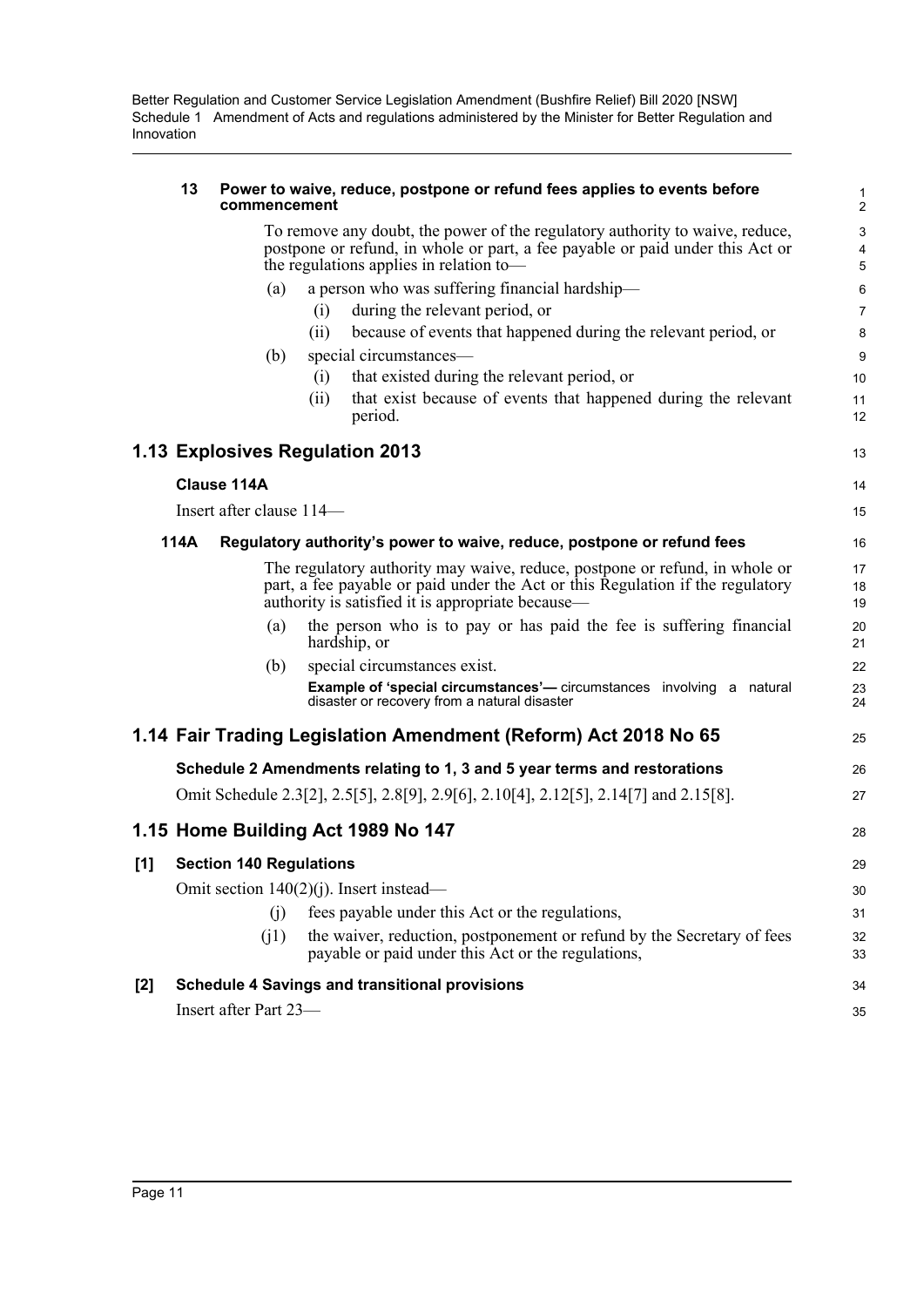|     |            | Part 24 Provisions consequent on enactment of Better<br><b>Regulation and Customer Service Legislation</b><br><b>Amendment (Bushfire Relief) Act 2020</b>                                                                                                                      |                      |  |
|-----|------------|--------------------------------------------------------------------------------------------------------------------------------------------------------------------------------------------------------------------------------------------------------------------------------|----------------------|--|
| 153 |            | <b>Definitions</b>                                                                                                                                                                                                                                                             | 4                    |  |
|     |            | In this Part—                                                                                                                                                                                                                                                                  | 5                    |  |
|     |            | <b>amendment</b> Act means the Better Regulation and Customer Service<br>Legislation Amendment (Bushfire Relief) Act 2020.                                                                                                                                                     | 6<br>$\overline{7}$  |  |
|     |            | <i>relevant period</i> means the period—                                                                                                                                                                                                                                       | 8                    |  |
|     |            | starting on 18 July 2019, and<br>(a)                                                                                                                                                                                                                                           | 9                    |  |
|     |            | (b)<br>ending immediately before the commencement of the amendment Act.                                                                                                                                                                                                        | 10                   |  |
| 154 |            | Waiver, reduction, postponement or refund of fees before commencement                                                                                                                                                                                                          | 11                   |  |
|     | (1)        | This clause applies if, during the relevant period, the Secretary waived,<br>reduced, postponed or refunded, in whole or part, a fee payable or paid by a<br>person under this Act or the regulations on the ground the Secretary was<br>satisfied it was appropriate because— | 12<br>13<br>14<br>15 |  |
|     |            | the person was suffering financial hardship, or<br>(a)                                                                                                                                                                                                                         | 16                   |  |
|     |            | special circumstances existed.<br>(b)                                                                                                                                                                                                                                          | 17                   |  |
|     | (2)        | The waiver, reduction, postponement or refund is taken to have been as valid<br>as if it had happened after the commencement of the amendment Act.                                                                                                                             | 18<br>19             |  |
| 155 |            | Power to waive, reduce, postpone or refund fees applies to events before<br>commencement                                                                                                                                                                                       | 20<br>21             |  |
|     |            | To remove any doubt, the power of the Secretary to waive, reduce, postpone<br>or refund, in whole or part, a fee payable or paid under this Act or the<br>regulations applies in relation to-                                                                                  | 22<br>23<br>24       |  |
|     |            | a person who was suffering financial hardship-<br>(a)                                                                                                                                                                                                                          | 25                   |  |
|     |            | during the relevant period, or<br>(i)                                                                                                                                                                                                                                          | 26                   |  |
|     |            | because of events that happened during the relevant period, or<br>(ii)                                                                                                                                                                                                         | 27                   |  |
|     |            | special circumstances-<br>(b)                                                                                                                                                                                                                                                  | 28                   |  |
|     |            | that existed during the relevant period, or<br>(i)                                                                                                                                                                                                                             | 29                   |  |
|     |            | that exist because of events that happened during the relevant<br>(i)<br>period.                                                                                                                                                                                               | 30<br>31             |  |
|     |            | 1.16 Home Building Regulation 2014                                                                                                                                                                                                                                             | 32                   |  |
|     | Clause 71B |                                                                                                                                                                                                                                                                                | 33                   |  |
|     |            | Insert after clause 71A-                                                                                                                                                                                                                                                       | 34                   |  |
| 71B |            | Secretary's power to waive, reduce, postpone or refund fees                                                                                                                                                                                                                    | 35                   |  |
|     |            | The Secretary may waive, reduce, postpone or refund, in whole or part, a fee<br>payable or paid under the Act or this Regulation if the Secretary is satisfied it<br>is appropriate because—                                                                                   | 36<br>37<br>38       |  |
|     |            | the person who is to pay or has paid the fee is suffering financial<br>(a)<br>hardship, or                                                                                                                                                                                     | 39<br>40             |  |
|     |            | special circumstances exist.<br>(b)                                                                                                                                                                                                                                            | 41                   |  |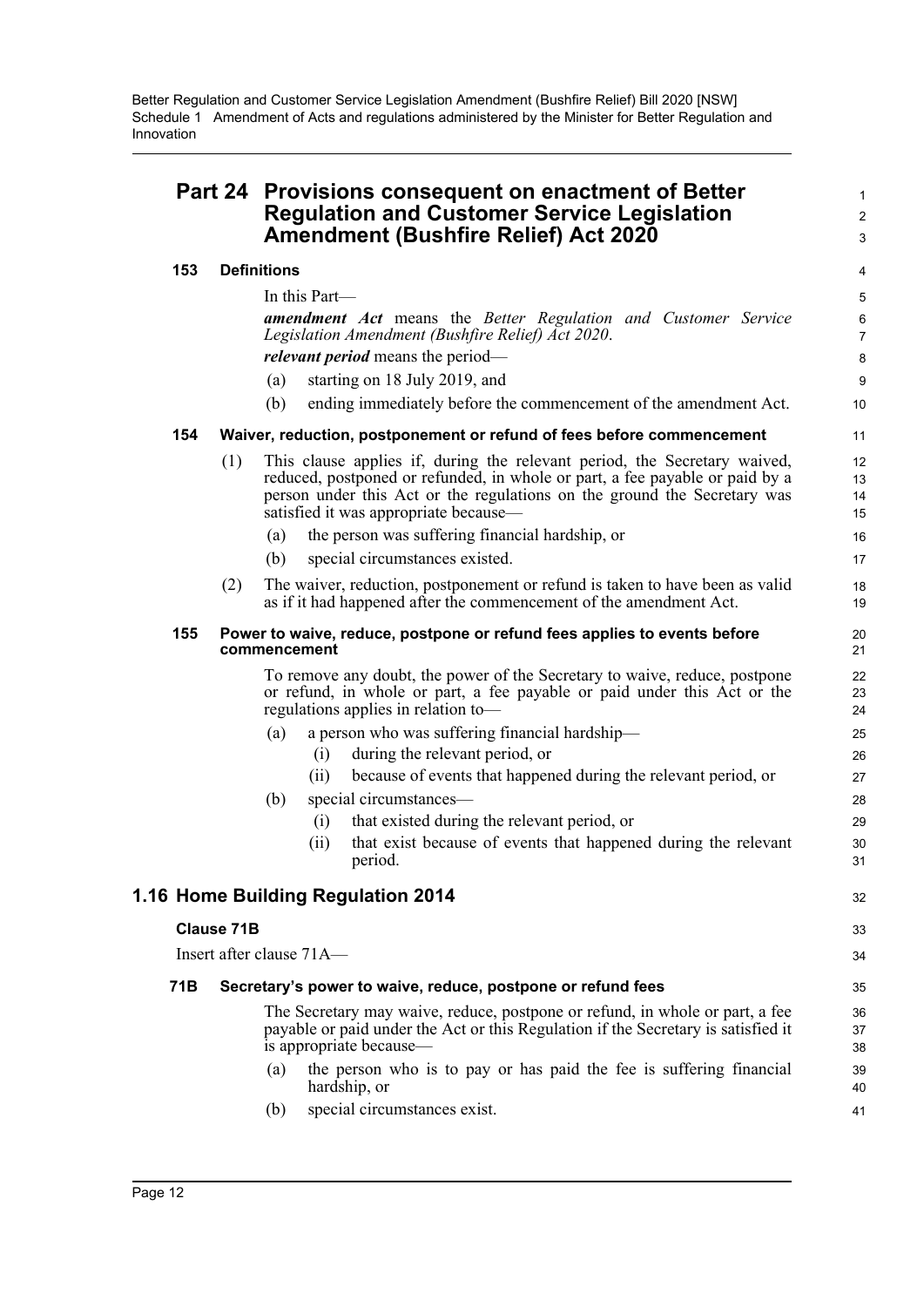|       |        |                                                                       |                                                                                          | <b>Example of 'special circumstances'</b> — circumstances involving a natural<br>disaster or recovery from a natural disaster                                                                                                                                                                               | $\frac{1}{2}$              |  |  |
|-------|--------|-----------------------------------------------------------------------|------------------------------------------------------------------------------------------|-------------------------------------------------------------------------------------------------------------------------------------------------------------------------------------------------------------------------------------------------------------------------------------------------------------|----------------------------|--|--|
|       |        |                                                                       |                                                                                          | 1.17 Lotteries and Art Unions Act 1901 No 34                                                                                                                                                                                                                                                                | 3                          |  |  |
| $[1]$ |        |                                                                       | <b>Section 23 Regulations</b>                                                            |                                                                                                                                                                                                                                                                                                             | 4                          |  |  |
|       |        |                                                                       |                                                                                          | Insert after section $23(1)(f)$ —                                                                                                                                                                                                                                                                           | 5                          |  |  |
|       |        |                                                                       | (f1)                                                                                     | The waiver, reduction, postponement or refund by the Secretary of the<br>Department of Customer Service of fees payable or paid under this Act<br>or the regulations.                                                                                                                                       | 6<br>7<br>8                |  |  |
| $[2]$ |        |                                                                       |                                                                                          | <b>Schedule 2 Savings and transitional provisions</b>                                                                                                                                                                                                                                                       | 9                          |  |  |
|       |        |                                                                       | Insert after Part 4-                                                                     |                                                                                                                                                                                                                                                                                                             | 10                         |  |  |
|       | Part 5 |                                                                       |                                                                                          | <b>Provisions consequent on enactment of Better</b><br><b>Regulation and Customer Service Legislation</b><br><b>Amendment (Bushfire Relief) Act 2020</b>                                                                                                                                                    | 11<br>12<br>13             |  |  |
|       | 8      |                                                                       | <b>Definitions</b>                                                                       |                                                                                                                                                                                                                                                                                                             |                            |  |  |
|       |        |                                                                       |                                                                                          | In this Part—                                                                                                                                                                                                                                                                                               |                            |  |  |
|       |        |                                                                       |                                                                                          | <b>amendment Act</b> means the Better Regulation and Customer Service<br>Legislation Amendment (Bushfire Relief) Act 2020.                                                                                                                                                                                  | 16<br>17                   |  |  |
|       |        |                                                                       |                                                                                          | <i>relevant period</i> means the period—                                                                                                                                                                                                                                                                    | 18                         |  |  |
|       |        |                                                                       | (a)                                                                                      | starting on 18 July 2019, and                                                                                                                                                                                                                                                                               | 19                         |  |  |
|       |        |                                                                       | (b)                                                                                      | ending immediately before the commencement of the amendment Act.                                                                                                                                                                                                                                            | 20                         |  |  |
|       | 9      | Waiver, reduction, postponement or refund of fees before commencement |                                                                                          |                                                                                                                                                                                                                                                                                                             |                            |  |  |
|       |        | (1)                                                                   | because—                                                                                 | This clause applies if, during the relevant period, the Secretary of the<br>Department of Customer Service waived, reduced, postponed or refunded, in<br>whole or part, a fee payable or paid by a person under this Act or the<br>regulations on the ground the Secretary was satisfied it was appropriate | 22<br>23<br>24<br>25<br>26 |  |  |
|       |        |                                                                       | (a)                                                                                      | the person was suffering financial hardship, or                                                                                                                                                                                                                                                             | 27                         |  |  |
|       |        |                                                                       | (b)                                                                                      | special circumstances existed.                                                                                                                                                                                                                                                                              | 28                         |  |  |
|       |        | (2)                                                                   |                                                                                          | The waiver, reduction, postponement or refund is taken to have been as valid<br>as if it had happened after the commencement of the amendment Act.                                                                                                                                                          | 29<br>30                   |  |  |
|       | 10     |                                                                       | Power to waive, reduce, postpone or refund fees applies to events before<br>commencement |                                                                                                                                                                                                                                                                                                             |                            |  |  |
|       |        |                                                                       |                                                                                          | To remove any doubt, the power of the Secretary of the Department of<br>Customer Service to waive, reduce, postpone or refund, in whole or part, a fee<br>payable or paid under this Act or the regulations applies in relation to-                                                                         | 33<br>34<br>35             |  |  |
|       |        |                                                                       | (a)                                                                                      | a person who was suffering financial hardship-<br>during the relevant period, or<br>(i)                                                                                                                                                                                                                     | 36<br>37                   |  |  |
|       |        |                                                                       |                                                                                          | because of events that happened during the relevant period, or<br>(ii)                                                                                                                                                                                                                                      | 38                         |  |  |
|       |        |                                                                       | (b)                                                                                      | special circumstances—                                                                                                                                                                                                                                                                                      | 39                         |  |  |
|       |        |                                                                       |                                                                                          | that existed during the relevant period, or<br>(i)                                                                                                                                                                                                                                                          | 40                         |  |  |
|       |        |                                                                       |                                                                                          | that exist because of events that happened during the relevant<br>(ii)<br>period.                                                                                                                                                                                                                           | 41<br>42                   |  |  |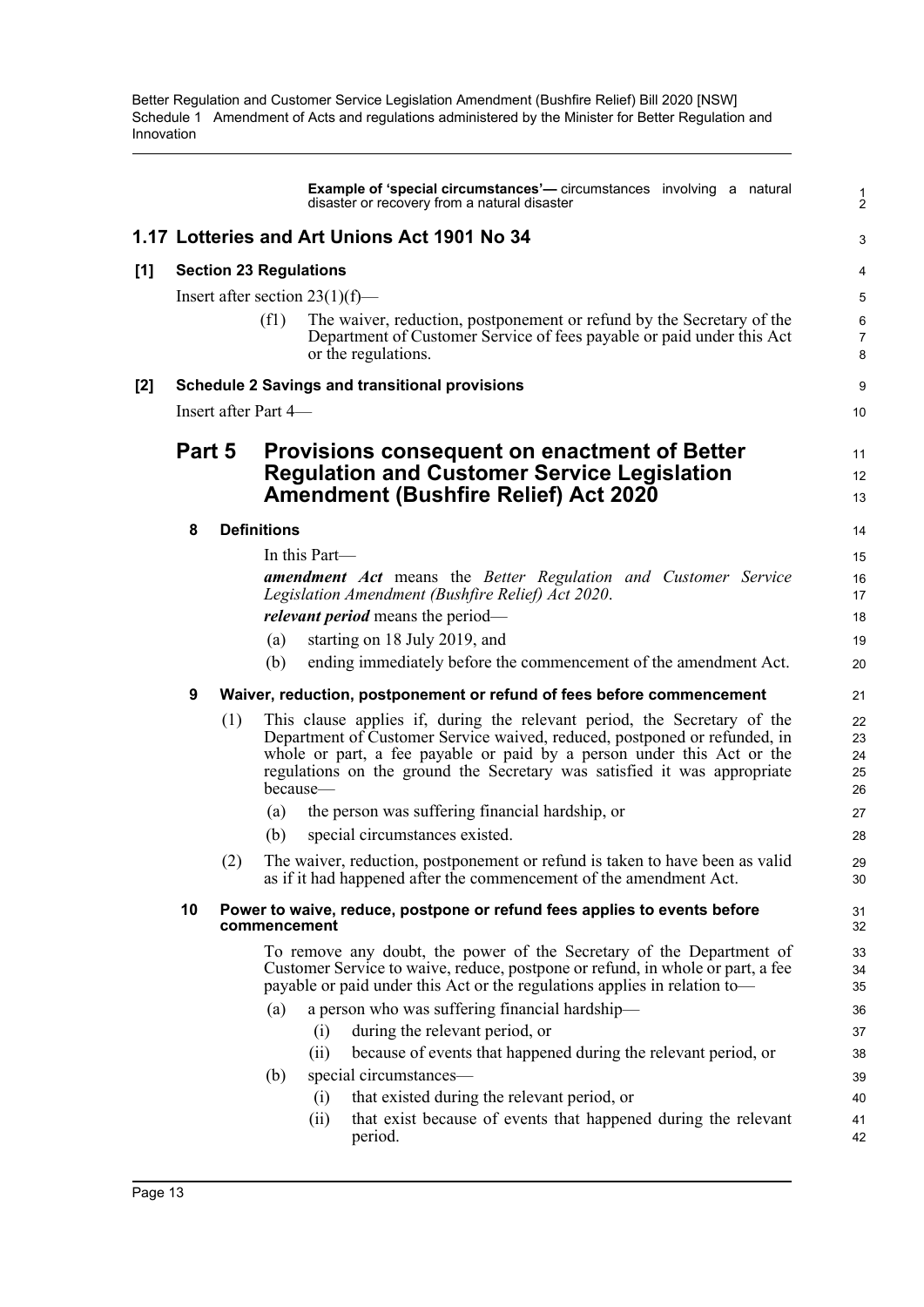|       |                                                       |             | 1.18 Lotteries and Art Unions Regulation 2014                                                                                                                                                                                                                                  | 1                                  |  |  |  |  |
|-------|-------------------------------------------------------|-------------|--------------------------------------------------------------------------------------------------------------------------------------------------------------------------------------------------------------------------------------------------------------------------------|------------------------------------|--|--|--|--|
|       |                                                       | Clause 153A |                                                                                                                                                                                                                                                                                | 2                                  |  |  |  |  |
|       |                                                       |             | Insert after clause 153-                                                                                                                                                                                                                                                       | 3                                  |  |  |  |  |
|       | 153A                                                  |             | Secretary's power to waive, reduce, postpone or refund fees                                                                                                                                                                                                                    | 4                                  |  |  |  |  |
|       |                                                       |             | The Secretary of the Department of Customer Service may waive, reduce,<br>postpone or refund, in whole or part, a fee payable or paid under the Act or this<br>Regulation if the Secretary is satisfied it is appropriate because—                                             | $\mathbf 5$<br>6<br>$\overline{7}$ |  |  |  |  |
|       |                                                       |             | the person who is to pay or has paid the fee is suffering financial<br>(a)<br>hardship, or                                                                                                                                                                                     | 8<br>9                             |  |  |  |  |
|       |                                                       |             | (b)<br>special circumstances exist.                                                                                                                                                                                                                                            | 10                                 |  |  |  |  |
|       |                                                       |             | Example of 'special circumstances'- circumstances involving a natural<br>disaster or recovery from a natural disaster                                                                                                                                                          | 11<br>12                           |  |  |  |  |
|       |                                                       |             | 1.19 Motor Dealers and Repairers Act 2013 No 107                                                                                                                                                                                                                               | 13                                 |  |  |  |  |
| [1]   |                                                       |             | <b>Section 186 Regulations</b>                                                                                                                                                                                                                                                 | 14                                 |  |  |  |  |
|       |                                                       |             | Omit section $186(2)(d)$ . Insert instead—                                                                                                                                                                                                                                     | 15                                 |  |  |  |  |
|       |                                                       |             | the waiver, reduction, postponement or refund by the Secretary of fees<br>(d)<br>payable or paid under this Act or the regulations,                                                                                                                                            | 16<br>17                           |  |  |  |  |
| $[2]$ | Schedule 2 Savings, transitional and other provisions |             |                                                                                                                                                                                                                                                                                |                                    |  |  |  |  |
|       | Insert after Part 4-                                  |             |                                                                                                                                                                                                                                                                                |                                    |  |  |  |  |
|       | Part 5                                                |             | <b>Provisions consequent on enactment of Better</b>                                                                                                                                                                                                                            | 20                                 |  |  |  |  |
|       |                                                       |             | <b>Regulation and Customer Service Legislation</b>                                                                                                                                                                                                                             | 21                                 |  |  |  |  |
|       |                                                       |             | <b>Amendment (Bushfire Relief) Act 2020</b>                                                                                                                                                                                                                                    | 22                                 |  |  |  |  |
|       | 21                                                    |             | <b>Definitions</b>                                                                                                                                                                                                                                                             | 23                                 |  |  |  |  |
|       |                                                       |             | In this Part-                                                                                                                                                                                                                                                                  | 24                                 |  |  |  |  |
|       |                                                       |             | amendment Act means the Better Regulation and Customer Service<br>Legislation Amendment (Bushfire Relief) Act 2020.                                                                                                                                                            | 25<br>26                           |  |  |  |  |
|       |                                                       |             | <i>relevant period</i> means the period—                                                                                                                                                                                                                                       | 27                                 |  |  |  |  |
|       |                                                       |             | starting on 18 July 2019, and<br>(a)<br>(b) ending immediately before the commencement of the amendment Act.                                                                                                                                                                   | 28<br>29                           |  |  |  |  |
|       |                                                       |             |                                                                                                                                                                                                                                                                                |                                    |  |  |  |  |
|       | 22                                                    |             | Waiver, reduction, postponement or refund of fees before commencement                                                                                                                                                                                                          | 30                                 |  |  |  |  |
|       |                                                       | (1)         | This clause applies if, during the relevant period, the Secretary waived,<br>reduced, postponed or refunded, in whole or part, a fee payable or paid by a<br>person under this Act or the regulations on the ground the Secretary was<br>satisfied it was appropriate because— | 31<br>32<br>33<br>34               |  |  |  |  |
|       |                                                       |             | the person was suffering financial hardship, or<br>(a)                                                                                                                                                                                                                         | 35                                 |  |  |  |  |
|       |                                                       |             | special circumstances existed.<br>(b)                                                                                                                                                                                                                                          | 36                                 |  |  |  |  |
|       |                                                       | (2)         | The waiver, reduction, postponement or refund is taken to have been as valid<br>as if it had happened after the commencement of the amendment Act.                                                                                                                             | 37<br>38                           |  |  |  |  |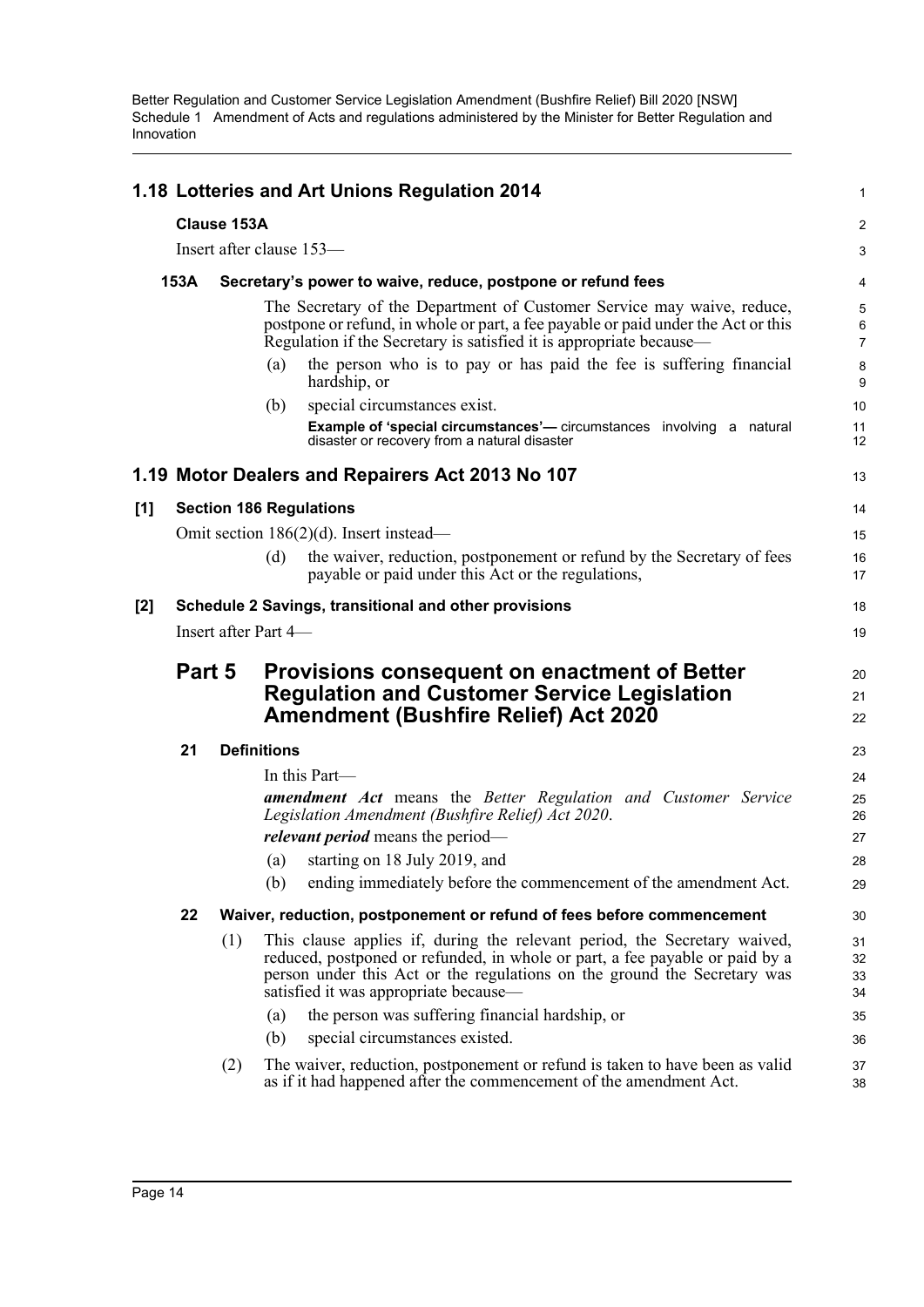#### **23 Power to waive, reduce, postpone or refund fees applies to events before commencement**

To remove any doubt, the power of the Secretary to waive, reduce, postpone or refund, in whole or part, a fee payable or paid under this Act or the regulations applies in relation to—

- (a) a person who was suffering financial hardship—
	- (i) during the relevant period, or
	- (ii) because of events that happened during the relevant period, or
- (b) special circumstances—
	- (i) that existed during the relevant period, or
	- (ii) that exist because of events that happened during the relevant period.

13

14 15

25

### **1.20 Motor Dealers and Repairers Regulation 2014**

**Clause 9A**

### **9A Secretary's power to waive, reduce, postpone or refund fees**

The Secretary may waive, reduce, postpone or refund, in whole or part, a fee payable or paid under the Act or this Regulation if the Secretary is satisfied it is appropriate because—

- (a) the person who is to pay or has paid the fee is suffering financial hardship, or
- (b) special circumstances exist. **Example of 'special circumstances'—** circumstances involving a natural disaster or recovery from a natural disaster

### **1.21 Paintball Act 2018 No 44**

#### **[1] Section 80 Regulations** Insert after section 80(1)—  $(1A)$  Without limiting subsection  $(1)$ , the regulations may provide for-(a) fees payable under this Act or the regulations, and (b) the waiver, reduction, postponement or refund by the Secretary of fees payable or paid under this Act or the regulations. **[2] Schedule 1 Savings, transitional and other provisions** Insert after Part 2— **Part 3 Provisions consequent on enactment of Better Regulation and Customer Service Legislation**  26 27 28 29 30 31 32 33 34 35

| Amendment (Bushfire Relief) Act 2020                                                                                                        |                |  |  |  |  |  |
|---------------------------------------------------------------------------------------------------------------------------------------------|----------------|--|--|--|--|--|
| <b>Definitions</b>                                                                                                                          | 37             |  |  |  |  |  |
| In this Part—<br><b>amendment Act</b> means the Better Regulation and Customer Service<br>Legislation Amendment (Bushfire Relief) Act 2020. | 38<br>39<br>40 |  |  |  |  |  |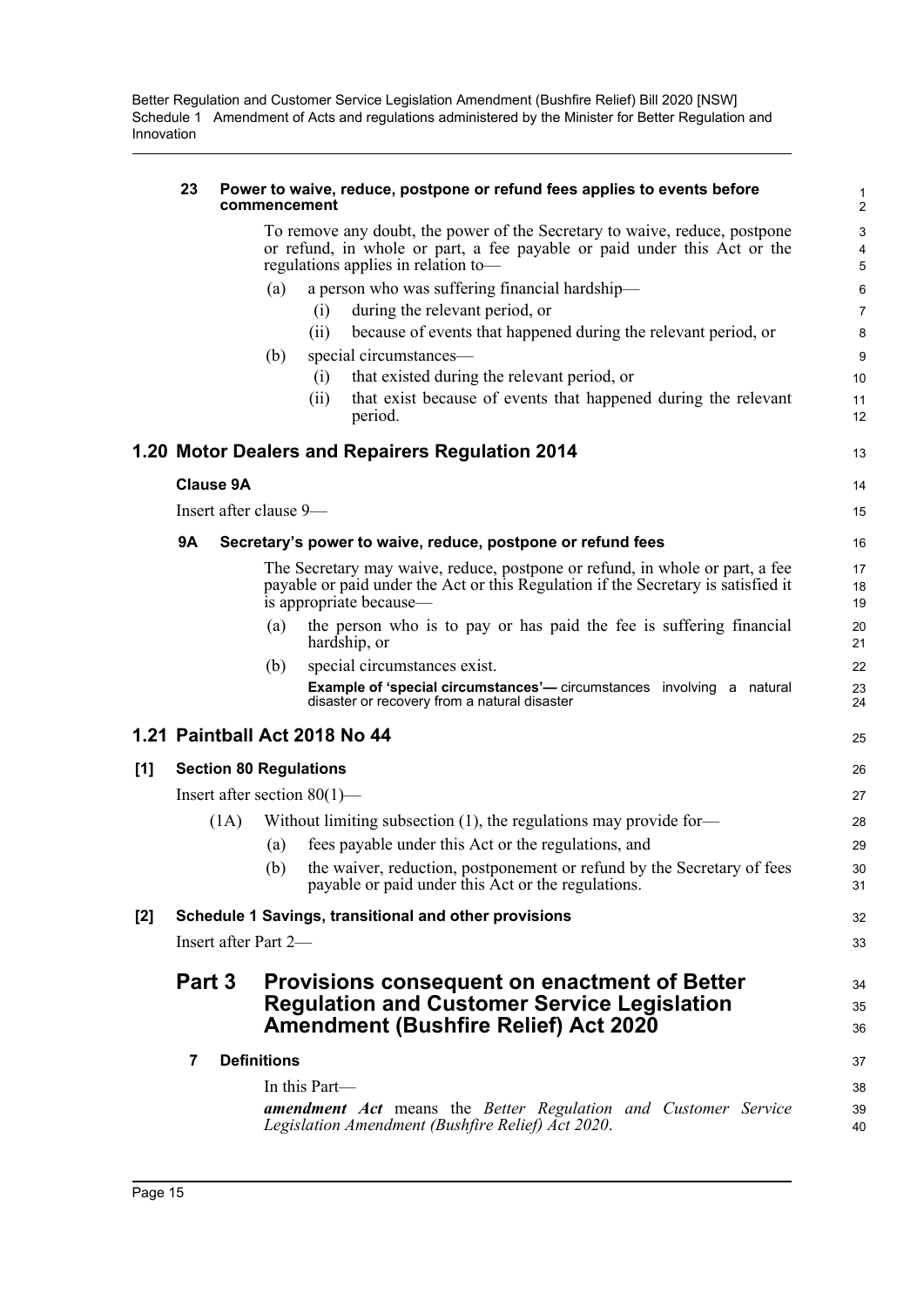|     |    |                  | <i>relevant period</i> means the period-                                                                                                                                                                                                                                       | $\mathbf{1}$                        |
|-----|----|------------------|--------------------------------------------------------------------------------------------------------------------------------------------------------------------------------------------------------------------------------------------------------------------------------|-------------------------------------|
|     |    |                  | starting on 18 July 2019, and<br>(a)                                                                                                                                                                                                                                           | $\overline{2}$                      |
|     |    |                  | (b)<br>ending immediately before the commencement of the amendment Act.                                                                                                                                                                                                        | 3                                   |
|     | 8  |                  | Waiver, reduction, postponement or refund of fees before commencement                                                                                                                                                                                                          | 4                                   |
|     |    | (1)              | This clause applies if, during the relevant period, the Secretary waived,<br>reduced, postponed or refunded, in whole or part, a fee payable or paid by a<br>person under this Act or the regulations on the ground the Secretary was<br>satisfied it was appropriate because— | 5<br>$\,6\,$<br>$\overline{7}$<br>8 |
|     |    |                  | the person was suffering financial hardship, or<br>(a)                                                                                                                                                                                                                         | 9                                   |
|     |    |                  | special circumstances existed.<br>(b)                                                                                                                                                                                                                                          | 10                                  |
|     |    | (2)              | The waiver, reduction, postponement or refund is taken to have been as valid<br>as if it had happened after the commencement of the amendment Act.                                                                                                                             | 11<br>12                            |
|     | 9  |                  | Power to waive, reduce, postpone or refund fees applies to events before<br>commencement                                                                                                                                                                                       | 13<br>14                            |
|     |    |                  | To remove any doubt, the power of the Secretary to waive, reduce, postpone<br>or refund, in whole or part, a fee payable or paid under this Act or the<br>regulations applies in relation to-                                                                                  | 15<br>16<br>17                      |
|     |    |                  | a person who was suffering financial hardship-<br>(a)                                                                                                                                                                                                                          | 18                                  |
|     |    |                  | during the relevant period, or<br>(i)                                                                                                                                                                                                                                          | 19                                  |
|     |    |                  | because of events that happened during the relevant period, or<br>(ii)                                                                                                                                                                                                         | 20                                  |
|     |    |                  | special circumstances-<br>(b)                                                                                                                                                                                                                                                  | 21                                  |
|     |    |                  | that existed during the relevant period, or<br>(i)                                                                                                                                                                                                                             | 22                                  |
|     |    |                  | that exist because of events that happened during the relevant<br>(ii)<br>period.                                                                                                                                                                                              | 23<br>24                            |
|     |    |                  | 1.22 Paintball Regulation 2019                                                                                                                                                                                                                                                 | 25                                  |
|     |    | <b>Clause 13</b> |                                                                                                                                                                                                                                                                                | 26                                  |
|     |    |                  | Insert after clause 12-                                                                                                                                                                                                                                                        | 27                                  |
|     | 13 |                  | Secretary's power to waive, reduce, postpone or refund fees                                                                                                                                                                                                                    | 28                                  |
|     |    |                  | The Secretary may waive, reduce, postpone or refund, in whole or part, a fee<br>payable or paid under the Act or this Regulation if the Secretary is satisfied it<br>is appropriate because—                                                                                   | 29<br>30<br>31                      |
|     |    |                  | the person who is to pay or has paid the fee is suffering financial<br>(a)<br>hardship, or                                                                                                                                                                                     | 32<br>33                            |
|     |    |                  | special circumstances exist.<br>(b)                                                                                                                                                                                                                                            | 34                                  |
|     |    |                  | <b>Example of 'special circumstances'</b> — circumstances involving a natural<br>disaster or recovery from a natural disaster                                                                                                                                                  | 35<br>36                            |
|     |    |                  | 1.23 Pawnbrokers and Second-hand Dealers Act 1996 No 13                                                                                                                                                                                                                        | 37                                  |
| [1] |    |                  | <b>Section 43 Regulations</b>                                                                                                                                                                                                                                                  | 38                                  |
|     |    |                  | Insert after section $43(1)(g)$ —                                                                                                                                                                                                                                              | 39                                  |
|     |    |                  | the waiver, reduction, postponement or refund by the Secretary of fees<br>(g1)<br>payable or paid under this Act or the regulations,                                                                                                                                           | 40<br>41                            |

 $[1]$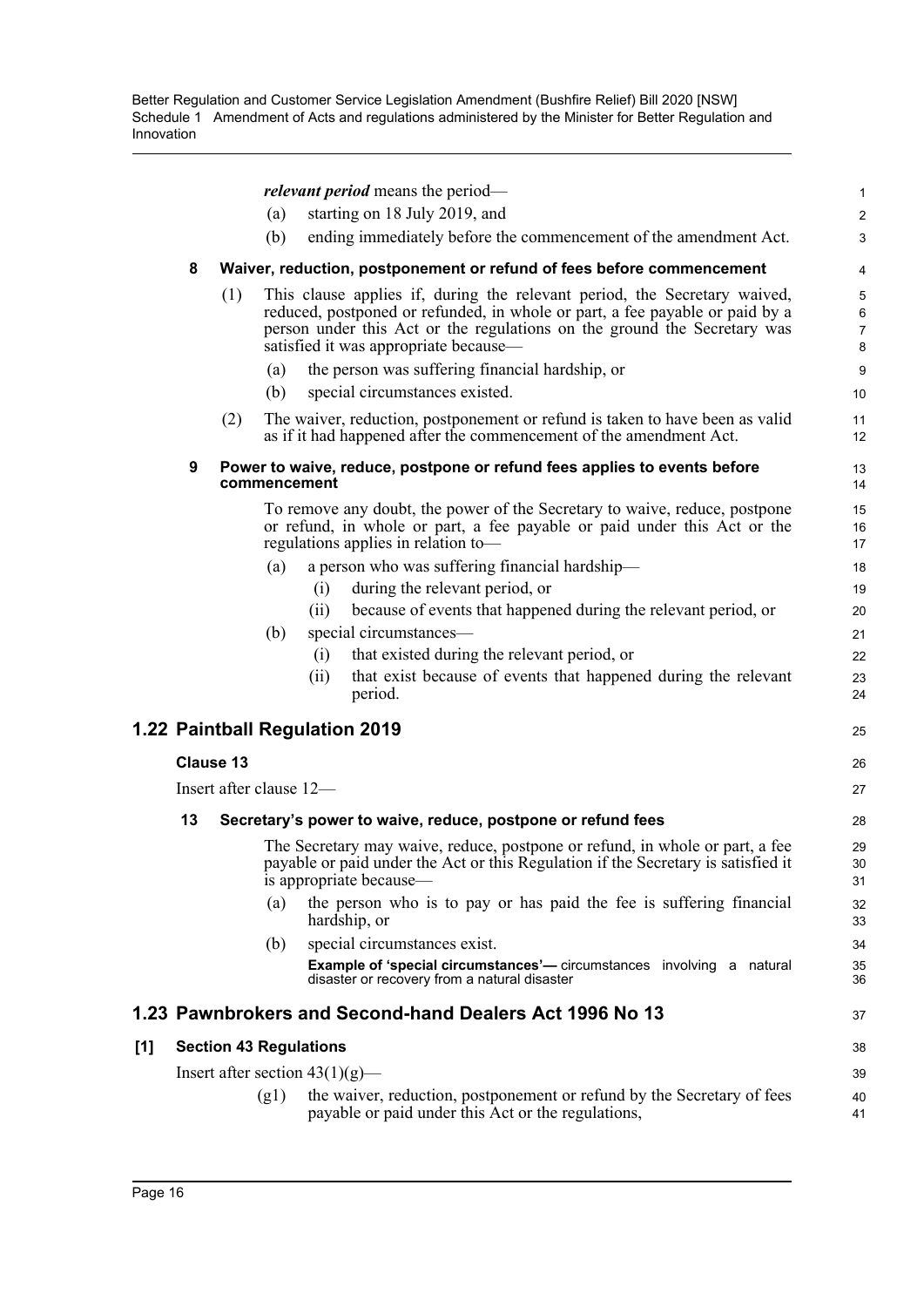| [2] | <b>Schedule 2 Savings and transitional provisions</b> |                        |                                                                                                                                                                         |                                                                                                                                                                                                                                                                                |                      |  |  |  |
|-----|-------------------------------------------------------|------------------------|-------------------------------------------------------------------------------------------------------------------------------------------------------------------------|--------------------------------------------------------------------------------------------------------------------------------------------------------------------------------------------------------------------------------------------------------------------------------|----------------------|--|--|--|
|     |                                                       |                        |                                                                                                                                                                         | Insert at the end of the Schedule, with appropriate Part and clause numbering—                                                                                                                                                                                                 | 2                    |  |  |  |
|     | <b>Part</b>                                           |                        | Provisions consequent on enactment of Better<br><b>Regulation and Customer Service Legislation</b><br><b>Amendment (Bushfire Relief) Act 2020</b><br><b>Definitions</b> |                                                                                                                                                                                                                                                                                |                      |  |  |  |
|     |                                                       |                        |                                                                                                                                                                         |                                                                                                                                                                                                                                                                                |                      |  |  |  |
|     |                                                       |                        |                                                                                                                                                                         | In this Part-                                                                                                                                                                                                                                                                  | $\overline{7}$       |  |  |  |
|     |                                                       |                        |                                                                                                                                                                         | <b>amendment Act</b> means the Better Regulation and Customer Service<br>Legislation Amendment (Bushfire Relief) Act 2020.                                                                                                                                                     | 8<br>9               |  |  |  |
|     |                                                       |                        |                                                                                                                                                                         | <i>relevant period</i> means the period—                                                                                                                                                                                                                                       | 10                   |  |  |  |
|     |                                                       |                        | (a)                                                                                                                                                                     | starting on 18 July 2019, and                                                                                                                                                                                                                                                  | 11                   |  |  |  |
|     |                                                       |                        | (b)                                                                                                                                                                     | ending immediately before the commencement of the amendment Act.                                                                                                                                                                                                               | 12                   |  |  |  |
|     |                                                       |                        |                                                                                                                                                                         | Waiver, reduction, postponement or refund of fees before commencement                                                                                                                                                                                                          | 13                   |  |  |  |
|     |                                                       | (1)                    |                                                                                                                                                                         | This clause applies if, during the relevant period, the Secretary waived,<br>reduced, postponed or refunded, in whole or part, a fee payable or paid by a<br>person under this Act or the regulations on the ground the Secretary was<br>satisfied it was appropriate because— | 14<br>15<br>16<br>17 |  |  |  |
|     |                                                       |                        | (a)                                                                                                                                                                     | the person was suffering financial hardship, or                                                                                                                                                                                                                                | 18                   |  |  |  |
|     |                                                       |                        | (b)                                                                                                                                                                     | special circumstances existed.                                                                                                                                                                                                                                                 | 19                   |  |  |  |
|     |                                                       | (2)                    |                                                                                                                                                                         | The waiver, reduction, postponement or refund is taken to have been as valid<br>as if it had happened after the commencement of the amendment Act.                                                                                                                             | 20<br>21             |  |  |  |
|     |                                                       |                        |                                                                                                                                                                         | Power to waive, reduce, postpone or refund fees applies to events before<br>commencement                                                                                                                                                                                       | 22<br>23             |  |  |  |
|     |                                                       |                        |                                                                                                                                                                         | To remove any doubt, the power of the Secretary to waive, reduce, postpone<br>or refund, in whole or part, a fee payable or paid under this Act or the<br>regulations applies in relation to-                                                                                  | 24<br>25<br>26       |  |  |  |
|     |                                                       |                        | (a)                                                                                                                                                                     | a person who was suffering financial hardship-                                                                                                                                                                                                                                 | 27                   |  |  |  |
|     |                                                       |                        |                                                                                                                                                                         | during the relevant period, or<br>(i)                                                                                                                                                                                                                                          | 28                   |  |  |  |
|     |                                                       |                        |                                                                                                                                                                         | because of events that happened during the relevant period, or<br>(i)                                                                                                                                                                                                          | 29                   |  |  |  |
|     |                                                       |                        | (b)                                                                                                                                                                     | special circumstances—                                                                                                                                                                                                                                                         | 30                   |  |  |  |
|     |                                                       |                        |                                                                                                                                                                         | that existed during the relevant period, or<br>(i)                                                                                                                                                                                                                             | 31                   |  |  |  |
|     |                                                       |                        |                                                                                                                                                                         | that exist because of events that happened during the relevant<br>(ii)<br>period.                                                                                                                                                                                              | 32<br>33             |  |  |  |
|     |                                                       |                        |                                                                                                                                                                         | 1.24 Pawnbrokers and Second-hand Dealers Regulation 2015                                                                                                                                                                                                                       | 34                   |  |  |  |
|     |                                                       | <b>Clause 8A</b>       |                                                                                                                                                                         |                                                                                                                                                                                                                                                                                | 35                   |  |  |  |
|     |                                                       | Insert after clause 8- |                                                                                                                                                                         |                                                                                                                                                                                                                                                                                | 36                   |  |  |  |
|     | <b>8A</b>                                             |                        |                                                                                                                                                                         | Secretary's power to waive, reduce, postpone or refund fees                                                                                                                                                                                                                    | 37                   |  |  |  |
|     |                                                       |                        |                                                                                                                                                                         | The Secretary may waive, reduce, postpone or refund, in whole or part, a fee<br>payable or paid under the Act or this Regulation if the Secretary is satisfied it<br>is appropriate because—                                                                                   | 38<br>39<br>40       |  |  |  |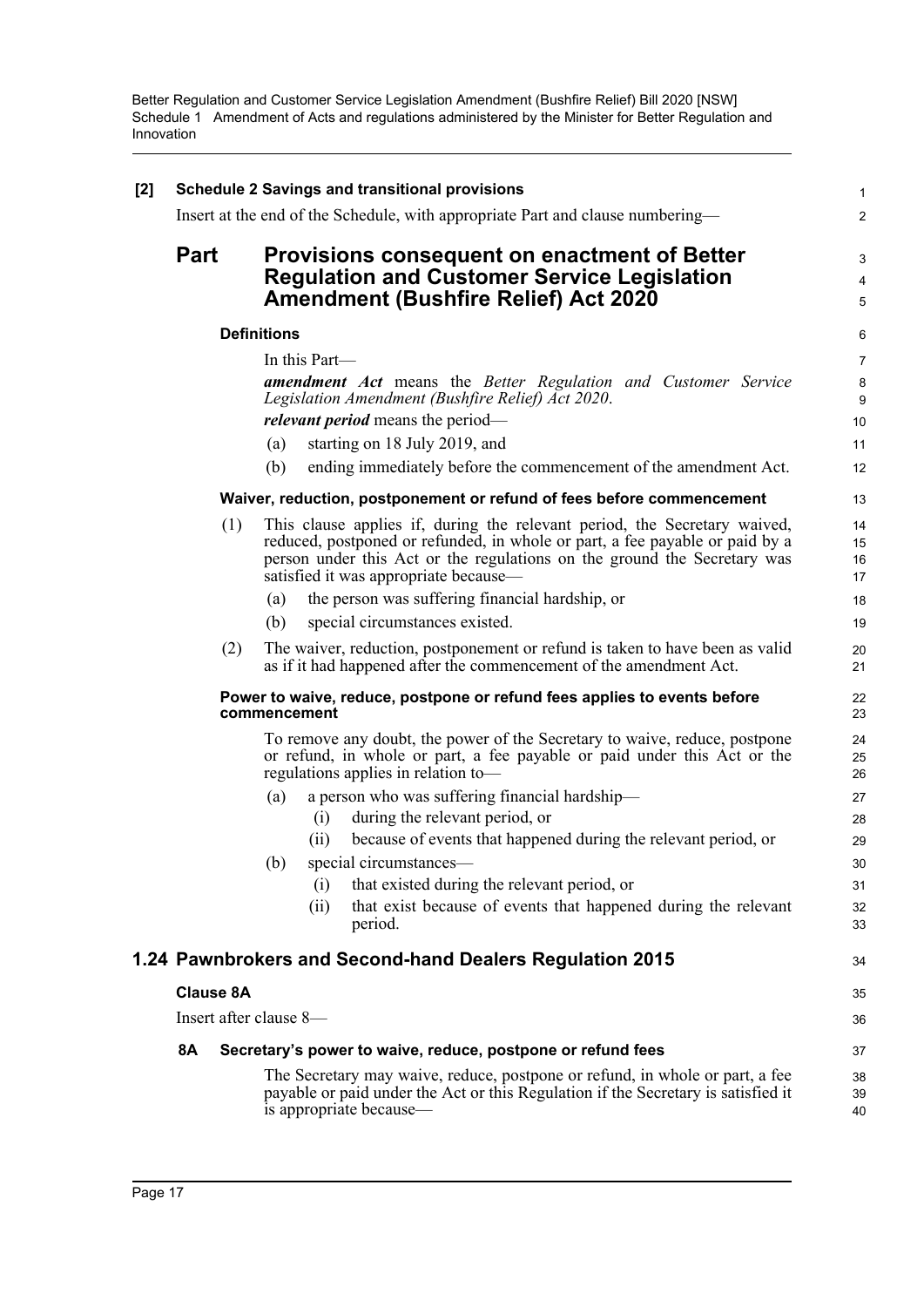|       |                                | (a)                | the person who is to pay or has paid the fee is suffering financial<br>hardship, or                                                                                                                                                                                            | 1<br>$\overline{\mathbf{c}}$ |
|-------|--------------------------------|--------------------|--------------------------------------------------------------------------------------------------------------------------------------------------------------------------------------------------------------------------------------------------------------------------------|------------------------------|
|       |                                | (b)                | special circumstances exist.                                                                                                                                                                                                                                                   | 3                            |
|       |                                |                    | <b>Example of 'special circumstances'</b> — circumstances involving a natural<br>disaster or recovery from a natural disaster                                                                                                                                                  | 4<br>5                       |
|       |                                |                    | 1.25 Property and Stock Agents Act 2002 No 66                                                                                                                                                                                                                                  | 6                            |
| [1]   | <b>Section 230 Regulations</b> |                    |                                                                                                                                                                                                                                                                                | 7                            |
|       |                                |                    | Insert after section $230(2)(g)$ —                                                                                                                                                                                                                                             | 8                            |
|       |                                | (g1)               | fees payable under this Act or the regulations,                                                                                                                                                                                                                                | 9                            |
|       |                                | (g2)               | the waiver, reduction, postponement or refund by the Secretary of fees<br>payable or paid under this Act or the regulations.                                                                                                                                                   | 10<br>11                     |
| $[2]$ |                                |                    | <b>Schedule 1 Savings and transitional provisions</b>                                                                                                                                                                                                                          | 12                           |
|       |                                |                    | Insert at the end of the Schedule, with appropriate Part and clause numbering—                                                                                                                                                                                                 | 13                           |
|       | <b>Part</b>                    |                    | <b>Provisions consequent on enactment of Better</b><br><b>Regulation and Customer Service Legislation</b><br><b>Amendment (Bushfire Relief) Act 2020</b>                                                                                                                       | 14<br>15<br>16               |
|       |                                | <b>Definitions</b> |                                                                                                                                                                                                                                                                                | 17                           |
|       |                                |                    | In this Part—                                                                                                                                                                                                                                                                  | 18                           |
|       |                                |                    | <b>amendment</b> Act means the Better Regulation and Customer Service<br>Legislation Amendment (Bushfire Relief) Act 2020.                                                                                                                                                     | 19<br>20                     |
|       |                                |                    | <i>relevant period</i> means the period—                                                                                                                                                                                                                                       | 21                           |
|       |                                | (a)                | starting on 18 July 2019, and                                                                                                                                                                                                                                                  | 22                           |
|       |                                | (b)                | ending immediately before the commencement of the amendment Act.                                                                                                                                                                                                               | 23                           |
|       |                                |                    | Waiver, reduction, postponement or refund of fees before commencement                                                                                                                                                                                                          | 24                           |
|       | (1)                            |                    | This clause applies if, during the relevant period, the Secretary waived,<br>reduced, postponed or refunded, in whole or part, a fee payable or paid by a<br>person under this Act or the regulations on the ground the Secretary was<br>satisfied it was appropriate because— | 25<br>26<br>27<br>28         |
|       |                                | (a)                | the person was suffering financial hardship, or                                                                                                                                                                                                                                | 29                           |
|       |                                | (b)                | special circumstances existed.                                                                                                                                                                                                                                                 | 30                           |
|       | (2)                            |                    | The waiver, reduction, postponement or refund is taken to have been as valid<br>as if it had happened after the commencement of the amendment Act.                                                                                                                             | 31<br>32                     |
|       |                                | commencement       | Power to waive, reduce, postpone or refund fees applies to events before                                                                                                                                                                                                       | 33<br>34                     |
|       |                                |                    | To remove any doubt, the power of the Secretary to waive, reduce, postpone<br>or refund, in whole or part, a fee payable or paid under this Act or the<br>regulations applies in relation to-                                                                                  | 35<br>36<br>37               |
|       |                                | (a)                | a person who was suffering financial hardship-                                                                                                                                                                                                                                 | 38                           |
|       |                                |                    | during the relevant period, or<br>(i)                                                                                                                                                                                                                                          | 39                           |
|       |                                |                    | because of events that happened during the relevant period, or<br>(ii)                                                                                                                                                                                                         | 40                           |
|       |                                | (b)                | special circumstances—                                                                                                                                                                                                                                                         | 41                           |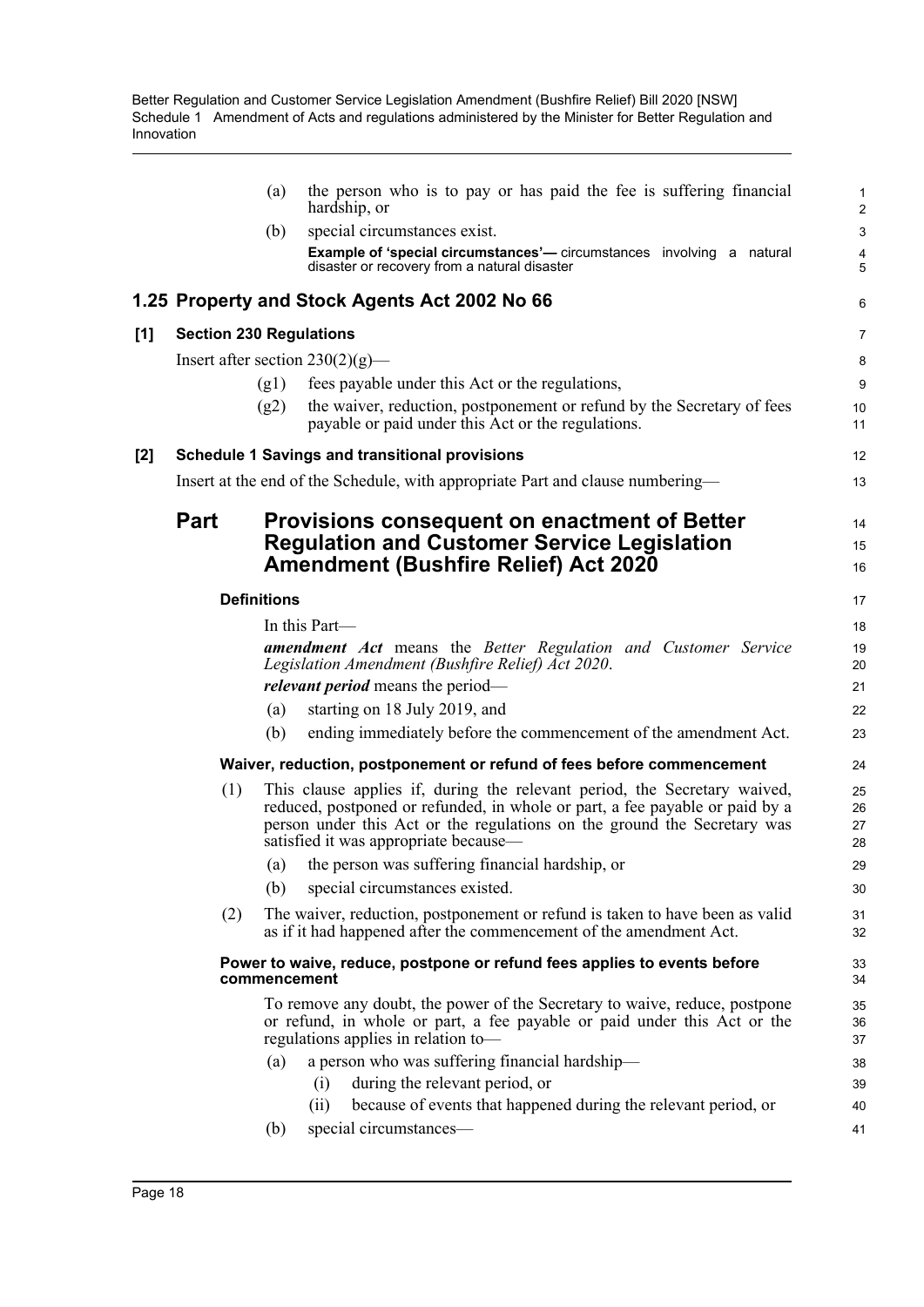|     |        |                  | (ii)                                                                                                                                                     | that existed during the relevant period, or<br>(i)<br>that exist because of events that happened during the relevant                                                                                                                                                           | 1<br>$\overline{\mathbf{c}}$ |  |
|-----|--------|------------------|----------------------------------------------------------------------------------------------------------------------------------------------------------|--------------------------------------------------------------------------------------------------------------------------------------------------------------------------------------------------------------------------------------------------------------------------------|------------------------------|--|
|     |        |                  |                                                                                                                                                          | period.                                                                                                                                                                                                                                                                        | 3                            |  |
|     |        |                  |                                                                                                                                                          | 1.26 Property and Stock Agents Regulation 2014                                                                                                                                                                                                                                 | 4                            |  |
|     |        | <b>Clause 56</b> |                                                                                                                                                          |                                                                                                                                                                                                                                                                                | 5                            |  |
|     |        |                  | Insert after clause 55-                                                                                                                                  |                                                                                                                                                                                                                                                                                | 6                            |  |
|     | 56     |                  |                                                                                                                                                          | Secretary's power to waive, reduce, postpone or refund fees                                                                                                                                                                                                                    | 7                            |  |
|     |        |                  |                                                                                                                                                          | The Secretary may waive, reduce, postpone or refund, in whole or part, a fee<br>payable or paid under the Act or this Regulation if the Secretary is satisfied it<br>is appropriate because—                                                                                   | 8<br>9<br>10                 |  |
|     |        |                  | (a)                                                                                                                                                      | the person who is to pay or has paid the fee is suffering financial<br>hardship, or                                                                                                                                                                                            | 11<br>12                     |  |
|     |        |                  | (b)                                                                                                                                                      | special circumstances exist.                                                                                                                                                                                                                                                   | 13                           |  |
|     |        |                  |                                                                                                                                                          | <b>Example of 'special circumstances'</b> — circumstances involving a natural<br>disaster or recovery from a natural disaster                                                                                                                                                  | 14<br>15                     |  |
|     |        |                  |                                                                                                                                                          | 1.27 Tattoo Parlours Act 2012 No 32                                                                                                                                                                                                                                            | 16                           |  |
| [1] |        |                  | <b>Section 41 Regulations</b>                                                                                                                            |                                                                                                                                                                                                                                                                                | 17                           |  |
|     |        |                  |                                                                                                                                                          | Omit section $41(2)(e)$ . Insert instead—                                                                                                                                                                                                                                      | 18                           |  |
|     |        |                  | (e)                                                                                                                                                      | licence and permit fees,                                                                                                                                                                                                                                                       | 19                           |  |
|     |        |                  | (e1)                                                                                                                                                     | the waiver, reduction, postponement or refund by the Secretary of fees<br>payable or paid under this Act or the regulations,                                                                                                                                                   | 20<br>21                     |  |
| [2] |        |                  |                                                                                                                                                          | Schedule 1 Savings, transitional and other provisions                                                                                                                                                                                                                          | 22                           |  |
|     |        |                  | Insert after Part 4—                                                                                                                                     |                                                                                                                                                                                                                                                                                | 23                           |  |
|     | Part 5 |                  | <b>Provisions consequent on enactment of Better</b><br><b>Regulation and Customer Service Legislation</b><br><b>Amendment (Bushfire Relief) Act 2020</b> |                                                                                                                                                                                                                                                                                |                              |  |
|     | 7      |                  | <b>Definitions</b>                                                                                                                                       |                                                                                                                                                                                                                                                                                | 27                           |  |
|     |        |                  | In this Part—                                                                                                                                            |                                                                                                                                                                                                                                                                                | 28                           |  |
|     |        |                  |                                                                                                                                                          | <b>amendment Act</b> means the Better Regulation and Customer Service<br>Legislation Amendment (Bushfire Relief) Act 2020.                                                                                                                                                     | 29<br>30                     |  |
|     |        |                  |                                                                                                                                                          | <i>relevant period</i> means the period-                                                                                                                                                                                                                                       | 31                           |  |
|     |        |                  | (a)                                                                                                                                                      | starting on 18 July 2019, and                                                                                                                                                                                                                                                  | 32                           |  |
|     |        |                  | (b)                                                                                                                                                      | ending immediately before the commencement of the amendment Act.                                                                                                                                                                                                               | 33                           |  |
|     | 8      |                  |                                                                                                                                                          | Waiver, reduction, postponement or refund of fees before commencement                                                                                                                                                                                                          | 34                           |  |
|     |        | (1)              |                                                                                                                                                          | This clause applies if, during the relevant period, the Secretary waived,<br>reduced, postponed or refunded, in whole or part, a fee payable or paid by a<br>person under this Act or the regulations on the ground the Secretary was<br>satisfied it was appropriate because- | 35<br>36<br>37<br>38         |  |
|     |        |                  | (a)                                                                                                                                                      | the person was suffering financial hardship, or                                                                                                                                                                                                                                | 39                           |  |
|     |        |                  | (b)                                                                                                                                                      | special circumstances existed.                                                                                                                                                                                                                                                 | 40                           |  |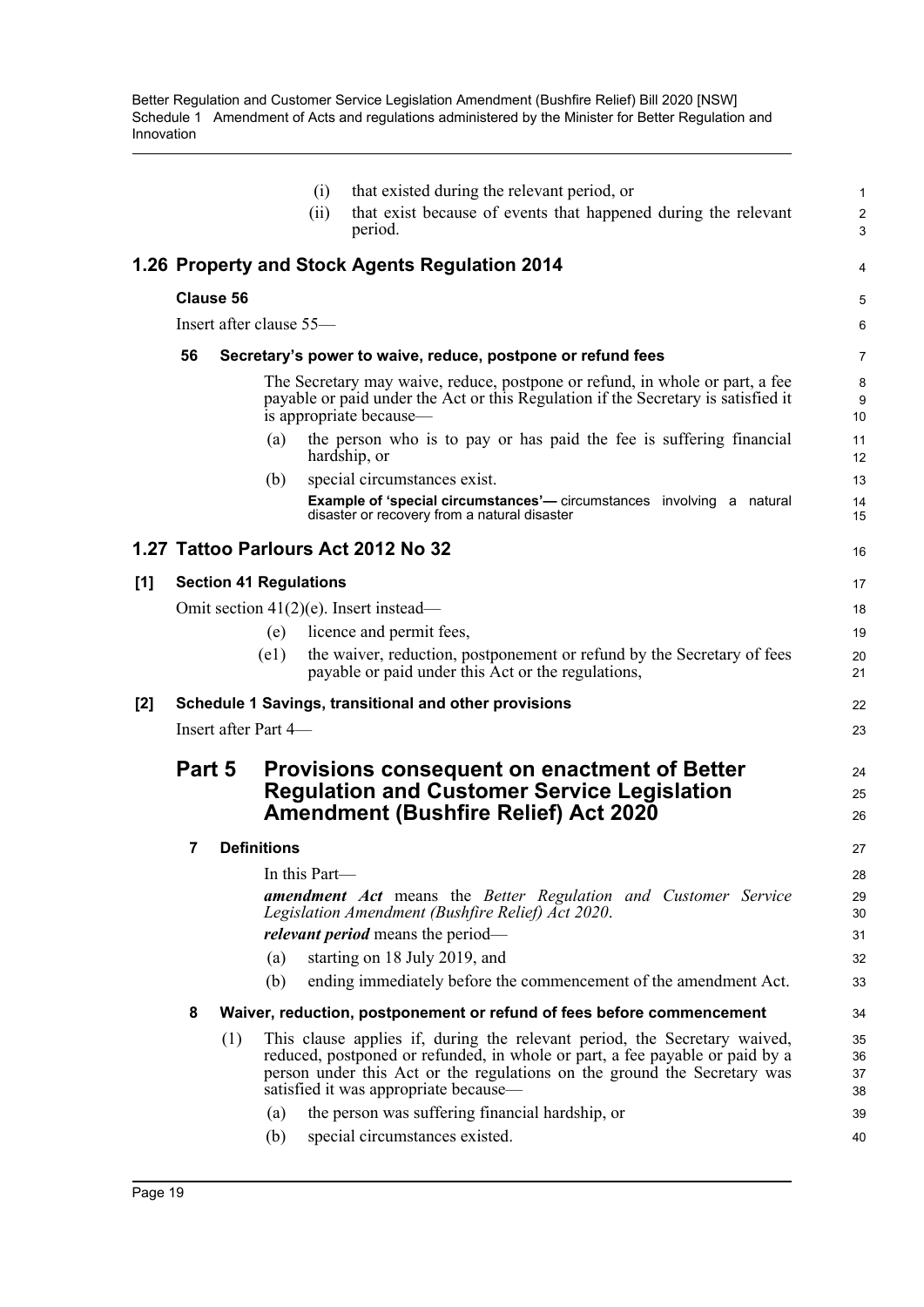|       |        | (2)               | The waiver, reduction, postponement or refund is taken to have been as valid<br>as if it had happened after the commencement of the amendment Act.                                                                                                 | 1<br>$\overline{a}$        |
|-------|--------|-------------------|----------------------------------------------------------------------------------------------------------------------------------------------------------------------------------------------------------------------------------------------------|----------------------------|
|       | 9      |                   | Power to waive, reduce, postpone or refund fees applies to events before<br>commencement                                                                                                                                                           | 3<br>4                     |
|       |        |                   | To remove any doubt, the power of the Secretary to waive, reduce, postpone<br>or refund, in whole or part, a fee payable or paid under this Act or the<br>regulations applies in relation to-                                                      | 5<br>6<br>$\overline{7}$   |
|       |        |                   | a person who was suffering financial hardship-<br>(a)<br>during the relevant period, or<br>(i)                                                                                                                                                     | 8<br>9                     |
|       |        |                   | because of events that happened during the relevant period, or<br>(ii)<br>special circumstances—<br>(b)<br>that existed during the relevant period, or<br>(i)<br>that exist because of events that happened during the relevant<br>(ii)<br>period. | 10<br>11<br>12<br>13<br>14 |
|       |        |                   | 1.28 Tattoo Parlours Regulation 2013                                                                                                                                                                                                               | 15                         |
|       |        | <b>Clause 26A</b> |                                                                                                                                                                                                                                                    | 16                         |
|       |        |                   | Insert after clause 26-                                                                                                                                                                                                                            | 17                         |
|       | 26A    |                   | Secretary's power to waive, reduce, postpone or refund fees                                                                                                                                                                                        | 18                         |
|       |        |                   | The Secretary may waive, reduce, postpone or refund, in whole or part, a fee<br>payable or paid under the Act or this Regulation if the Secretary is satisfied it<br>is appropriate because—                                                       | 19<br>20<br>21             |
|       |        |                   | the person who is to pay or has paid the fee is suffering financial<br>(a)<br>hardship, or                                                                                                                                                         | 22<br>23                   |
|       |        |                   | special circumstances exist.<br>(b)<br><b>Example of 'special circumstances'</b> — circumstances involving a natural<br>disaster or recovery from a natural disaster                                                                               | 24<br>25<br>26             |
|       |        |                   | 1.29 Tow Truck Industry Act 1998 No 111                                                                                                                                                                                                            | 27                         |
| [1]   |        |                   | <b>Section 105 Regulations</b>                                                                                                                                                                                                                     | 28                         |
|       |        |                   | Omit section $105(2)(q)$ . Insert instead—                                                                                                                                                                                                         | 29                         |
|       |        |                   | the waiver, reduction, postponement or refund by the Secretary of fees<br>(q)<br>payable or paid under this Act or the regulations.                                                                                                                | 30<br>31                   |
| $[2]$ |        |                   | <b>Schedule 2 Savings and transitional provisions</b>                                                                                                                                                                                              | 32                         |
|       |        |                   | Insert after Part 7—                                                                                                                                                                                                                               | 33                         |
|       | Part 8 |                   | <b>Provisions consequent on enactment of Better</b><br><b>Regulation and Customer Service Legislation</b><br><b>Amendment (Bushfire Relief) Act 2020</b>                                                                                           | 34<br>35<br>36             |
|       | 23     |                   | <b>Definitions</b>                                                                                                                                                                                                                                 | 37                         |
|       |        |                   | In this Part—<br><b>amendment</b> Act means the Better Regulation and Customer Service<br>Legislation Amendment (Bushfire Relief) Act 2020.                                                                                                        | 38<br>39<br>40             |
|       |        |                   |                                                                                                                                                                                                                                                    |                            |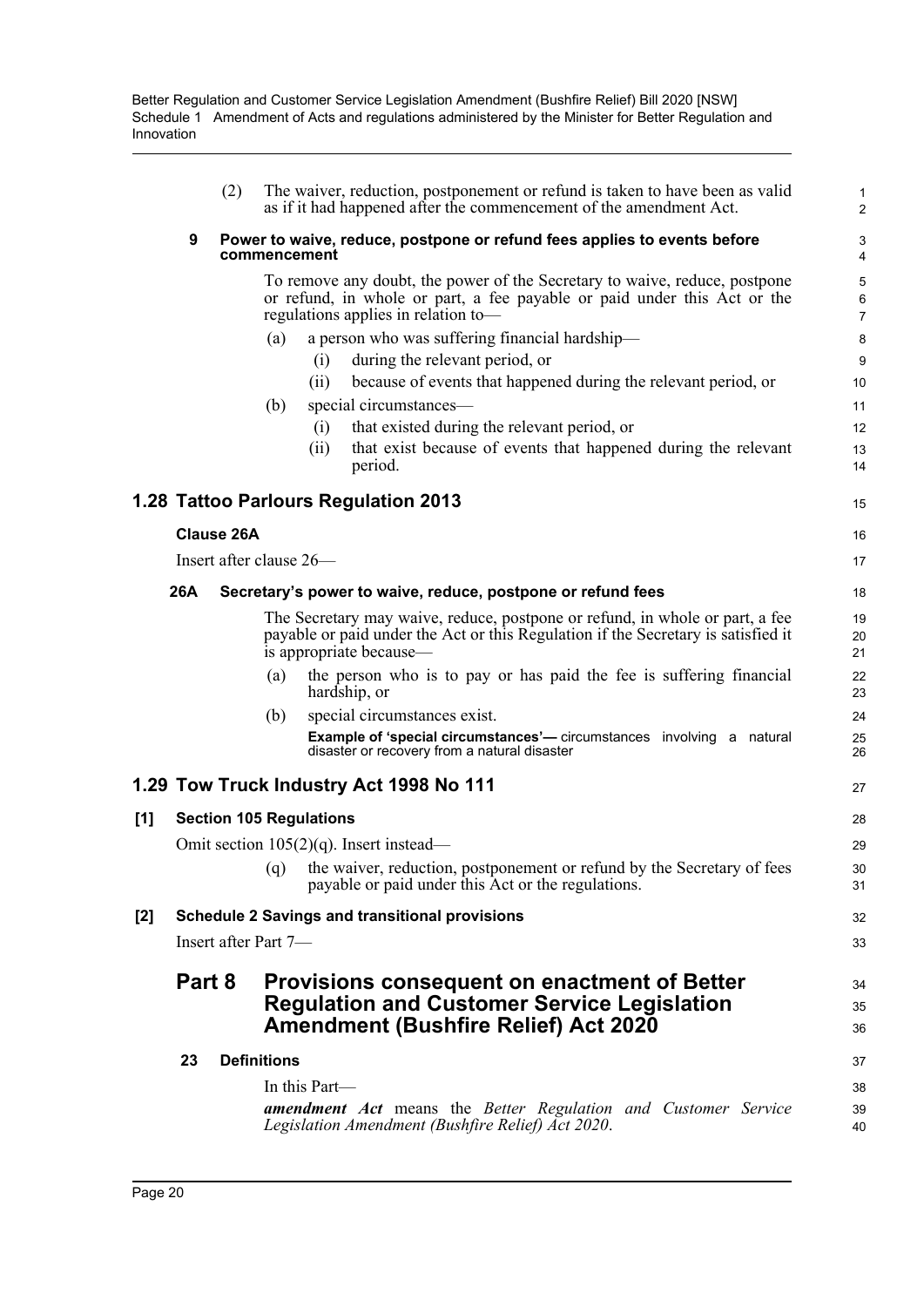|     |                                                                                                                               |                   | <i>relevant period</i> means the period—                                                                                                                                                                                              | $\mathbf{1}$                   |  |  |  |
|-----|-------------------------------------------------------------------------------------------------------------------------------|-------------------|---------------------------------------------------------------------------------------------------------------------------------------------------------------------------------------------------------------------------------------|--------------------------------|--|--|--|
|     |                                                                                                                               |                   | starting on 18 July 2019, and<br>(a)                                                                                                                                                                                                  | $\overline{c}$                 |  |  |  |
|     |                                                                                                                               |                   | (b)<br>ending immediately before the commencement of the amendment Act.                                                                                                                                                               | 3                              |  |  |  |
|     | 24                                                                                                                            |                   | Waiver, reduction, postponement or refund of fees before commencement                                                                                                                                                                 | 4                              |  |  |  |
|     |                                                                                                                               | (1)               | This clause applies if, during the relevant period, the Secretary waived,<br>reduced, postponed or refunded, in whole or part, a fee payable or paid by a<br>person under this Act or the regulations on the ground the Secretary was | 5<br>$\,6\,$<br>$\overline{7}$ |  |  |  |
|     |                                                                                                                               |                   | satisfied it was appropriate because—                                                                                                                                                                                                 | 8                              |  |  |  |
|     |                                                                                                                               |                   | the person was suffering financial hardship, or<br>(a)                                                                                                                                                                                | 9                              |  |  |  |
|     |                                                                                                                               |                   | special circumstances existed.<br>(b)                                                                                                                                                                                                 | 10                             |  |  |  |
|     |                                                                                                                               | (2)               | The waiver, reduction, postponement or refund is taken to have been as valid<br>as if it had happened after the commencement of the amendment Act.                                                                                    | 11<br>12                       |  |  |  |
|     | 25                                                                                                                            |                   | Power to waive, reduce, postpone or refund fees applies to events before<br>commencement                                                                                                                                              | 13<br>14                       |  |  |  |
|     |                                                                                                                               |                   | To remove any doubt, the power of the Secretary to waive, reduce, postpone<br>or refund, in whole or part, a fee payable or paid under this Act or the<br>regulations applies in relation to-                                         | 15<br>16<br>17                 |  |  |  |
|     |                                                                                                                               |                   | a person who was suffering financial hardship-<br>(a)                                                                                                                                                                                 | 18                             |  |  |  |
|     |                                                                                                                               |                   | during the relevant period, or<br>(i)                                                                                                                                                                                                 | 19                             |  |  |  |
|     |                                                                                                                               |                   | because of events that happened during the relevant period, or<br>(ii)                                                                                                                                                                | 20                             |  |  |  |
|     |                                                                                                                               |                   | special circumstances—<br>(b)                                                                                                                                                                                                         | 21                             |  |  |  |
|     |                                                                                                                               |                   | that existed during the relevant period, or<br>(i)                                                                                                                                                                                    | 22                             |  |  |  |
|     |                                                                                                                               |                   | that exist because of events that happened during the relevant<br>(ii)<br>period.                                                                                                                                                     | 23<br>24                       |  |  |  |
|     |                                                                                                                               |                   | 1.30 Tow Truck Industry Regulation 2008                                                                                                                                                                                               | 25                             |  |  |  |
|     |                                                                                                                               | <b>Clause 55A</b> |                                                                                                                                                                                                                                       | 26                             |  |  |  |
|     |                                                                                                                               |                   | Insert after clause 55-                                                                                                                                                                                                               | 27                             |  |  |  |
|     | 55A                                                                                                                           |                   | Secretary's power to waive, reduce, postpone or refund fees                                                                                                                                                                           | 28                             |  |  |  |
|     |                                                                                                                               |                   | The Secretary may waive, reduce, postpone or refund, in whole or part, a fee<br>payable or paid under the Act or this Regulation if the Secretary is satisfied it<br>is appropriate because-                                          | 29<br>30<br>31                 |  |  |  |
|     |                                                                                                                               |                   | the person who is to pay or has paid the fee is suffering financial<br>(a)<br>hardship, or                                                                                                                                            | 32<br>33                       |  |  |  |
|     |                                                                                                                               |                   | special circumstances exist.<br>(b)                                                                                                                                                                                                   | 34                             |  |  |  |
|     |                                                                                                                               |                   | <b>Example of 'special circumstances'</b> — circumstances involving a natural<br>disaster or recovery from a natural disaster                                                                                                         | 35<br>36                       |  |  |  |
|     |                                                                                                                               |                   | 1.31 Work Health and Safety Act 2011 No 10                                                                                                                                                                                            | 37                             |  |  |  |
| [1] |                                                                                                                               |                   | <b>Section 276 Regulation-making powers</b>                                                                                                                                                                                           | 38                             |  |  |  |
|     | Omit "and prescribe the circumstances and way in which fees can be refunded, waived or<br>reduced" from section $276(3)(g)$ . |                   |                                                                                                                                                                                                                                       |                                |  |  |  |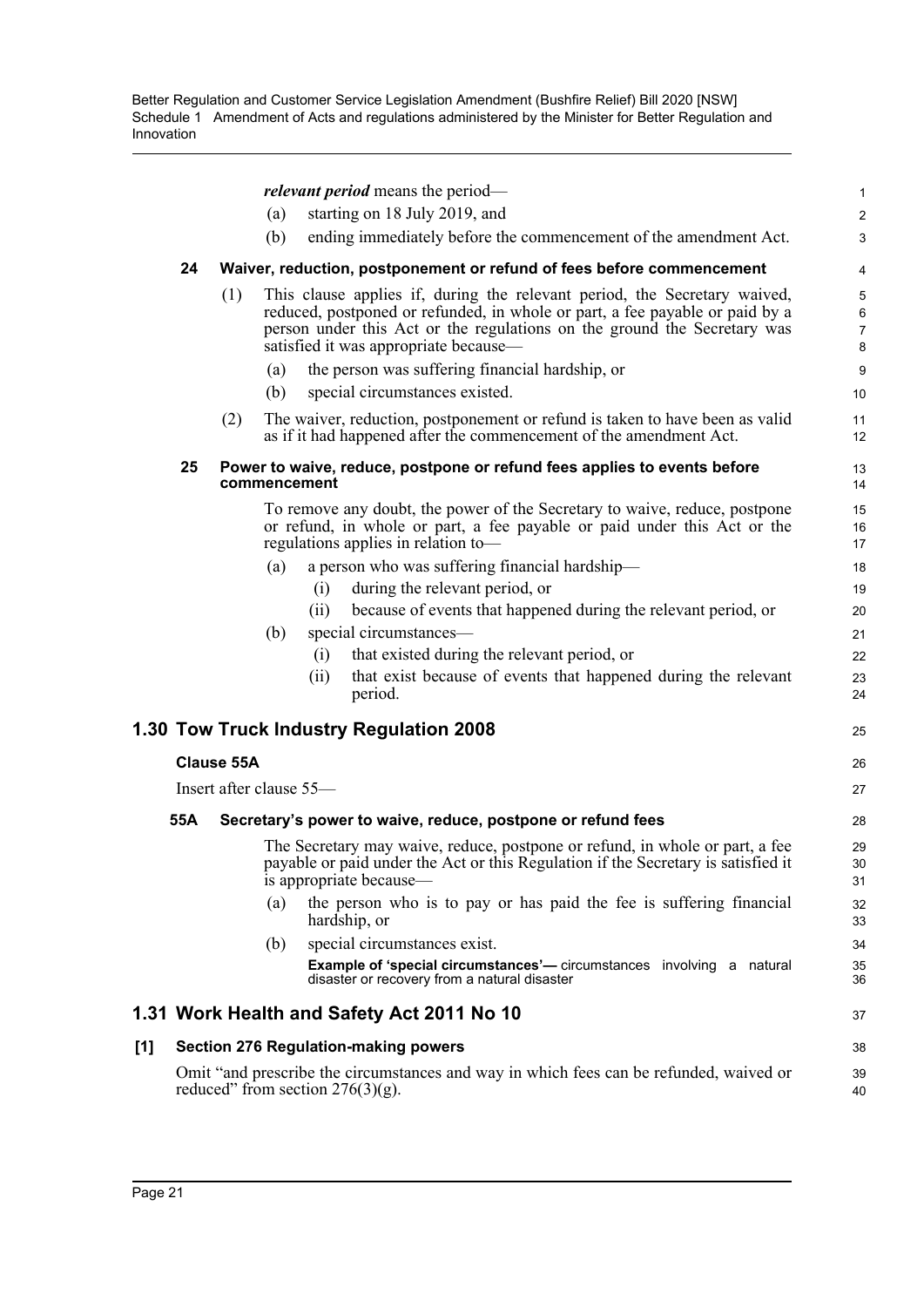| [2] | Section 276(3)(g1) |     |                          |                                                                                                                                                                                                                                                                                |                      |  |  |
|-----|--------------------|-----|--------------------------|--------------------------------------------------------------------------------------------------------------------------------------------------------------------------------------------------------------------------------------------------------------------------------|----------------------|--|--|
|     |                    |     |                          | Insert after section $276(3)(g)$ —                                                                                                                                                                                                                                             | $\overline{c}$       |  |  |
|     |                    |     | (g1)                     | the waiver, reduction, postponement or refund by the regulator of fees<br>payable or paid under this Act or the regulations, or                                                                                                                                                | $\sqrt{3}$<br>4      |  |  |
| [3] |                    |     |                          | Schedule 4 Savings, transitional and other provisions                                                                                                                                                                                                                          | 5                    |  |  |
|     |                    |     | Insert after Part 6-     |                                                                                                                                                                                                                                                                                | 6                    |  |  |
|     | Part 7             |     |                          | <b>Provisions consequent on enactment of Better</b><br><b>Regulation and Customer Service Legislation</b><br><b>Amendment (Bushfire Relief) Act 2020</b>                                                                                                                       | 7<br>8<br>9          |  |  |
|     | 28                 |     | <b>Definitions</b>       |                                                                                                                                                                                                                                                                                | 10                   |  |  |
|     |                    |     |                          | In this Part—                                                                                                                                                                                                                                                                  | 11                   |  |  |
|     |                    |     |                          | <b>amendment</b> Act means the Better Regulation and Customer Service<br>Legislation Amendment (Bushfire Relief) Act 2020.                                                                                                                                                     | 12<br>13             |  |  |
|     |                    |     |                          | <i>relevant period</i> means the period—                                                                                                                                                                                                                                       | 14                   |  |  |
|     |                    |     | (a)                      | starting on 18 July 2019, and                                                                                                                                                                                                                                                  | 15                   |  |  |
|     |                    |     | (b)                      | ending immediately before the commencement of the amendment Act.                                                                                                                                                                                                               | 16                   |  |  |
|     | 29                 |     |                          | Waiver, reduction, postponement or refund of fees before commencement                                                                                                                                                                                                          | 17                   |  |  |
|     |                    | (1) |                          | This clause applies if, during the relevant period, the regulator waived,<br>reduced, postponed or refunded, in whole or part, a fee payable or paid by a<br>person under this Act or the regulations on the ground the regulator was<br>satisfied it was appropriate because- | 18<br>19<br>20<br>21 |  |  |
|     |                    |     | (a)                      | the person was suffering financial hardship, or                                                                                                                                                                                                                                | 22                   |  |  |
|     |                    |     | (b)                      | special circumstances existed.                                                                                                                                                                                                                                                 | 23                   |  |  |
|     |                    | (2) |                          | The waiver, reduction, postponement or refund is taken to have been as valid<br>as if it had happened after the commencement of the amendment Act.                                                                                                                             | 24<br>25             |  |  |
|     | 30                 |     | commencement             | Power to waive, reduce, postpone or refund fees applies to events before                                                                                                                                                                                                       | 26<br>27             |  |  |
|     |                    |     |                          | To remove any doubt, the power of the regulator to waive, reduce, postpone or<br>refund, in whole or part, a fee payable or paid under this Act or the regulations<br>applies in relation to-                                                                                  | 28<br>29<br>30       |  |  |
|     |                    |     | (a)                      | a person who was suffering financial hardship-                                                                                                                                                                                                                                 | 31                   |  |  |
|     |                    |     |                          | during the relevant period, or<br>(i)                                                                                                                                                                                                                                          | 32                   |  |  |
|     |                    |     |                          | because of events that happened during the relevant period, or<br>(ii)                                                                                                                                                                                                         | 33                   |  |  |
|     |                    |     | (b)                      | special circumstances-                                                                                                                                                                                                                                                         | 34                   |  |  |
|     |                    |     |                          | that existed during the relevant period, or<br>(i)<br>that exist because of events that happened during the relevant                                                                                                                                                           | 35                   |  |  |
|     |                    |     |                          | (ii)<br>period.                                                                                                                                                                                                                                                                | 36<br>37             |  |  |
|     |                    |     |                          | 1.32 Work Health and Safety Regulation 2017                                                                                                                                                                                                                                    | 38                   |  |  |
|     | Clause 701A        |     |                          |                                                                                                                                                                                                                                                                                |                      |  |  |
|     |                    |     | Insert after clause 701- |                                                                                                                                                                                                                                                                                | 40                   |  |  |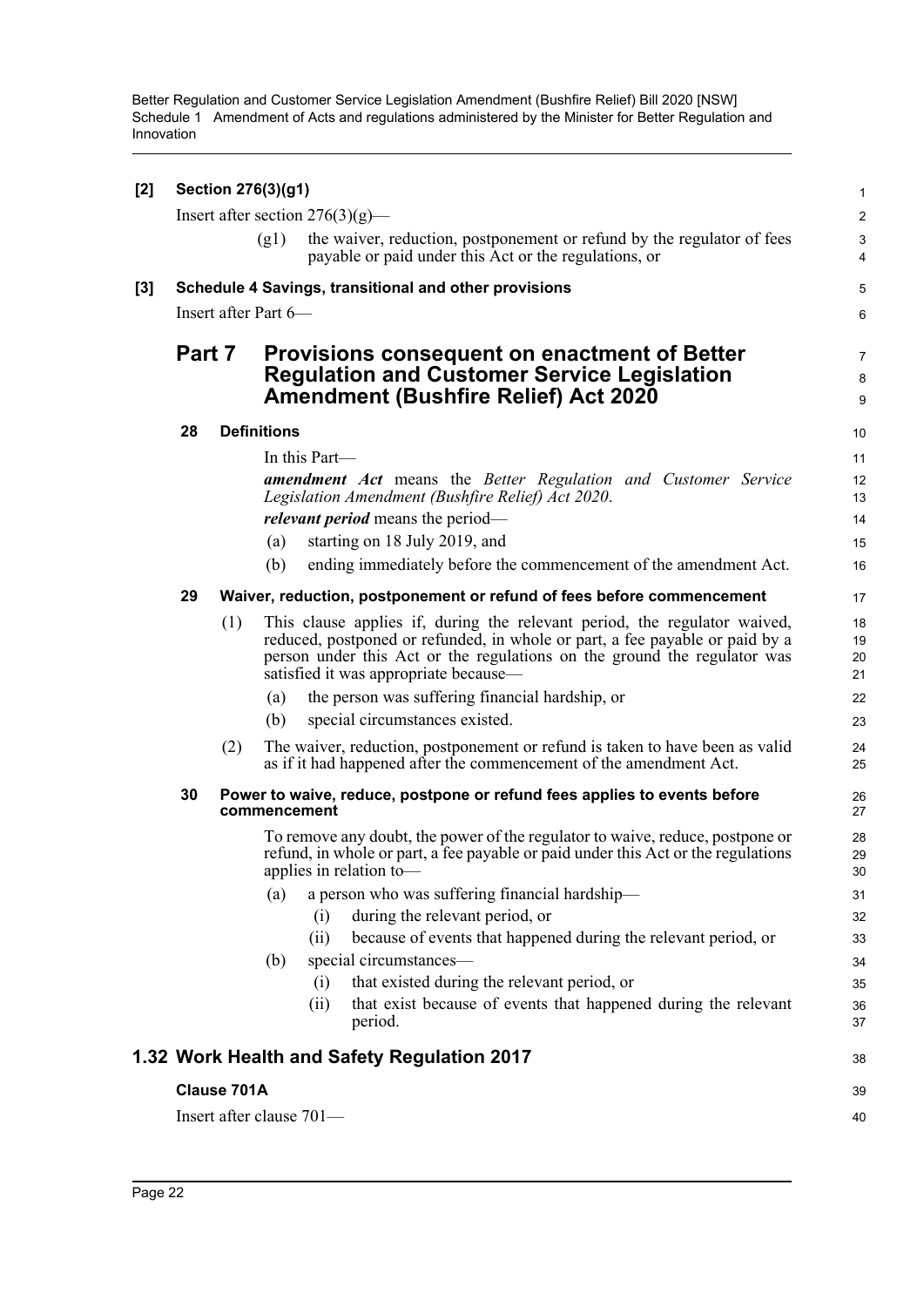### **701A Regulator's power to waive, reduce, postpone or refund fees**

The regulator may waive, reduce, postpone or refund, in whole or part, a fee payable or paid under the Act or this Regulation if the regulator is satisfied it is appropriate because—

- (a) the person who is to pay or has paid the fee is suffering financial hardship, or
- (b) special circumstances exist.

**Example of 'special circumstances'—** circumstances involving a natural disaster or recovery from a natural disaster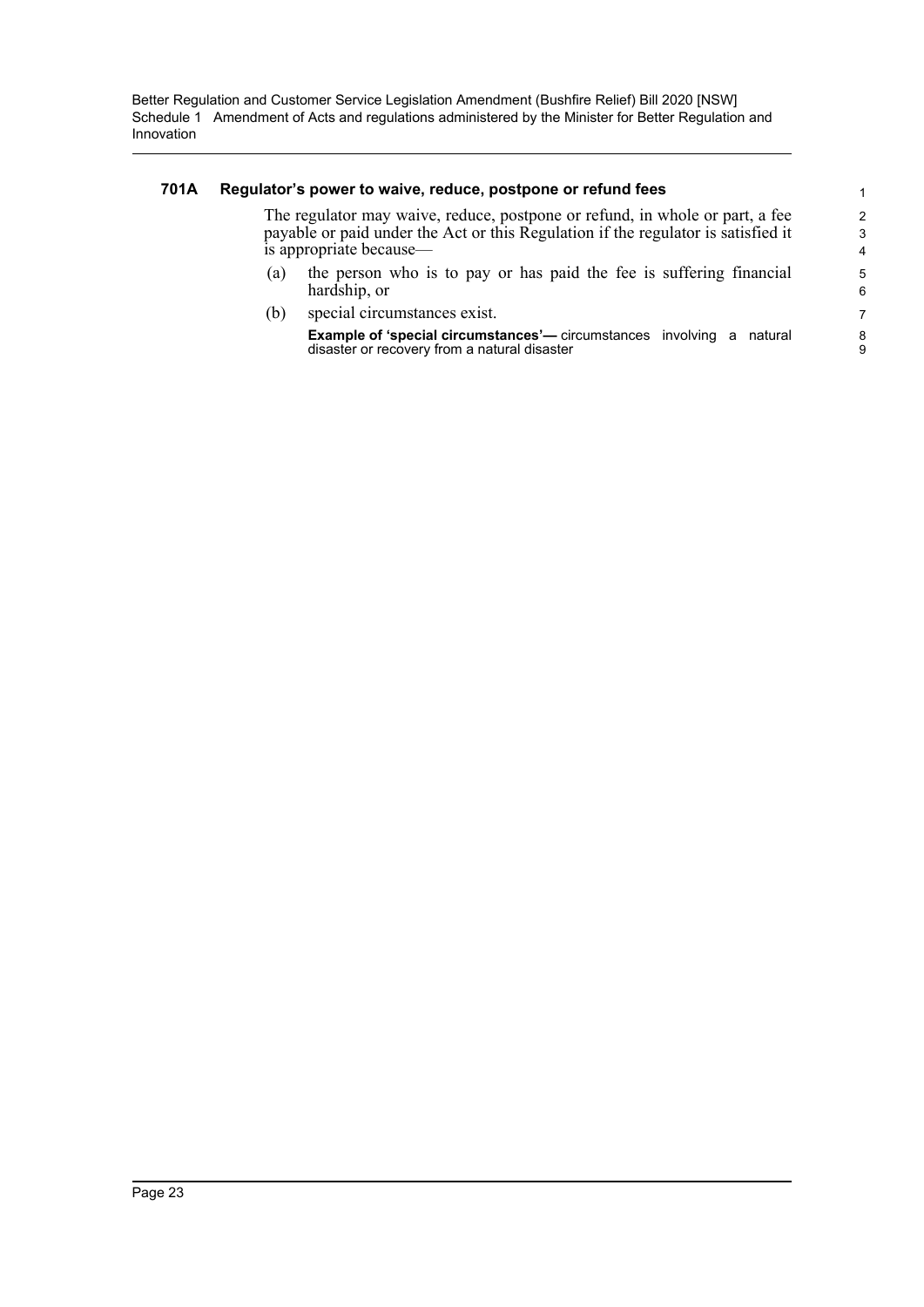Better Regulation and Customer Service Legislation Amendment (Bushfire Relief) Bill 2020 [NSW] Schedule 2 Amendment of Service NSW (One-stop Access to Government Services) Act 2013 No 39

<span id="page-27-0"></span>

| <b>Schedule 2</b> |                         |                  | <b>Amendment of Service NSW (One-stop Access to</b><br>Government Services) Act 2013 No 39 |                   |                                                                                                                                                                                                                                                                                                          |                            |
|-------------------|-------------------------|------------------|--------------------------------------------------------------------------------------------|-------------------|----------------------------------------------------------------------------------------------------------------------------------------------------------------------------------------------------------------------------------------------------------------------------------------------------------|----------------------------|
| [1]               |                         | <b>Section 4</b> |                                                                                            |                   |                                                                                                                                                                                                                                                                                                          | 3                          |
|                   |                         |                  |                                                                                            |                   | Omit the section. Insert instead—                                                                                                                                                                                                                                                                        | 4                          |
|                   | 4                       |                  | <b>Functions of CEO</b>                                                                    |                   |                                                                                                                                                                                                                                                                                                          | 5                          |
|                   |                         |                  |                                                                                            |                   | The CEO has the following functions—                                                                                                                                                                                                                                                                     | 6                          |
|                   |                         |                  | (a)                                                                                        |                   | the customer service functions delegated to, or otherwise conferred on,<br>the CEO by or under this Act or another Act,                                                                                                                                                                                  | 7<br>8                     |
|                   |                         |                  | (b)                                                                                        |                   | any functions conferred or imposed on the CEO by or under this Act or<br>another Act,                                                                                                                                                                                                                    | 9<br>10                    |
|                   |                         |                  | (c)                                                                                        |                   | any other functions relating to the delivery of Government services to<br>the people of New South Wales, as directed by the Minister.                                                                                                                                                                    | 11<br>12                   |
| [2]               |                         |                  |                                                                                            |                   | <b>Section 5 Customer service functions</b>                                                                                                                                                                                                                                                              | 13                         |
|                   |                         |                  |                                                                                            |                   | Omit section $5(g)$ . Insert instead—                                                                                                                                                                                                                                                                    | 14                         |
|                   |                         |                  | (g)                                                                                        | section,          | any function prescribed by the regulations for the purposes of this                                                                                                                                                                                                                                      | 15<br>16                   |
|                   |                         |                  | (h)                                                                                        | to $(g)$ .        | any function that is ancillary to a function referred to in paragraphs (a)                                                                                                                                                                                                                               | 17<br>18                   |
| [3]               | <b>Section 5A</b>       |                  |                                                                                            |                   |                                                                                                                                                                                                                                                                                                          | 19                         |
|                   | Insert after section 5— |                  |                                                                                            |                   | 20                                                                                                                                                                                                                                                                                                       |                            |
|                   | <b>5A</b>               |                  |                                                                                            |                   | Fees and payments relating to special circumstances                                                                                                                                                                                                                                                      | 21                         |
|                   |                         | (1)              |                                                                                            |                   | This section applies if—                                                                                                                                                                                                                                                                                 | 22                         |
|                   |                         |                  | (a)                                                                                        |                   | a special circumstances declaration is published, and                                                                                                                                                                                                                                                    | 23                         |
|                   |                         |                  | (b)                                                                                        |                   | as a result of the declaration-                                                                                                                                                                                                                                                                          | 24                         |
|                   |                         |                  |                                                                                            | $\left( 1\right)$ | a Government agency, or the head of the agency, on whose behalf<br>the CEO carries out customer service functions gives the CEO<br>written notice that fees to be received, or received, by the CEO<br>on behalf of the agency are to be waived, reduced, postponed or<br>refunded, in whole or part, or | 25<br>26<br>27<br>28<br>29 |
|                   |                         |                  |                                                                                            | (ii)              | the Minister directs, by written notice given to the CEO, that a<br>relevant payment is to be made to a Government agency on<br>behalf of a person or a class of persons.                                                                                                                                | 30<br>31<br>32             |
|                   | (2)                     |                  |                                                                                            |                   | The CEO and members of the staff of Service NSW are, in accordance with<br>the written notice-                                                                                                                                                                                                           | 33<br>34                   |
|                   |                         |                  | (a)<br>(b)                                                                                 |                   | to waive, reduce, postpone or refund the fees, in whole or part, or<br>make the payment.                                                                                                                                                                                                                 | 35<br>36                   |
|                   |                         | (3)              | In this section-                                                                           |                   |                                                                                                                                                                                                                                                                                                          | 37                         |
|                   |                         |                  |                                                                                            |                   | relevant payment means a payment that is required by or under an Act to be<br>made to a Government agency.                                                                                                                                                                                               | 38<br>39                   |
|                   |                         |                  |                                                                                            |                   | special circumstances declaration means-                                                                                                                                                                                                                                                                 | 40                         |
|                   |                         |                  | (a)                                                                                        |                   | a Natural Disaster Declaration for the purposes of the Natural Disaster<br>Relief and Recovery Arrangements jointly administered by the<br>Commonwealth and the States and Territories, or                                                                                                               | 41<br>42<br>43             |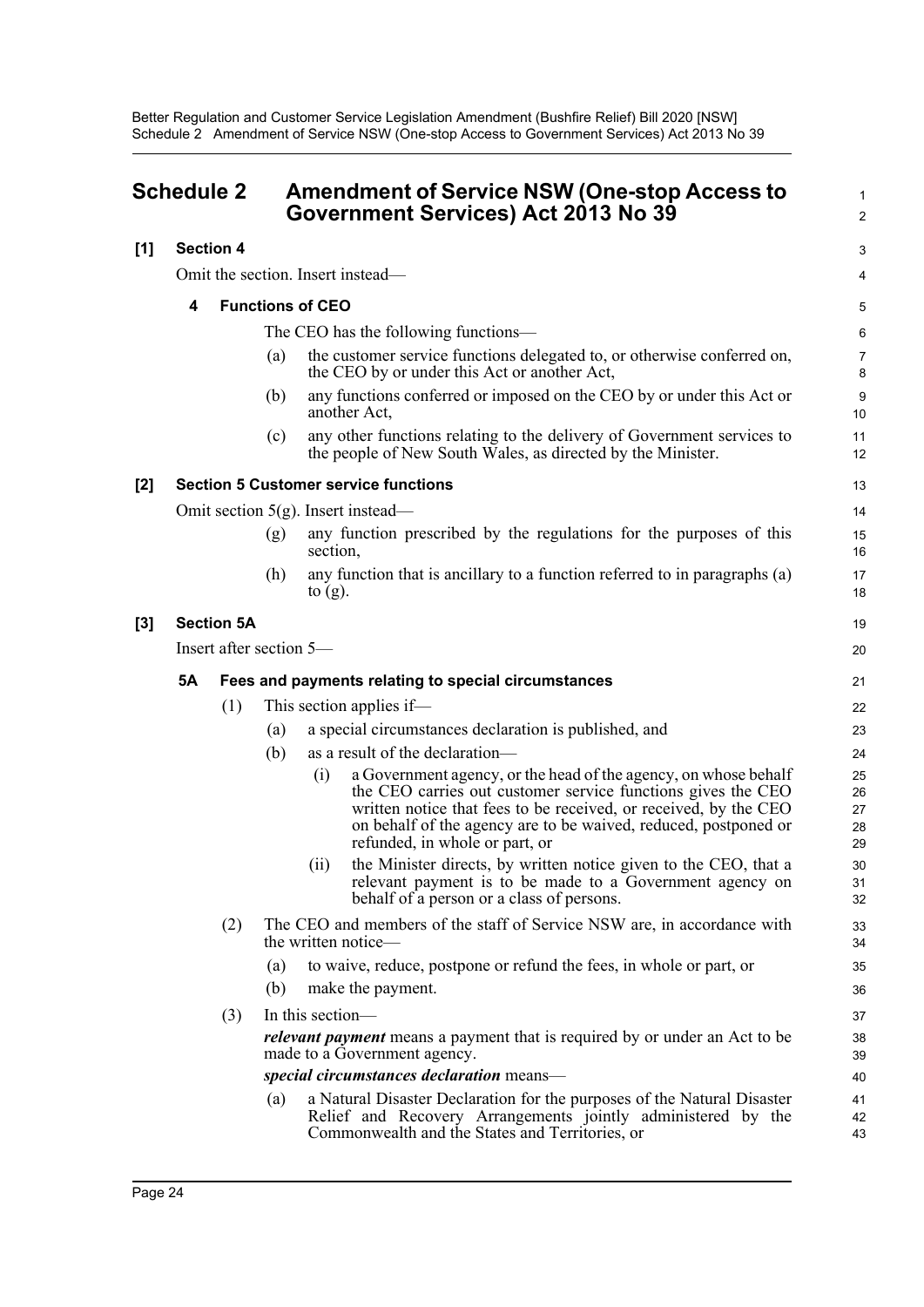|       |                                                                                                   | (b)                      | a declaration under section 33 of the State Emergency and Rescue                                                                                                                                                                               | 1                   |  |  |
|-------|---------------------------------------------------------------------------------------------------|--------------------------|------------------------------------------------------------------------------------------------------------------------------------------------------------------------------------------------------------------------------------------------|---------------------|--|--|
|       |                                                                                                   |                          | Management Act 1989 that a state of emergency exists in the whole or<br>part of New South Wales, or                                                                                                                                            | $\overline{c}$<br>3 |  |  |
|       |                                                                                                   | (c)                      | another declaration prescribed by the regulations.                                                                                                                                                                                             | 4                   |  |  |
| [4]   | Section 6 Updating customer information with other agencies                                       |                          |                                                                                                                                                                                                                                                |                     |  |  |
|       | Omit "customer service functions to that person for a Government agency" from section<br>$6(1)$ . |                          |                                                                                                                                                                                                                                                |                     |  |  |
|       | Insert instead "a relevant function to that person".                                              |                          |                                                                                                                                                                                                                                                |                     |  |  |
| [5]   | Section 6(5)                                                                                      |                          |                                                                                                                                                                                                                                                |                     |  |  |
|       | Insert after section $6(4)$ —                                                                     |                          |                                                                                                                                                                                                                                                |                     |  |  |
|       | (5)                                                                                               | In this section-         |                                                                                                                                                                                                                                                |                     |  |  |
|       |                                                                                                   | relevant function means- |                                                                                                                                                                                                                                                |                     |  |  |
|       |                                                                                                   | (a)                      | a customer service function on behalf of a Government agency, or                                                                                                                                                                               | 13                  |  |  |
|       |                                                                                                   | (b)                      | another function relating to the delivery of Government services under<br>section $4(c)$ .                                                                                                                                                     | 14<br>15            |  |  |
| [6]   | Section 7 Delegation of customer service functions to CEO under other Acts or<br>instruments      |                          |                                                                                                                                                                                                                                                |                     |  |  |
|       | Insert after section $7(1)$ —                                                                     |                          |                                                                                                                                                                                                                                                |                     |  |  |
|       | (1A)                                                                                              |                          | To remove any doubt, subsection (1) applies to the delegation by a Minister of<br>any of the Minister's delegable functions under section $9.7(1)(b)$ or (d) of the<br>Government Sector Finance Act 2018 that are customer service functions. | 19<br>20<br>21      |  |  |
| $[7]$ | <b>Section 11 Internal records</b>                                                                |                          |                                                                                                                                                                                                                                                |                     |  |  |
|       | Omit "customer service functions". Insert instead "relevant functions".                           |                          |                                                                                                                                                                                                                                                |                     |  |  |
| [8]   | Section 11(2)                                                                                     |                          |                                                                                                                                                                                                                                                |                     |  |  |
|       | Insert at the end of section 11-                                                                  |                          |                                                                                                                                                                                                                                                |                     |  |  |
|       | (2)                                                                                               |                          | In this section-                                                                                                                                                                                                                               | 26                  |  |  |
|       |                                                                                                   |                          | <i>relevant functions</i> means-                                                                                                                                                                                                               | 27                  |  |  |
|       |                                                                                                   | (a)                      | customer service functions, or                                                                                                                                                                                                                 | 28                  |  |  |
|       |                                                                                                   | (b)                      | functions relating to the delivery of Government services under section<br>$4(c)$ .                                                                                                                                                            | 29<br>30            |  |  |
| [9]   | Section 12 Agreements authorising agents to act for Service NSW                                   |                          |                                                                                                                                                                                                                                                |                     |  |  |
|       |                                                                                                   |                          | Omit "customer service functions" from section 12(1).                                                                                                                                                                                          | 32                  |  |  |
|       |                                                                                                   |                          | Insert instead "relevant functions".                                                                                                                                                                                                           | 33                  |  |  |
| [10]  | Section 12(2)                                                                                     |                          |                                                                                                                                                                                                                                                |                     |  |  |
|       | Omit the subsection. Insert instead—                                                              |                          |                                                                                                                                                                                                                                                |                     |  |  |
|       | In this section-<br>(2)                                                                           |                          |                                                                                                                                                                                                                                                |                     |  |  |
|       |                                                                                                   |                          | <i>approved person</i> means—                                                                                                                                                                                                                  | 36<br>37            |  |  |
|       |                                                                                                   | (a)                      | a person, or a person who is a member of a class of persons, prescribed<br>by the regulations for the purposes of this section, or                                                                                                             | 38<br>39            |  |  |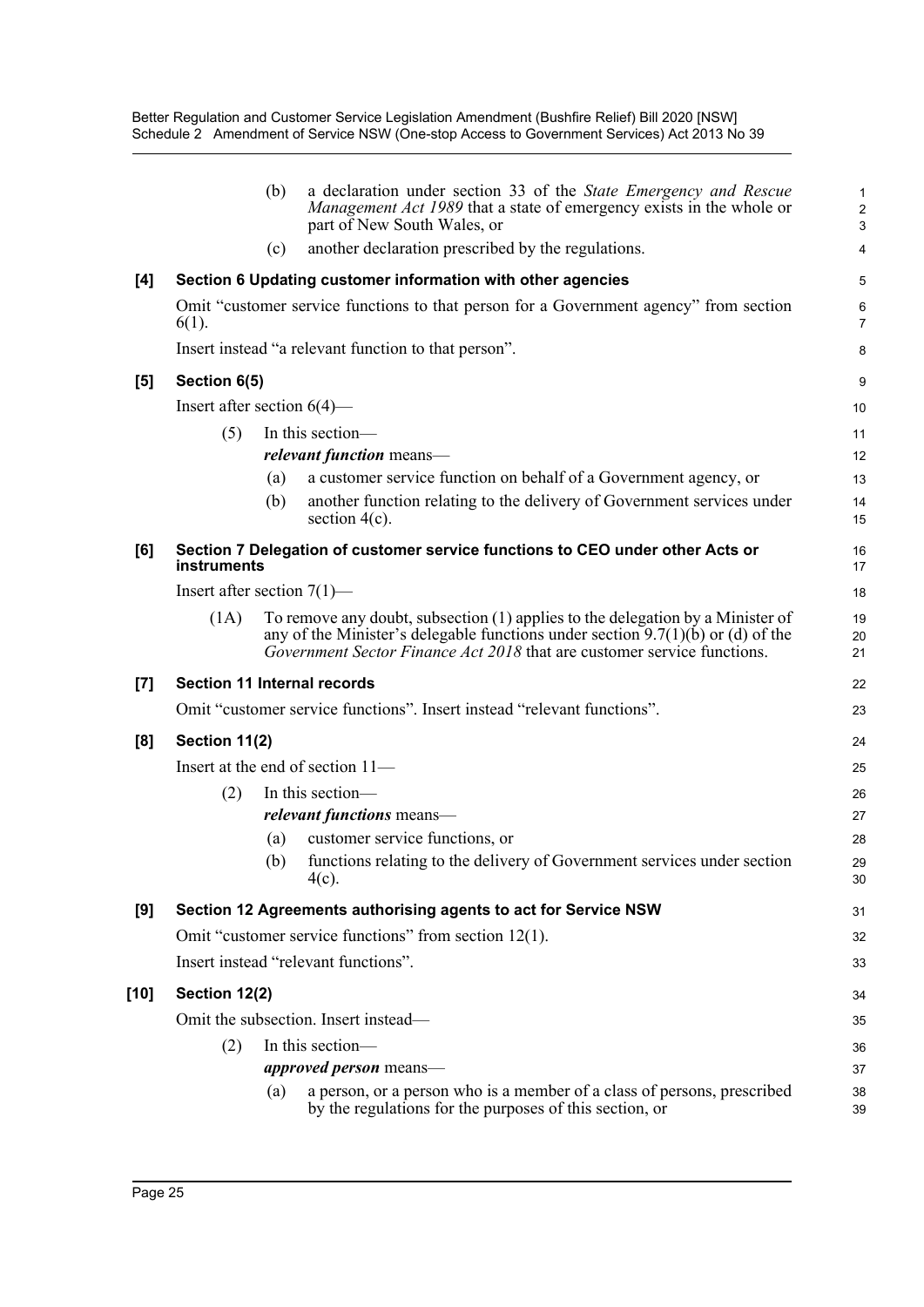Better Regulation and Customer Service Legislation Amendment (Bushfire Relief) Bill 2020 [NSW] Schedule 2 Amendment of Service NSW (One-stop Access to Government Services) Act 2013 No 39

|                                                       |     | (b)                                                                                                                                                      | a council, a county council or a joint organisation within the meaning of<br>the Local Government Act 1993.                                                                                  | 1<br>$\overline{2}$                                                                                                                                                                                                                                                                                                                                                                                                                                                                                                                                                                                                                                                                                                                                                                                                                                                                                                                                                                                                                                                                                 |  |
|-------------------------------------------------------|-----|----------------------------------------------------------------------------------------------------------------------------------------------------------|----------------------------------------------------------------------------------------------------------------------------------------------------------------------------------------------|-----------------------------------------------------------------------------------------------------------------------------------------------------------------------------------------------------------------------------------------------------------------------------------------------------------------------------------------------------------------------------------------------------------------------------------------------------------------------------------------------------------------------------------------------------------------------------------------------------------------------------------------------------------------------------------------------------------------------------------------------------------------------------------------------------------------------------------------------------------------------------------------------------------------------------------------------------------------------------------------------------------------------------------------------------------------------------------------------------|--|
|                                                       |     | relevant functions means-                                                                                                                                |                                                                                                                                                                                              |                                                                                                                                                                                                                                                                                                                                                                                                                                                                                                                                                                                                                                                                                                                                                                                                                                                                                                                                                                                                                                                                                                     |  |
|                                                       |     | (a)                                                                                                                                                      | customer service functions, or                                                                                                                                                               | 4                                                                                                                                                                                                                                                                                                                                                                                                                                                                                                                                                                                                                                                                                                                                                                                                                                                                                                                                                                                                                                                                                                   |  |
|                                                       |     | (b)                                                                                                                                                      | functions relating to the delivery of Government services under section<br>$4(c)$ .                                                                                                          | 5<br>6                                                                                                                                                                                                                                                                                                                                                                                                                                                                                                                                                                                                                                                                                                                                                                                                                                                                                                                                                                                                                                                                                              |  |
| Schedule 1 Savings, transitional and other provisions |     |                                                                                                                                                          |                                                                                                                                                                                              |                                                                                                                                                                                                                                                                                                                                                                                                                                                                                                                                                                                                                                                                                                                                                                                                                                                                                                                                                                                                                                                                                                     |  |
| Insert after Part 1-                                  |     |                                                                                                                                                          |                                                                                                                                                                                              |                                                                                                                                                                                                                                                                                                                                                                                                                                                                                                                                                                                                                                                                                                                                                                                                                                                                                                                                                                                                                                                                                                     |  |
| Part 2                                                |     | <b>Provisions consequent on enactment of Better</b><br><b>Regulation and Customer Service Legislation</b><br><b>Amendment (Bushfire Relief) Act 2020</b> |                                                                                                                                                                                              | 9<br>10<br>11                                                                                                                                                                                                                                                                                                                                                                                                                                                                                                                                                                                                                                                                                                                                                                                                                                                                                                                                                                                                                                                                                       |  |
| $\mathbf{2}$                                          |     |                                                                                                                                                          |                                                                                                                                                                                              |                                                                                                                                                                                                                                                                                                                                                                                                                                                                                                                                                                                                                                                                                                                                                                                                                                                                                                                                                                                                                                                                                                     |  |
|                                                       |     |                                                                                                                                                          |                                                                                                                                                                                              | 13                                                                                                                                                                                                                                                                                                                                                                                                                                                                                                                                                                                                                                                                                                                                                                                                                                                                                                                                                                                                                                                                                                  |  |
|                                                       |     |                                                                                                                                                          |                                                                                                                                                                                              | 14                                                                                                                                                                                                                                                                                                                                                                                                                                                                                                                                                                                                                                                                                                                                                                                                                                                                                                                                                                                                                                                                                                  |  |
|                                                       |     |                                                                                                                                                          |                                                                                                                                                                                              | 15                                                                                                                                                                                                                                                                                                                                                                                                                                                                                                                                                                                                                                                                                                                                                                                                                                                                                                                                                                                                                                                                                                  |  |
|                                                       |     |                                                                                                                                                          |                                                                                                                                                                                              | 16                                                                                                                                                                                                                                                                                                                                                                                                                                                                                                                                                                                                                                                                                                                                                                                                                                                                                                                                                                                                                                                                                                  |  |
|                                                       |     |                                                                                                                                                          |                                                                                                                                                                                              | 17                                                                                                                                                                                                                                                                                                                                                                                                                                                                                                                                                                                                                                                                                                                                                                                                                                                                                                                                                                                                                                                                                                  |  |
|                                                       |     | (b)                                                                                                                                                      |                                                                                                                                                                                              | 18                                                                                                                                                                                                                                                                                                                                                                                                                                                                                                                                                                                                                                                                                                                                                                                                                                                                                                                                                                                                                                                                                                  |  |
| 3                                                     |     |                                                                                                                                                          |                                                                                                                                                                                              | 19                                                                                                                                                                                                                                                                                                                                                                                                                                                                                                                                                                                                                                                                                                                                                                                                                                                                                                                                                                                                                                                                                                  |  |
|                                                       | (1) |                                                                                                                                                          |                                                                                                                                                                                              | 20<br>21<br>22                                                                                                                                                                                                                                                                                                                                                                                                                                                                                                                                                                                                                                                                                                                                                                                                                                                                                                                                                                                                                                                                                      |  |
|                                                       | (2) |                                                                                                                                                          |                                                                                                                                                                                              | 23<br>24                                                                                                                                                                                                                                                                                                                                                                                                                                                                                                                                                                                                                                                                                                                                                                                                                                                                                                                                                                                                                                                                                            |  |
| 4                                                     |     |                                                                                                                                                          |                                                                                                                                                                                              | 25                                                                                                                                                                                                                                                                                                                                                                                                                                                                                                                                                                                                                                                                                                                                                                                                                                                                                                                                                                                                                                                                                                  |  |
|                                                       | (1) |                                                                                                                                                          |                                                                                                                                                                                              | 26<br>27                                                                                                                                                                                                                                                                                                                                                                                                                                                                                                                                                                                                                                                                                                                                                                                                                                                                                                                                                                                                                                                                                            |  |
|                                                       |     | (a)                                                                                                                                                      | a declaration, that would be a special circumstances declaration within<br>the meaning of section 5A if it were made after the commencement of<br>the amendment Act, had been published, and | 28<br>29<br>$30\,$                                                                                                                                                                                                                                                                                                                                                                                                                                                                                                                                                                                                                                                                                                                                                                                                                                                                                                                                                                                                                                                                                  |  |
|                                                       |     | (b)                                                                                                                                                      | as a result of the event that resulted in the declaration being made—                                                                                                                        | 31                                                                                                                                                                                                                                                                                                                                                                                                                                                                                                                                                                                                                                                                                                                                                                                                                                                                                                                                                                                                                                                                                                  |  |
|                                                       |     |                                                                                                                                                          | the person was suffering financial hardship, or<br>(i)                                                                                                                                       | 32                                                                                                                                                                                                                                                                                                                                                                                                                                                                                                                                                                                                                                                                                                                                                                                                                                                                                                                                                                                                                                                                                                  |  |
|                                                       |     |                                                                                                                                                          | (ii)<br>special circumstances existed.                                                                                                                                                       | 33                                                                                                                                                                                                                                                                                                                                                                                                                                                                                                                                                                                                                                                                                                                                                                                                                                                                                                                                                                                                                                                                                                  |  |
|                                                       | (2) |                                                                                                                                                          |                                                                                                                                                                                              | 34<br>35                                                                                                                                                                                                                                                                                                                                                                                                                                                                                                                                                                                                                                                                                                                                                                                                                                                                                                                                                                                                                                                                                            |  |
| (3)                                                   |     | In this clause-                                                                                                                                          |                                                                                                                                                                                              |                                                                                                                                                                                                                                                                                                                                                                                                                                                                                                                                                                                                                                                                                                                                                                                                                                                                                                                                                                                                                                                                                                     |  |
|                                                       |     |                                                                                                                                                          |                                                                                                                                                                                              | 37                                                                                                                                                                                                                                                                                                                                                                                                                                                                                                                                                                                                                                                                                                                                                                                                                                                                                                                                                                                                                                                                                                  |  |
|                                                       |     | (a)                                                                                                                                                      | Service NSW waived, reduced, postponed or refunded, in whole or part,<br>a fee payable or paid by a person under an Act or regulations, or                                                   | 38<br>39                                                                                                                                                                                                                                                                                                                                                                                                                                                                                                                                                                                                                                                                                                                                                                                                                                                                                                                                                                                                                                                                                            |  |
|                                                       |     | (b)                                                                                                                                                      | Service NSW made a payment.                                                                                                                                                                  | 40                                                                                                                                                                                                                                                                                                                                                                                                                                                                                                                                                                                                                                                                                                                                                                                                                                                                                                                                                                                                                                                                                                  |  |
|                                                       |     |                                                                                                                                                          | (a)                                                                                                                                                                                          | <b>Definitions</b><br>In this Part-<br><b>amendment</b> Act means the Better Regulation and Customer Service<br>Legislation Amendment (Bushfire Relief) Act 2020.<br><i>relevant period</i> means the period—<br>starting on 18 July 2019, and<br>ending immediately before the commencement of the amendment Act.<br><b>Functions of the CEO</b><br>This clause applies if, during the relevant period, the CEO or a member of the<br>staff of Service NSW exercised a function referred to in section $4(c)$ as<br>inserted by the amendment Act.<br>The exercise of the function is taken to be as valid as if it had been exercised<br>after the commencement of the amendment Act.<br>Waiver, reduction, postponement or refund of fees before commencement<br>This clause applies if, during the relevant period, the CEO or a member of the<br>staff of Service NSW took relevant action because—<br>The relevant action is taken to have been as valid as if it had happened after<br>the commencement of the amendment Act.<br><i>relevant action</i> , in relation to Service NSW, means— |  |